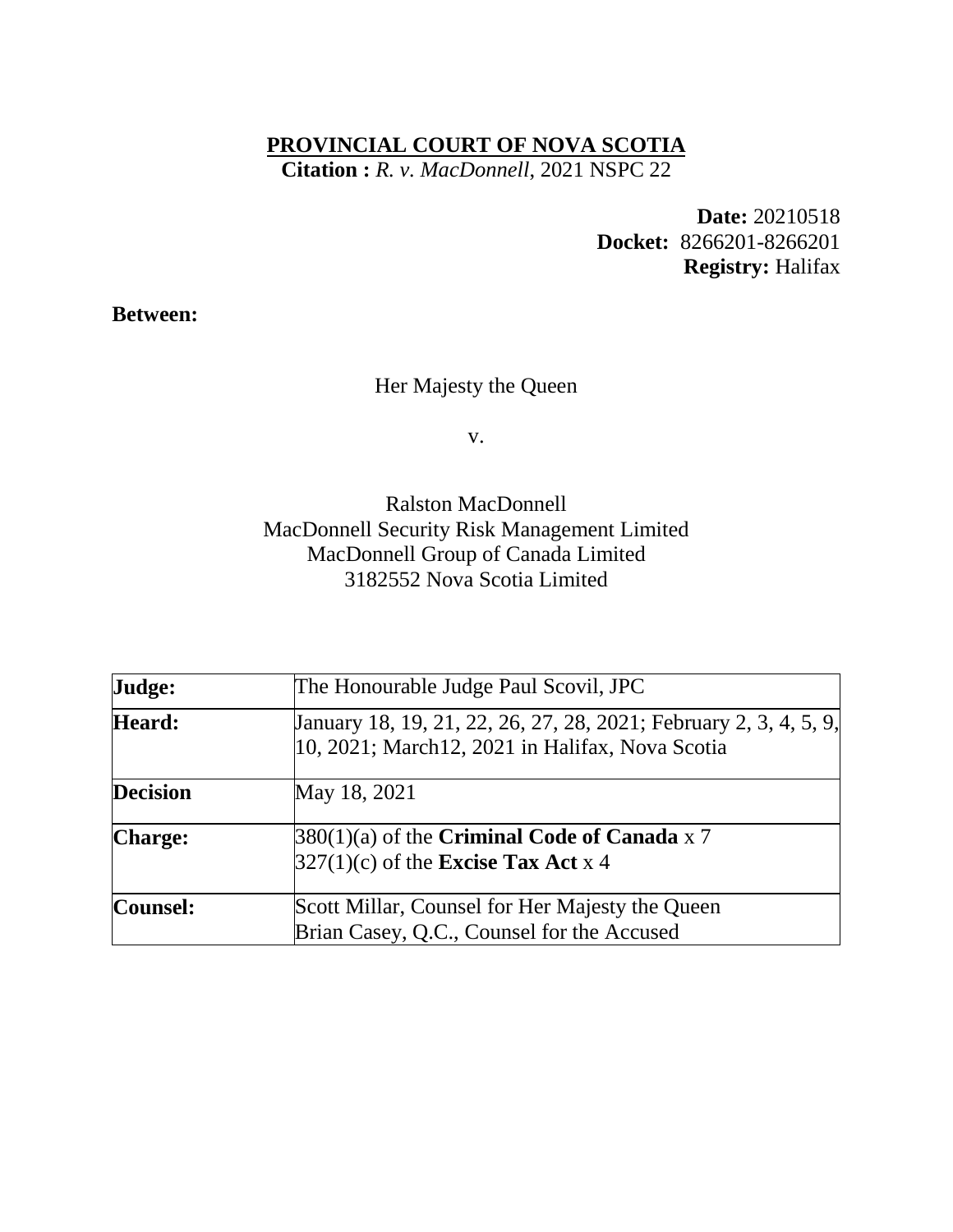# **By the Court:**

[1] Ralston MacDonnell is an engineer who operated an engineering firm in Halifax in early 2009. Incorporated in 2003, the company went by the name MacDonnell Group Consulting Limited (MGCL). This company splintered into MacDonnell Security Risk Management Ltd. (MSRM) and MacDonnell Group of Canada Ltd. (MGOC) Later, 3182552 Nova Scotia Limited was formed.

[2] Mr. MacDonnell had other business ventures during this period of time including Bowood Corporation, which consisted of the property in Shelburne that at one time housed the Youth Correctional Facility known locally as the 'boy's school'. This housed a recycling center but was purchased by Mr. MacDonnell in the hopes of turning it into a permanent training facility.

[3] During the period from January 1, 2009 to December 31, 2014, Mr. MacDonnell and the subject companies, MSRM, MGOC and 3182552, were in arrears of monies owing to the Canada Revenue Agency (CRA) for HST and Payroll Source Deductions. These arrears ultimately led to the charges before this court.

[4] Ralston MacDonnell is charged with two counts under s. 380(1)(a) for fraud relating to unremitted HST and payroll source deductions. MacDonnell Security Risk Management Limited faces two counts under s. 380(1)(a) again for failure to remit HST and payroll source deductions. MacDonnell Group of Canada Limited faces two counts of fraud for relating to HST and Payroll Source deductions. As well, the numbered company is charged with one count of fraud.

[5] Each of the above entities also are charged with one count of tax evasion under s. 327(1)(c) of the **Excise Tax Act**.

## **Overview:**

[6] As indicated above, Ralston MacDonnell was an engineer during his career. He began work in Halifax with Vaughn Engineering. Vaughn Engineering was a well-known engineering firm and from all accounts was successful.

[7] In 1988, the owner of Vaughn Construction retired and sold the firm to Mr. MacDonnell. In 1999, Mr. MacDonnell began operating several companies under the banner of MacDonnell Group Consulting Ltd.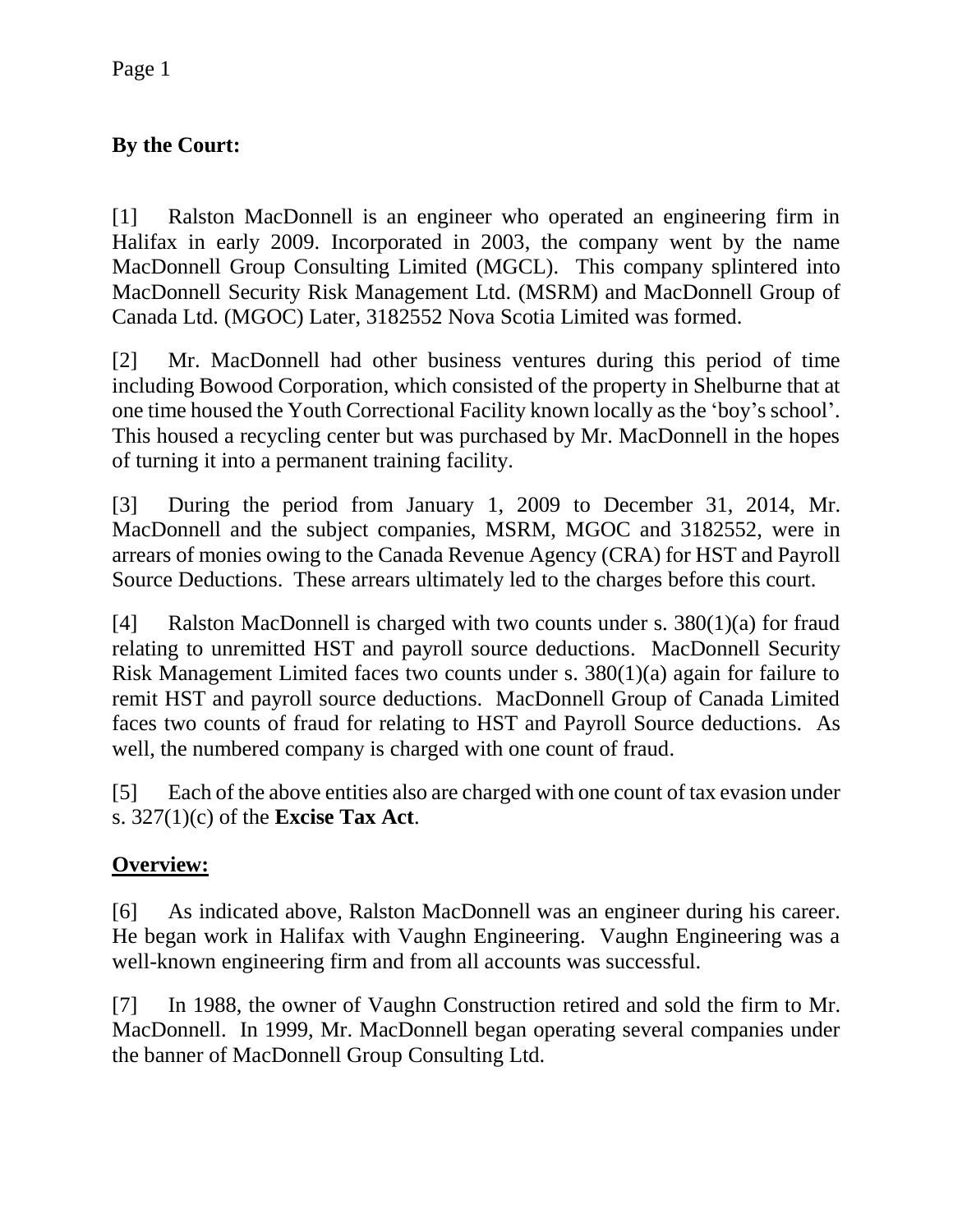[8] Over the years, Mr. MacDonnell bought several personal properties which will become important in this matter, they included his family home on Park Street in Halifax, a separate residence in Chester Basin, Nova Scotia and in 2008 a condominium in the area of Tampa, Florida.

[9] Mr. MacDonnell also became involved in an attempt to lure a professional hockey team to conduct their spring training in Halifax.

[10] In the recession of 2008, Ralston MacDonnell's businesses began to see significant reductions in revenue. While revenues decreased, Mr. MacDonnell continued to strip cash from the businesses to prop up his expenditures for personal uses, which included mortgages, car leases, life insurance and personal spending. At the same time there were occasions where payroll cheques bounced and virtually no payments were made on CRA, HST and Payroll Source Deduction accounts.

[11] CRA argues that fraudulent activity by Mr. MacDonnell led to deprivation of money owed to tax-payers through HST and payroll source deductions which ultimately led to the charges before the court.

[12] The trial in the matter spanned 16 days. Crown evidence consisted of the CRA employees, Resource Officer / Complex Case Officers (ROCCOs), Trust Examiners, the lead CRA investigator, as well as employees of Mr. MacDonnell. The accused took the witness stand on his own behalf.

[13] Most evidence in this matter was entered by an Agreed Statement of Facts provided electronically and through paper exhibits. Some exhibits overlapped but at the end of the day they were substantial.

## *Kristina Dobson*

[14] Kristina Dobson was employed for the Canada Revenue Agency (CRA) since January of 2012. She was shown in CRA records by her maiden name, Kristina Walsh. During the period that she was involved in this matter she was a Resource Officer in the Complex Case Office for CRA. They are referred to, literally, as ROCCOs. Files end up in the hands of ROCCOs when accounts of taxpayers have been extremely delinquent and present difficulties in collection.

[15] Ms. Dobson testified that HST and Payroll Source Deduction are deemed trust funds over which the Government has a trust interest.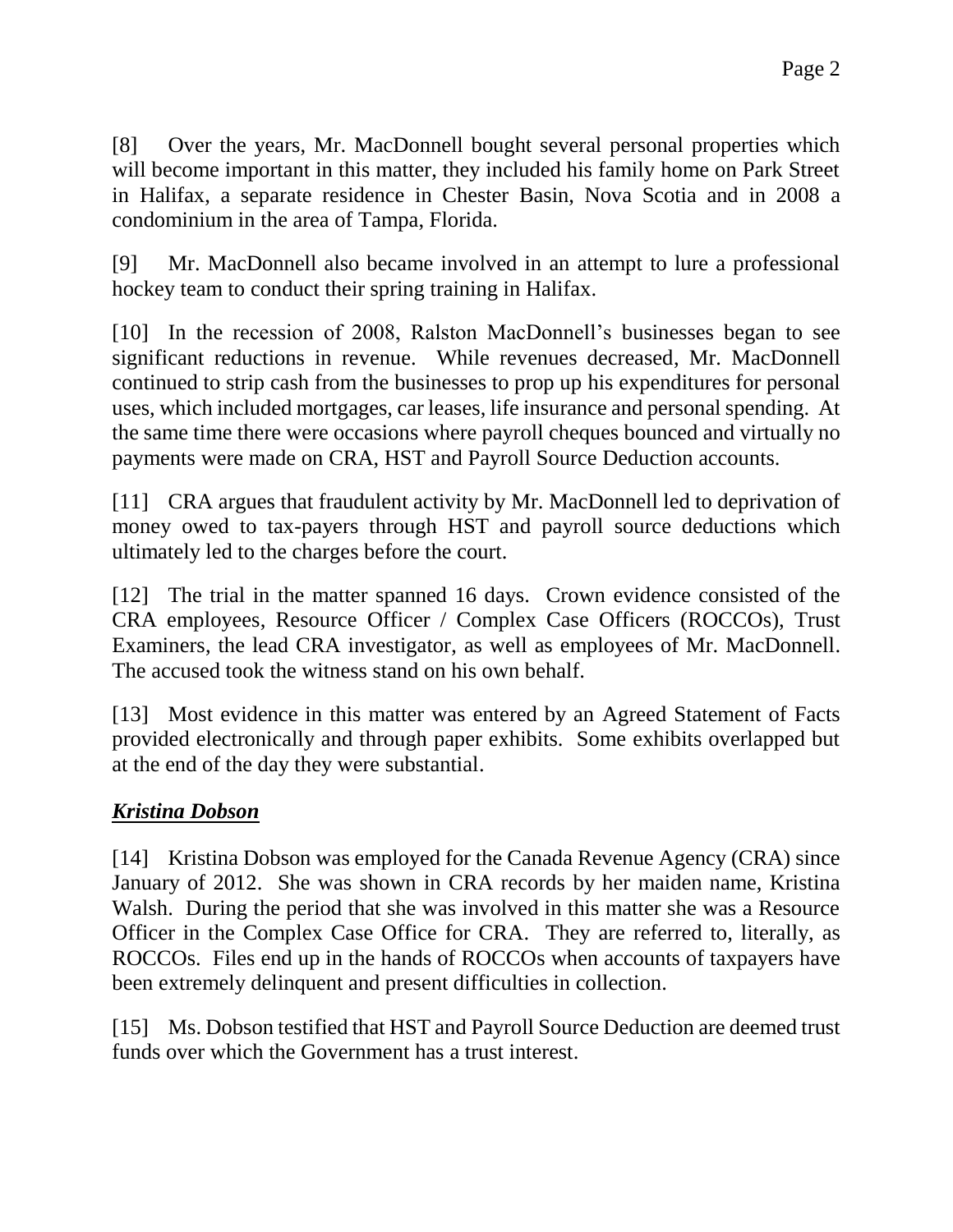[16] Ms. Dobson, as well, was examined regarding entries she had made in the Automated Collection and Source Deductions Enforcement System (ACSES) Diaries. These diaries contained in Exhibit 4 are required by CRA to be kept when any actions happen on a file. They are accurate summaries of actions involving CRA employees and formed the records that CRA witnesses, including Ms. Dobson, referred to when giving evidence with regards to their dealings with Mr. MacDonnell.

[17] A large portion of Ms. Dobson's evidence as well as other Crown witnesses was spent in reviewing the ACSES diaries. Ms. Dobson's review of these diaries when she took over the file for the MacDonnell Group showed a complex system due to the numerous businesses Mr. MacDonnell was operating and their intertwining.

[18] Her review also showed a long history of Mr. MacDonnell and his companies of non-compliance in both filing returns for HST and payroll source deductions and remittance of the same. These difficulties led to Ms. Dobson being unclear as to which were operating businesses, and which were closed.

[19] Ms. Dobson explained that companies remit HST on a regular basis with amounts being determined based on revenues containing HST amounts less input tax-credits calculated on the HST the company itself payed on goods and services included. Payroll source deductions are due monthly on the  $15<sup>th</sup>$  of each month based on tax deductions taken from employees pay. Filing requisite forms with CRA showing amounts of HST were due yearly and payroll source deductions, monthly on the 15<sup>th</sup> of each month.

[20] Ms. Dobson, as well, was quite clear that all ROCCOs relied heavily on what clients told them and therefore the accuracy there of. She also outlined that employers were required to deduct the correct amount of income tax from an employee's payroll, remit the same and pay on schedule and finally to file an accurate T4 summary.

[21] Ms. Dobson reviewed ACSES's diary entry for August 13, 2013 (Exhibit 4, Tab 2, pg. 17) which outlined that Mr. MacDonnell continued to put forward security arrangements to stave off CRA activity of putting requirements to pay on bank accounts. The arrangement Mr. MacDonnell attempted to broker that day involved using his South Park Street home as security. As Ms. Dobson pointed out, the home was already heavily encumbered and would provide no security at all.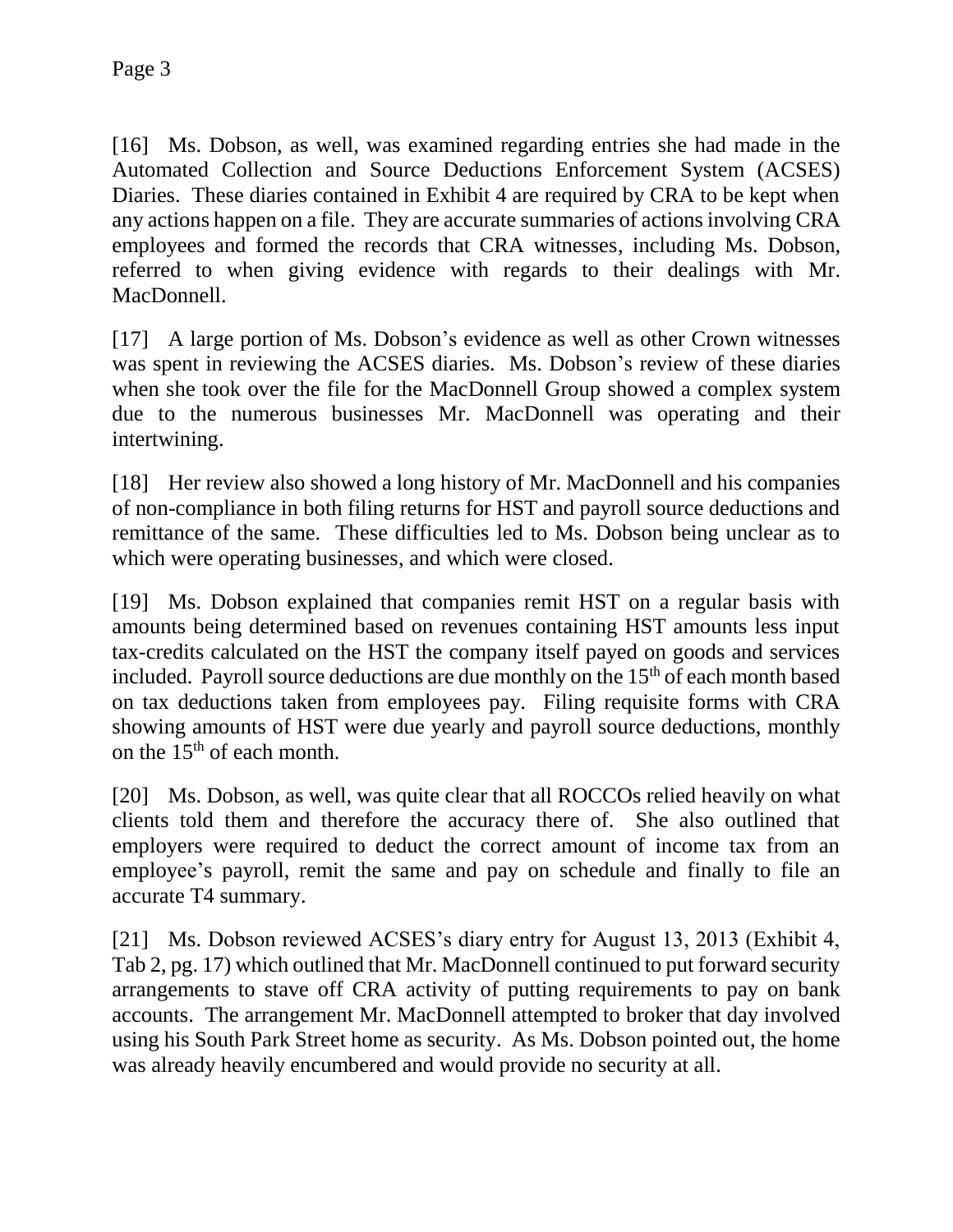[22] The above followed conversations that Mr. MacDonnell and Ms. Dobson had on August 9, 2013 where Mr. MacDonnell offered personal guarantees which were unacceptable to CRA as he personally had nothing to back the guarantees. When Mr. MacDonnell asked what other action CRA might take, Dobson advised that ERTP's and RTP's (requirement to pay) were all ready to go. Shortly after that Ms. Dobson became aware that accounts at the Royal Bank had been closed. In fact, on August 8, she had been advised that bank accounts held by Mr. MacDonnell at the Bank of Nova Scotia were not attachable, as they had been closed.

[23] It should be noted, in the month of August when it would have been clear that RTPs were being placed on accounts known to CRA, Mr. MacDonnell opened accounts at the Toronto Dominion Bank which CRA was not aware of.

[24] Ms. Dobson also reviewed efforts in August 2012 by Mr. MacDonnell to have proposals accepted by CRA. On August 13, 2013, Mr. MacDonnell wrote offering 30% of gross income on a forward going basis. Despite Ms. Dobson's efforts to have Mr. MacDonnell keep his filings of HST and payroll obligations up to date, not only did Mr. MacDonnell not make any payment he also failed to file as required.

[25] On August 16, 2013, Mr. MacDonnell again made a proposal including paying 30% of gross income of the companies to CRA. At page 2 of that letter he stated, "we are requesting this arrangement to allow the monies and RBC banking accounts to be released as soon as possible so as to operate in a normal fashion". As noted above, Mr. MacDonnell had previously opened an account with TD Bank in the name of a numbered company through which he operated businesses. The TD account was not disclosed to CRA.

[26] Mr. MacDonnell wrote to Ms. Dobson again on August 20, 2013 with another proposal. He indicated all filings would be kept current and that a minimum of \$20,000 per month with, presumably, \$5,000.00 deposited weekly to go to arrears. He also was clear that only the RBC bank accounts would be maintained. Again, while putting this forward, he was operating out of the TD account which was undisclosed to CRA. While the proposal was not accepted due to lack of prior follow-through on proposals, nothing would have prevented him on doing exactly what he proposed. The last voluntary payments made by Mr. MacDonnell were a year prior in May of 2012.

[27] The proposal was again put to CRA on August 23, 2013 when Mr. MacDonnell wrote to the Acting Assistant Director, Ms. Dave. In that correspondence, Mr. MacDonnell blamed failure to maintain filing due to a "loss of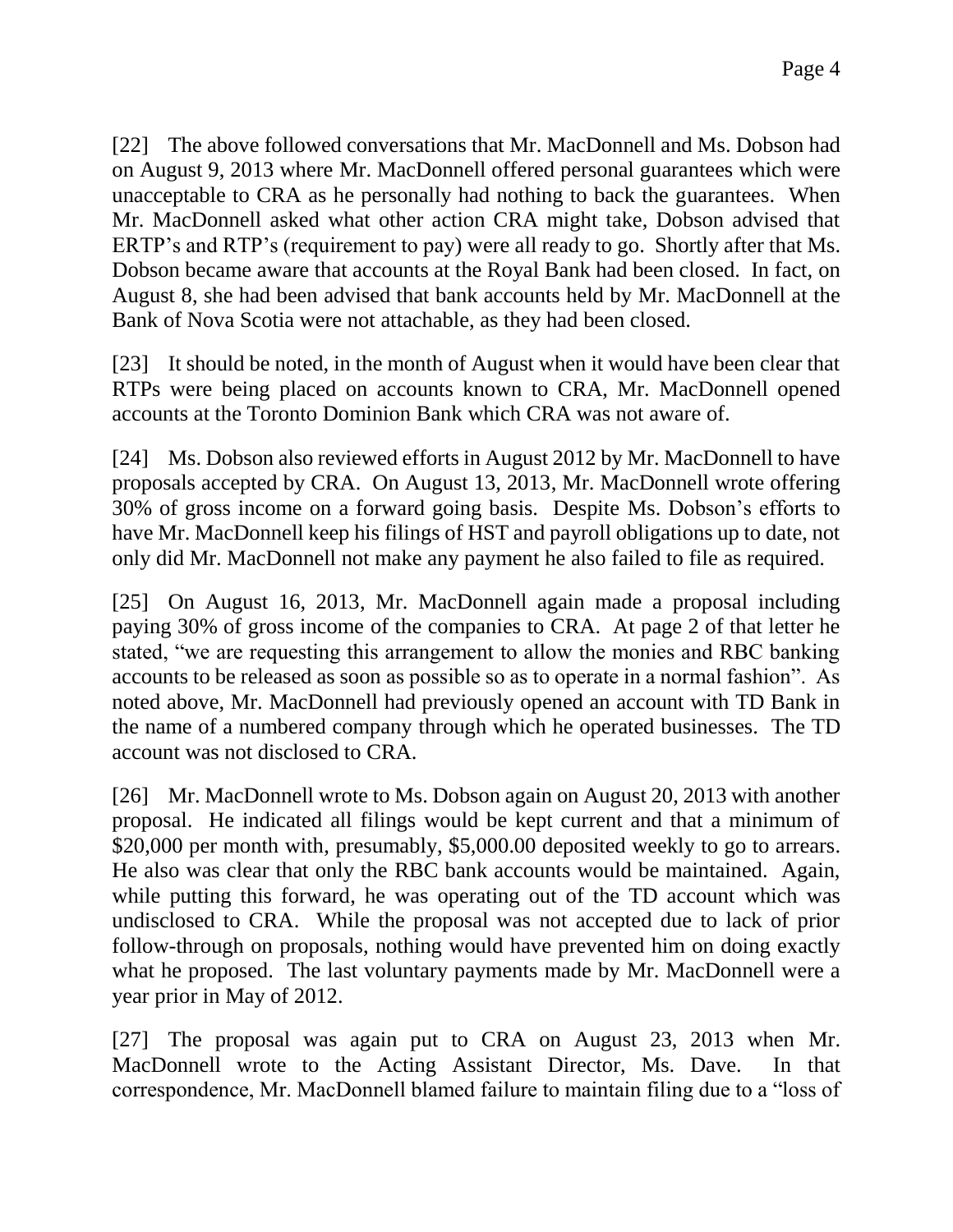the financial and accounting management team staff" and that there had been a replacement by a 'highly qualified team". He stated that 2011 filings were completed and filing for 2012 would come forward shortly. Neither of these things were forthcoming (See Exhibit 17) bar charts, filings).

[28] The same nature of proposal was forwarded to Ms. Dobson on September 6, 2013.

[29] In cross-examination, Ms. Dobson indicated why Mr. MacDonnell's proposals were rejected. They included that the securities offered had nothing tangible that backed them up, it was against CRA policy to accept assignment of potential life insurance proceeds and the fact that Mr. MacDonnell had a lengthy history of non-compliance with proposal and obligations to CRA.

[30] It was also clear through Ms. Dobson's testimony as well as every other CRA employee called as witnesses, that while a proposal may have been rejected, CRA would accept any payment on accounts.

# *Jennifer Levy*

[31] Jennifer Levy also interacted with Mr. MacDonnell and his companies. In reviewing her entries in ACSES Diaries, she testified that on the 28<sup>th</sup> of July, 2011, CRA had agreed to release the requirement to pay on Mr. MacDonnell's account at the Credit Union Atlantic for all three active corporations on the understanding that current year filings and payments would be maintained on a current and up-to-date basis.

[32] In September of 2011, Ms. Levy noted that no payments had been received and only the filing for June.

[33] Later, it was agreed to release requirement to pay on the basis of \$5,000 a month being remitted to the CRA. The \$5,000 per month never materialized.

## **Trust Examiners**

# *Mark Wolfe*

[34] Mark Wolfe was employed by CRA for 28 years. During the period in question, Mr. Wolfe was a Trust Examiner and conducted Trust examinations. Trust examinations were conducted to verify that HST and payroll remittances were being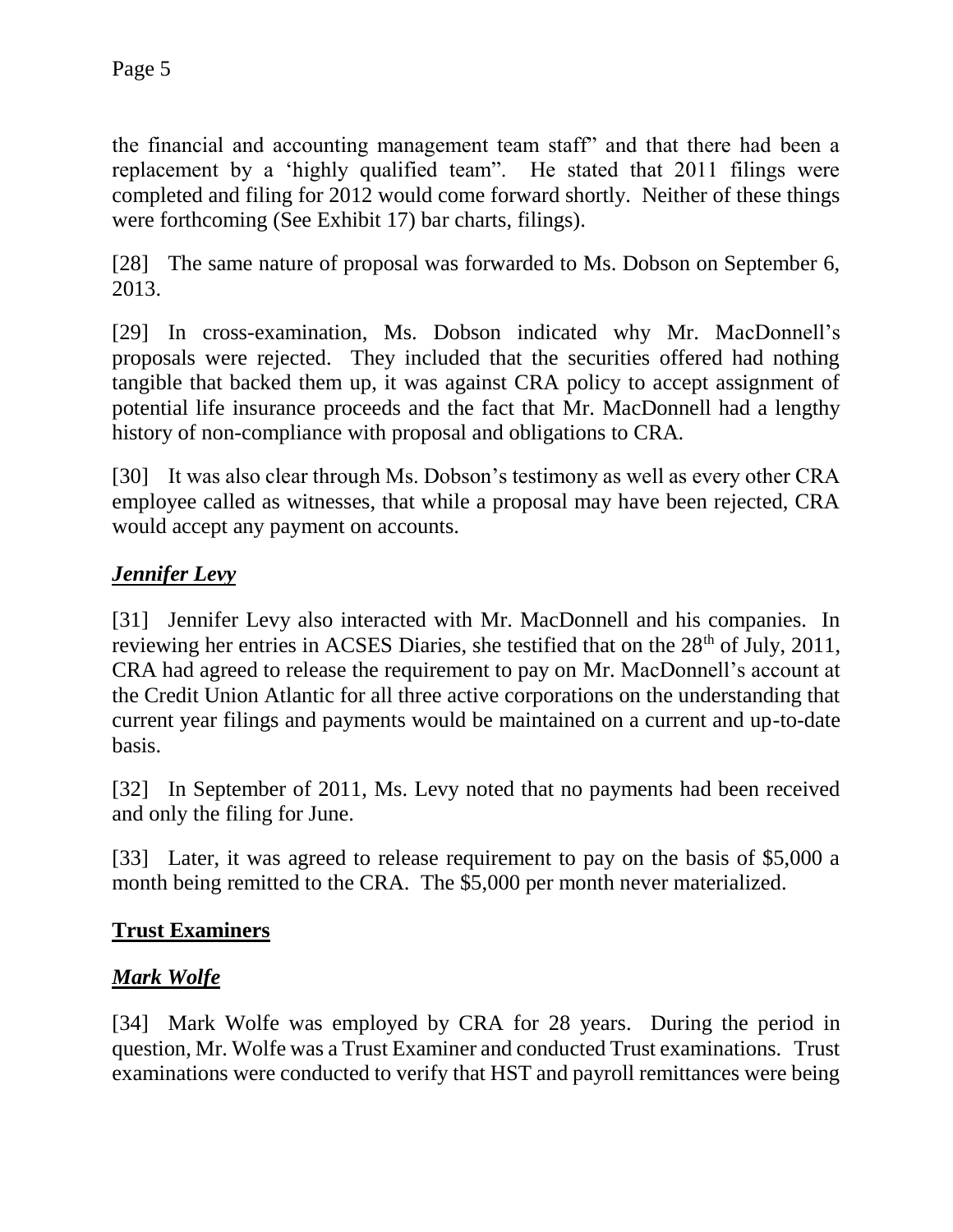withheld and property accounted for. It also included an educational component when working with taxpayers.

[35] Mr. Wolfe conducted several trust exams on Mr. MacDonnell and his companies. These exams were triggered by requests from collection officers due to lack of filing or failure to pay remittances.

[36] Mr. Wolfe reviewed an example of his trust exams at Tab 10 of Exhibit 8. That exam showed arears during the examination consisted of \$70,790.35 with prior arrears of \$116,233.01 with a total arrears of \$188,819.36 relating to payroll tax deductions.

[37] Mr. Wolfe testified to a failed visit to the businesses on February 25, 2013. During a meeting with Pari Bamonia, one of Mr. MacDonnell's bookkeepers, he provided a list of records that were required. She listed what was needed and agreed to call Mr. Wolfe later. Mr. Wolfe testified he never received the records and felt he was given no cooperation.

#### *William Chisholm*

[38] Mr. Chisholm was another Trust Examiner at CRA who conducted trust exams on the accused. Mr. Chisholm completed trust exams on April 12, 2011 on MacDonnell Security Risk Management and MacDonnell Group of Canada Limited. Similar to issues which challenged a number of Trust examiners, Mr. Chisholm lacked access to accurate and current information. This was reflected in ACSES diary entries. (See for example entry for 2011-06-07 at page 81 of Tab 2, Exhibit 4)

## *Michael McDonah*

[39] Mr. McDonah was a 28-year employee at CRA and conducted trust examinations related to payroll source deductions for MacDonnell Group of Canada Limited and 7128789 Canada Inc. for the periods January 1, 2009 to October 31, 2009. The only bank records that were revealed to Mr. McDonah was from The Royal Bank of Canada on George Street in Halifax. What was later determined was that MacDonnell Group was also operating out of a bank account at the Credit Union of the Atlantic.

#### *William Thoms*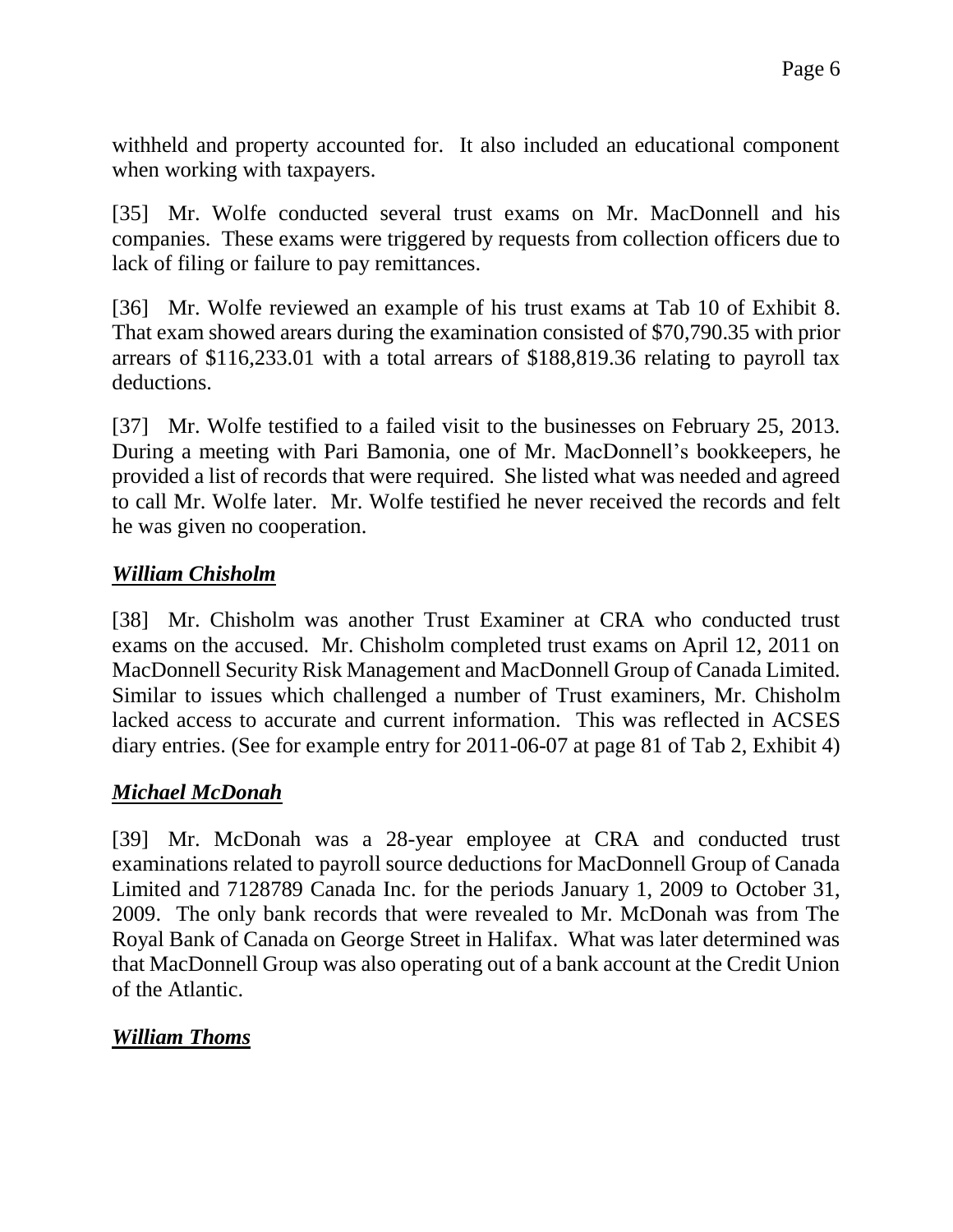[40] Mr. Thoms had 24 years experience with CRA. He conducted four trust exams in total of Mr. MacDonnell's group of companies. Mr. Thoms also confirmed that it was important that CRA was made aware of bank accounts that were in existence for companies as it would allow for garnishee if necessary. Operating a bank account without CRA knowing of its existence would avoid garnishment and thereby keep monies due and owing to CRA out of reach of the agency.

[41] Mr. Thoms also outlined that where some trust exams on the MacDonnell companies were conducted there was no underlying documentation available to complete an exam. This would lead to a "notional assessment" based on prior known financial interactions.

## *John Skelton*

[42] The final trust examiner testifying was John Skelton, who conducted the trust exam for the subject companies for 2014 and 2015. Like other trust examiners, he outlined that his ability to conduct the trust exam was hampered by a lack of banking records, pay-cheque copies, and other lack of data.

#### **MacDonnell's Employees**

## *Paula Walker*

[43] Paula Walker was employed by the MacDonnell Group as an accountant from 2009 to 2011. In addition to a university background, she had obtained a partial certificate as a Certified General Accountant.

[44] She was originally with the Group for three months then due to finances was laid off but worked part time for Mr. MacDonnell before being hired back as the Chief Financial Officer. She is currently employed with Saint Mary's University in their accounting office.

[45] She described the banking and inter-financial dealings between the three companies under Mr. MacDonnell. She was also able to describe Mr. MacDonnell's personal financial activity with the companies. Mr. MacDonnell would remove money from the companies for items like personal mortgages and expenses. These amounts would be taken as company loans. This was a regular occurrence.

[46] It was clear from the evidence that Ralston MacDonnell was the primary manager of the companies. As Ms. Walker stated, "Mr. MacDonnell made the decisions on where the money was to go ".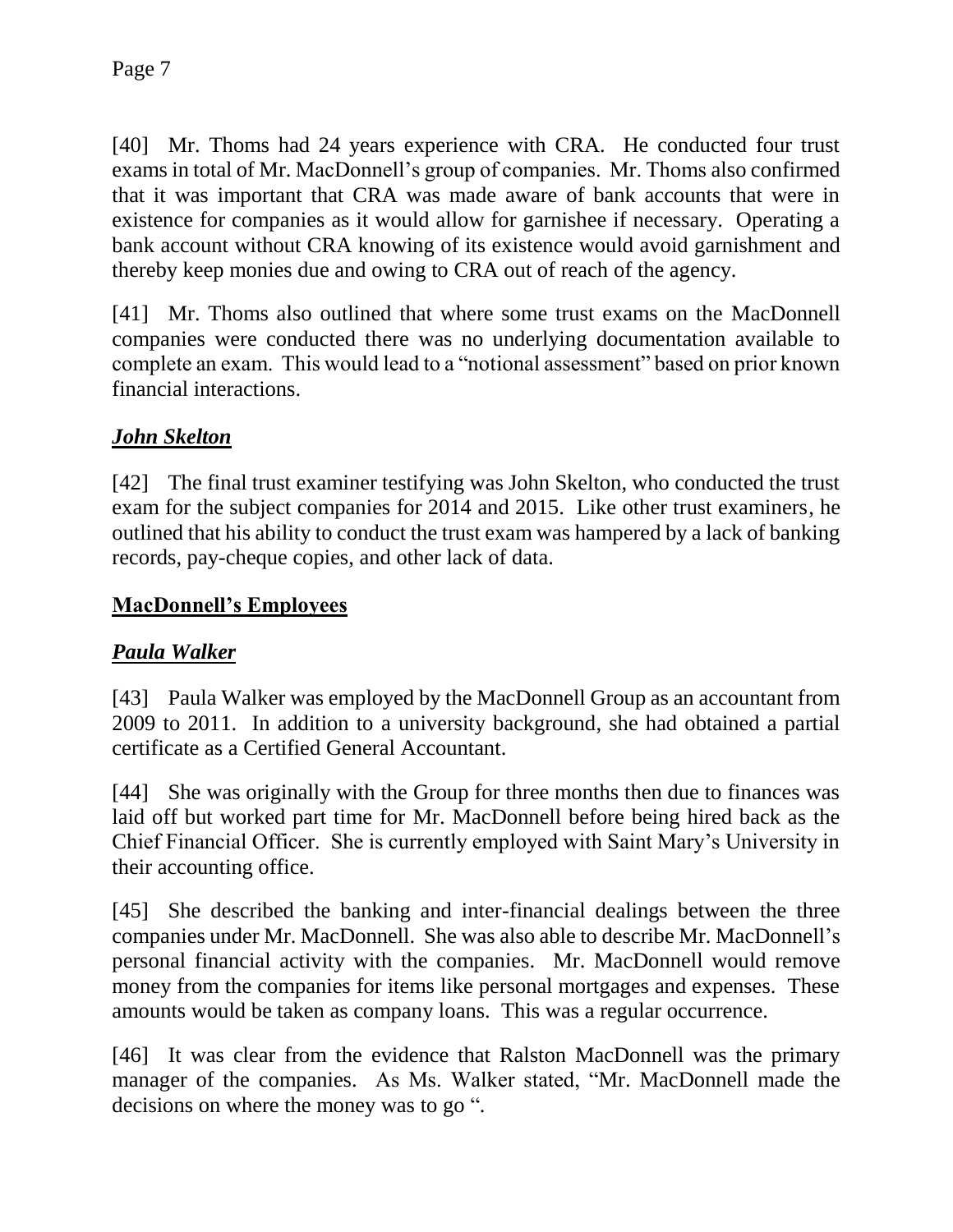[47] Ms. Walker outlined that Mr. MacDonnell's directing of where funds were moved made it difficult to keep accounting straight. Reviewing Exhibit 9, Tab 2, Ms. Walker exampled an invoice from MacDonnell Security Risk Management to Industrial Security Ltd. for a security training program. The check from Industrial Security came in made out to MacDonnell Security Risk Management but was directed by Mr. MacDonnell to be deposited to MacDonnell Group of Canada Limited.

[48] Mr. MacDonnell's personal expenses would be the first place where money would be directed to go. Exhibit 9, tab 3, contained an email from Mr. MacDonnell to Ms. Walker directing her to pay his life insurance, mortgages, personal power bills for his Halifax and Chester residences as well as mortgage payments on Mr. MacDonnell's Florida condominium.

[49] Ms. Walker indicated that there were regular meetings almost daily between her and Mr. MacDonnell as to where cash was to flow. She was clear that priority was on Mr. MacDonnell's debts ahead of payroll and CRA payments. She noted he had three personal mortgages, credit cards, BMW car payments and spending money which claimed first-priority on company funds.

[50] This led to Ms. Walker describing the business as engaging in the worst instances of NSF cheques she had ever seen. If there were insufficient funds to cover the entire payroll, Mr. MacDonnell would direct who would get paid on the payroll and if money would be diverted to his own account, leading to NSF paycheques.

[51] At one point, Mr. MacDonnell had his home power cut off and had Ms. Walker pay the arrears from her own credit card to have his power turned back on.

[52] She testified it was a practice that if bank accounts had liens on them the result would be the opening of a new account at another bank. This is corroborated throughout the evidence tendered by the Crown.

[53] The final straw with Ms. Walker was December 24, 2010. Pay cheques for employees were to go out, were signed and had just enough money in the account to cover them. Shortly after the office closed, Mr. MacDonnell called Ms. Walker and directed her to forward a large sum to him in Florida. She did so but it caused payroll cheques to be NSF. She left several weeks later and was owed \$22,000.00 for back pay and expenses she had covered on her personal credit cards. The amount had to be recovered through the Nova Scotia Labour Standards Board.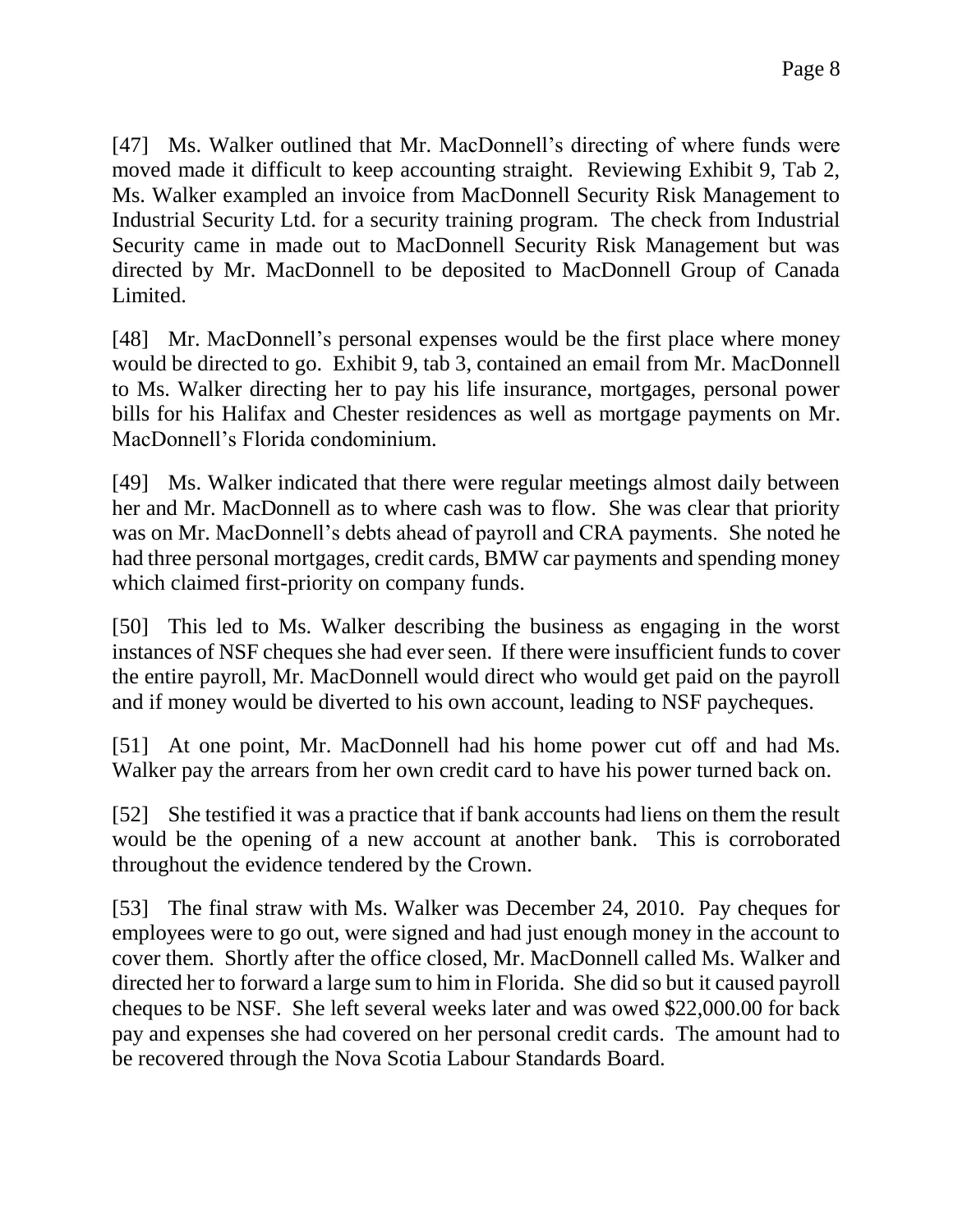[54] The evidence of Ms. Walker was clear that Mr. MacDonnell himself made all major financial decision across all companies.

## *Robert Johnson*

[55] Robert Johnson was hired as a controller by Mr. MacDonnell for a two-month period in 2012. He was told he was hired to bring the books up to date. Mr. Johnson recalled that the cash flow of the companies was "not that great". He recalled that his first payroll at the company he was instructed not to give out pay cheques until 5:00 pm sharp.

[56] Mr. Johnson specifically recalled an incident where Mr. MacDonnell had signed a cheque to the Receiver General for HST remittance. Mr. Johnson advised Mr. MacDonnell that there were insufficient funds to cover the cheque. In direct examination, Mr. Johnson testified that Mr. MacDonnell said, "that's okay, if it bounces it will buy us some time". In cross, he agreed that Mr. MacDonnell could have said, "there should be money in the account but if it bounces it will give us some time".

[57] Mr. Johnson saw money going in and out of the companies in rapid succession. He stated money would be transferred out right after coming in. Like others, Mr. Johnson had to resort to going through the Labour Board to recover income after his pay cheques were returned NSF.

## *Irene Green*

[58] Irene Green is a self-employed bookkeeper who worked with Mr. MacDonnell regarding his companies from December 2011 until July of 2012. She advised that she worked mainly from home but ceased as Mr. MacDonnell had no money to pay her. In addition to work done on the MacDonnell Group she was also involved with some work regarding Mr. MacDonnell's hockey efforts.

[59] She reviewed a number of filings she prepared for CRA purposes and confirmed that her payroll calculations were accurate.

[60] In cross-examination she indicated the business records were in terrible shape when she took over.

## *Janna Warren*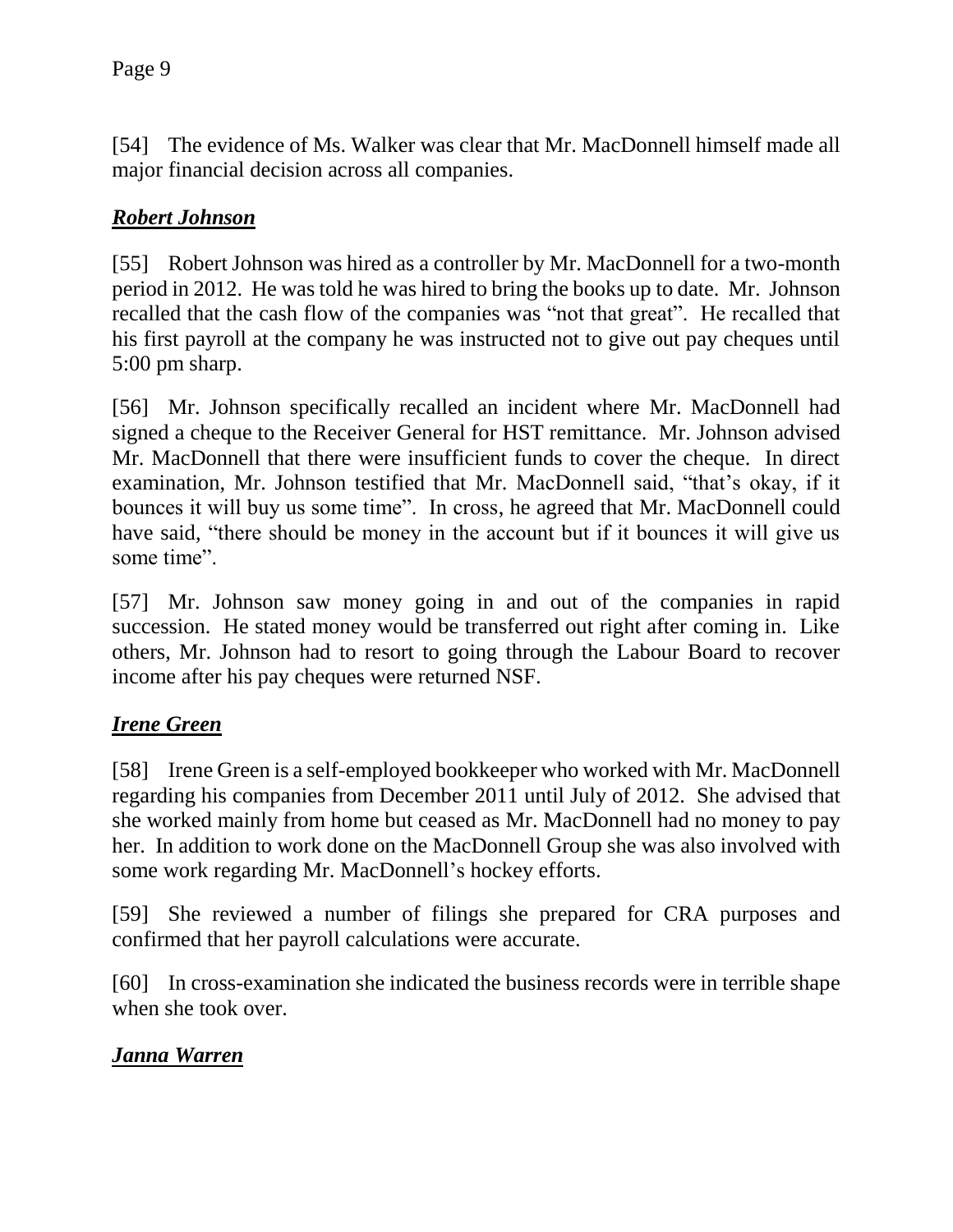[61] Jenna Warren is the current owner of a Maritime training company. Her background is an undergraduate degree in accounting, together with accounting work with a marine company. She was employed by the MacDonnell Group from November 24, 2014 to January 31, 2015. She was very clear on the date she was hired and when she could no longer continue to work for Mr. MacDonnell and felt she had to leave.

[62] Her employment was specific to help with what Mr. MacDonnell termed "the project". Ms. Warren was told by Mr. MacDonnell that a previous accountant got the companies into trouble with CRA and he wanted her help to get them out of the problem. Mr. MacDonnell told her if he owed CRA anything he would pay but he didn't believe he owed anything. It became very clear to Ms. Warren very quickly that this was not the case.

[63] Ms. Warren described what was clear from all the evidence that the companies were all extensively intertwined. Having said that, she also said that payroll came out of the numbered company, 3182552 Nova Scotia Limited.

[64] She described her efforts to put salary data in the online CRA employee calculator which would automatically calculate remittances owed.

[65] She described her first occasion doing payroll and her interactions with Mr. MacDonnell concerning the same, Mr. MacDonnell clearly forbid her to file the remittances with CRA. She could not confirm which employee worked for which company. It was very clear to Ms. Warren that all employees worked for the same company. This all led to many angry exchanges between Ms. Warren and Mr. MacDonnell.

[66] Ms. Warren described the Trust exam conducted by Trust Examiner, Mr. Skelton. Mr. MacDonnell was insistent that she push the audit to a further date. Ms. Warren told Mr. MacDonnell that the trust exam had to be done and advised him of exactly what material she would be providing. This again led to a heated exchange between her and Mr. MacDonnell. Ms. Warren told him that if he wanted it done differently, he would have to meet with the trust examiner himself. Mr. MacDonnell refused to do that.

[67] Working in the MacDonnell companies quickly took a toll on Janna Warren. She described the consistent bouncing of cheques recalling only one time that payroll didn't bounce. She described from the beginning of her employment coming home and crying in her driveway due to the stress. She had just purchased a home and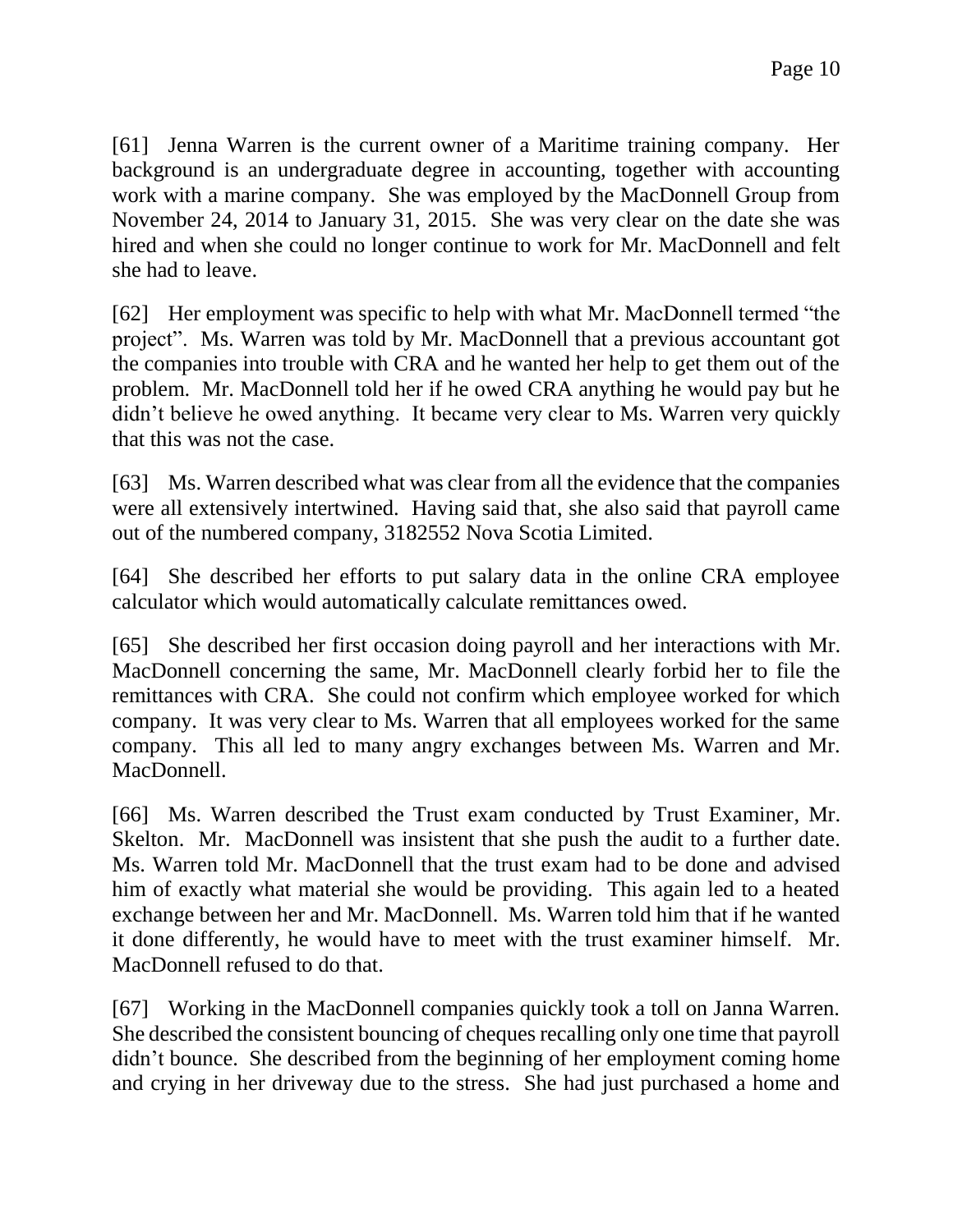needed the income but simply could no longer continue in that environment and consequently left at the end of January 2015.

## **CRA Employees**

## *Allison Brown*

[68] Allison Brown (maiden name Allison Williams) was an acting Senior Investigator with CRA at the time covered by these offences. She was approached in the winter of 2012 to assist with the investigation of these charges. She was able to examine all relevant documents from CRA together with documents obtained through judicial authorization.

[69] Before the Court, she reviewed how she calculated total HST collected by the accounts together with computing input tax credits. Her analysis found that the recording by Mr. MacDonnell of gross sales were accurate and that the records provided to her were fairly complete. She completed a summary which was entered as working paper #108 Summary of HST owing from 2010 to 2014 for the companies involved based on when the companies were operating.

[70] Ms. Brown's summary shows HST collected for the three accused corporate entities together with HST remitted and the final accounts outstanding and owed to CRA. These covered those years the companies were operating from 2010 to 2014. 3182552 N.S. Ltd. Owed \$52,067.18, MacDonnell Security Risk Management Ltd. owed \$185,584.83 and MacDonnell Group of Canada Ltd. Owed \$63,859.24.

[71] While a great deal of Allison Brown's testimony dealt with her overall methodology in determining what significant accounts were outstanding, she was also able to outline amounts that were taken from payments owed to MacDonnell Security Risk Management but paid directly to Mr. MacDonnell's personal account thereby resulting in HST being siphoned off to Mr. MacDonnell personally.

[72] Allison Brown reviewed her Working Paper Number 1 showing eight separate transactions where corporate accounts were by-passed. These sales amounts were not recorded anywhere in corporate ledgers in 2011. These sales all included HST payments which were owed CRA.

[73] Working Paper 104-2 was shown in Exhibit 13 at tab 2. This analysis showed where invoice sales were paid to a Pay Pal account and then withdrawn directly into Ralston MacDonnell's personal Scotia Bank account.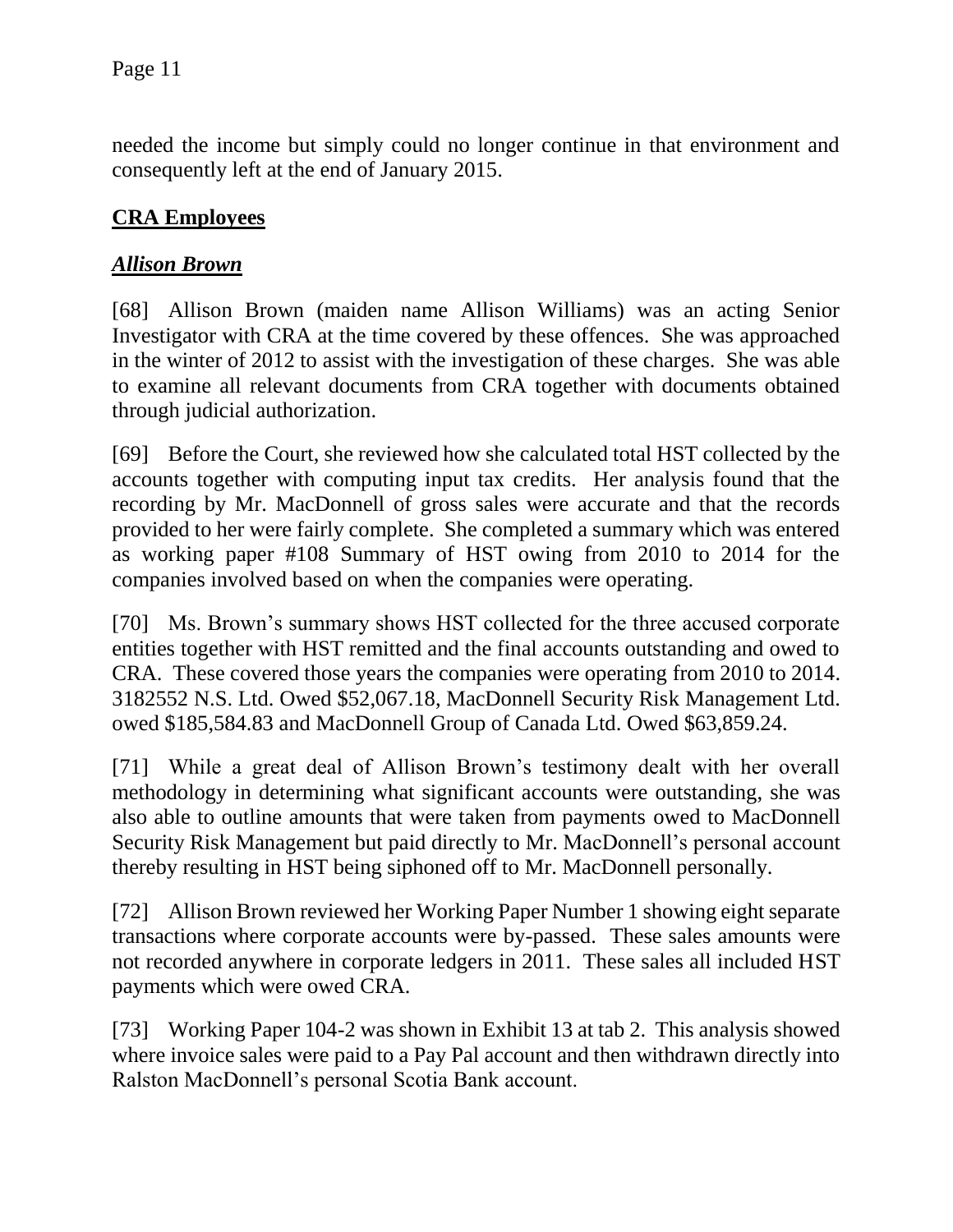[74] Ms. Brown also testified to the methodology used in in creating Working Paper 105-2. This evidence again showed sales to MacDonnell Security Risk Management in 2011 where invoices to customers were paid and the proceeds were directed into Ralston MacDonnell's personal bank account. These sums covered HST payments which were never shown in the company books nor were they paid to CRA. This included both the depositing of cheques made out to MacDonnell Security Risk Management directly to his personal account as well as the direct payments from Pay Pal account that were directly deposited into his account.

[75] Her final calculation showed \$66,707.89 worth of sales from MacDonnell companies went into Mr. MacDonnell's personal account. This included \$7,591.28 of HST deductions that were not shown in the corporate bookkeeping.

[76] In cross-examination, Ms. Brown confirmed that HST collected in 2011 is only due and payable in 2012. She also confirmed that monies from clients of Mr. MacDonnell, that were subject to requirements to pay, would be paid directly to CRA. Also, she confirmed that once CRA had the results of a Requirement to Pay then Mr. MacDonnell did not control which account that money was paid to. Other evidence directly contradicted this.

## *Stephen Tucker*

[77] Stephen Tucker is a senior investigator with CRA. He has a lengthy background in accounting with a designation of a Certified Public Accountant in both the UK and Canada. He was the lead investigator relating to the charges before the Court.

[78] He was assigned the MacDonnell file and reviewed the same. He had initial discussions regarding the matter with Kristina Dobson at the end of which it was recommended that there be a full-scale investigation.

[79] The investigation led to a series of judicially authorized searches of both Mr. MacDonnell's business and home. Production Orders were also obtained relating to a number of financial institutions. These orders also included credit card companies, Merchant Service companies, Pay Pal as well as others. Mr. Tucker as well, interviewed a number of individuals.

[80] Mr. Tucker created a number of Working Papers taking data from evidence. These numbered in excess of 110 and were for the most part contained on Excel spread sheets. Several other exhibits were also created by Mr. Tucker. Exhibit 15,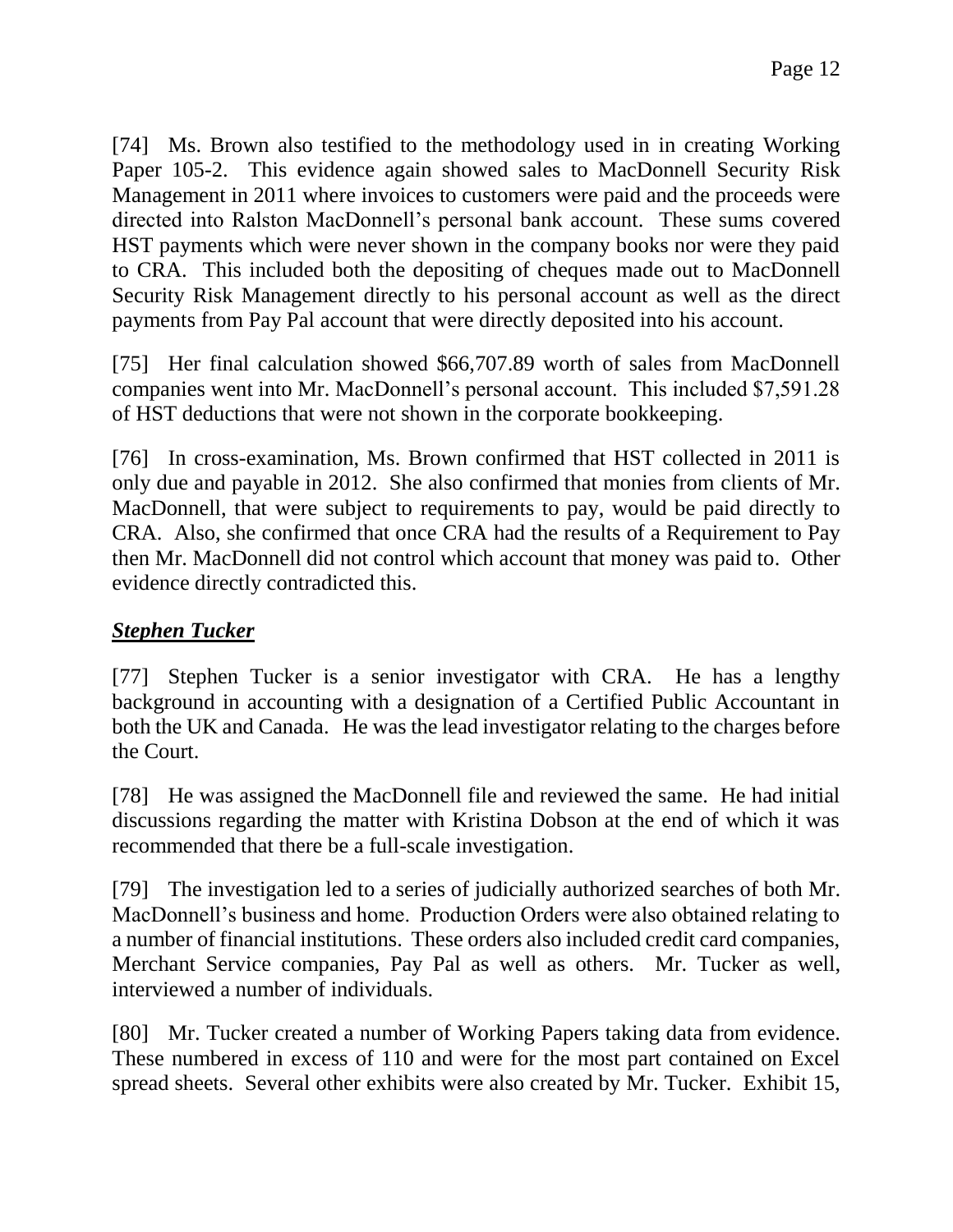Working Paper 92A was a key document outlining banking activity as well as a graphic representation of that activity.

[81] It also showed visually Mr. MacDonnell's responses to both requirements to pay and Trust Exams.

[82] Mr. Tucker also testified that the exhibit showed that the companies had sufficient funds to pay both HST and Payroll Source deductions that were due to CRA.

[83] Exhibit 15 contained 13 columns representing 12 known bank accounts attributable to companies under Mr. MacDonnell's control and a final column showing total bank deposits. Also, displayed were records from each month from January 2009 to December of 2014. Bank accounts that were unknown to CRA were provided with a pink background. If there was a month where a requirement to pay was placed on a bank account it was given a green background and if there was a month where a trust exam had been conducted there was a separate row for the month in yellow. The name of the Trust Examiner was placed in the yellow row directly under bank accounts which became known to the examiner while conducting the trust exam.

[84] Mr. Tucker also introduced Exhibit 16 which was a binder containing monthly overview data for 2009 to 2014. Each contained a chart for the year looking at each month with columns containing business bank accounts, significant uses and trust fund activity, for example PSD's due each month, net HST collected, annual HST obligations, voluntary payments and total trust liability.

[85] Through Mr. Tupper, the Crown also introduced Exhibit 17, which showed by way of bar graphs, MacDonnell Security Risk Management and MacDonnell Group of Canada unassessed payroll taxes from February 2009 to December 2014, requirements to pay by the two companies for same period, assessed payroll tax for these periods, payments made both voluntary and through RTP's, voluntary payments that were made for current payments and arrears payments, monthly business cash, outflow and RP payments These charts showed how Mr. MacDonnell's debts to CRA increased uniformly through persistent noncompliance.

[86] Mr. Tucker reviewed CRA's detailed transaction statement, dated March 30, 2015. This document showed both current arrears payments and other information. It also showed a large number of payments by Mr. MacDonnell which were returned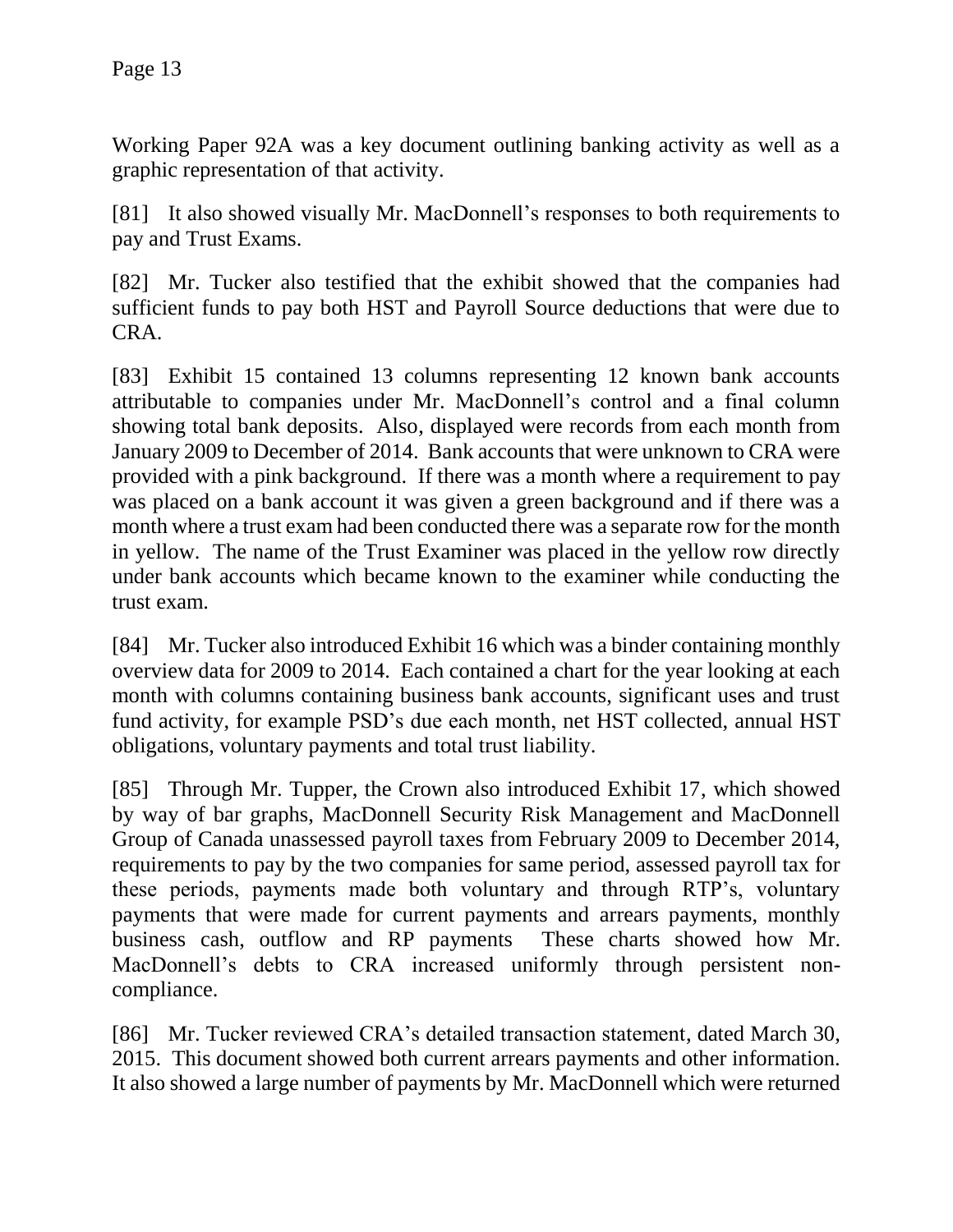as NSF cheques. The charts showed that Mr. MacDonnell made a few voluntary payments between August 2009 and May 2010 and very little thereafter. Exhibit 17 also demonstrated visually the appropriation by Mr. MacDonnell of company funds for personal use and how these uses stood up against continued obligations by the companies to CRA that went unmet.

[87] Mr. Tucker's investigation also showed that while Mr. MacDonnell advised Ms. Walsh that when MSRM and MGCL were created all monies were flowing through MGCL, quite the opposite was true. These companies were all utilizing the Bank account 69060-10-6 at CUA to operate and had done so since at least January 2009.

[88] Again, Mr. Tucker's evidence in reviewing this matter canvassed that in August 14, 2009, Mr. MacDonnell directed the company which processed credit card payments to his corporation, Moneris, to deposit any funds due to restructuring to RBC account 1042738. August 27, 2009 was the date that Mr. MacDonnell responded to Ms. Walsh that the two new companies were banking using only the same old bank account used by MGCL.

[89] Further evidence from Mr. Tucker showed bank accounts where cheques were not covered and were returned NSF, and another account which was used for personal expenses to Mr. MacDonnell.

[90] Mr. Tucker also reviewed the Trust Exam conducted by Michael McDonah. That trust exam was conducted on the two new MacDonnell companies. He was provided one bank account for the companies. However, there was another bank account being used at the Credit Union of the Atlantic the upshot of this being that the Credit Union account was undisclosed to the trust examiner.

[91] Further examination showed that in early 2010 Mr. MacDonnell made a payment proposal to Kelly Walsh. That proposed a weekly payment to CRA by way of certified cheques over a number of weeks. Exhibit 5, Tab 3 was the letter from February 8, 2010 setting out the schedule of cheques. Mr. MacDonnell indicated only core business expenses would be paid during this period. The period covered from February 12, 2010 to April 2, 2010.

[92] This proposal did not happen and in fact substantial personal expenses of Mr. MacDonnell were paid out of company funds. What did go towards funding went for CRA arrears of \$47,697.98 for payroll source deductions \$32,596.18 for HST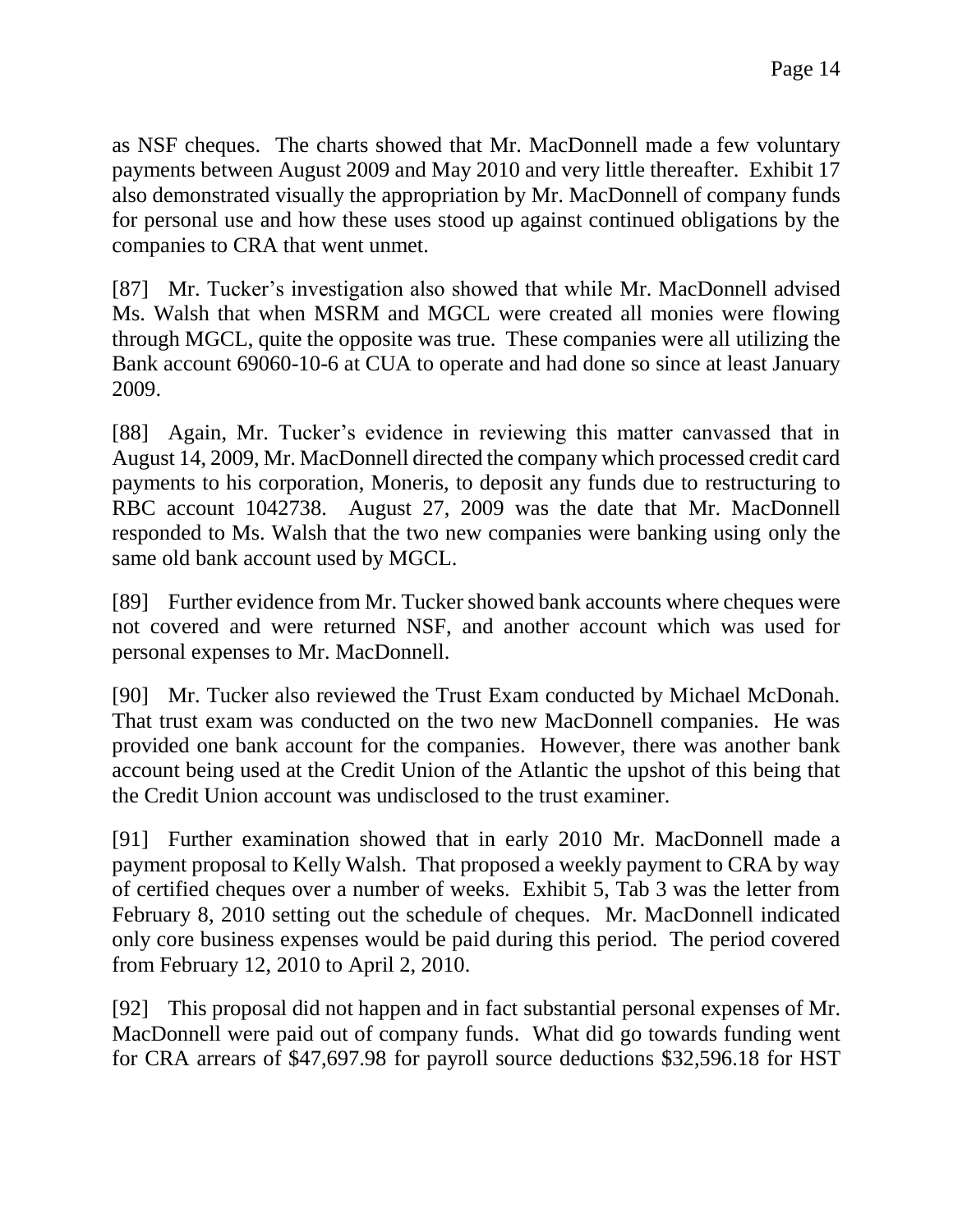was a voluntary payment of \$6,043.89. A number of other cheques were written by Mr. MacDonnell to CRA during this period which were returned NSF.

[93] It was further shown in Exhibit 18, Tab 5 that when an RTP was placed on February 9, 2010 on RBC account, Mr. MacDonnell wrote a cheque for \$10,995.00 to MacDonnell Group Consulting Ltd.'s CUA account, thereby evading the RTP. This left very little cash in the RBC account. On the  $15<sup>th</sup>$  of February 2010, Mr. MacDonnell then wrote a cheque for \$17,977.65 to the Receiver General which, of course, bounced. Likewise, the RBC account of MacDonnell Security Risk Management showed activity to defund the account in anticipation of the RTP. This involved e-transfers and cheques out of the account into the Credit Union Account which was unknown to CRA. Evidence disclosed a total of \$823,931.29 went through this Credit Union Atlantic account up until its discovery by CRA in May 2010.

[94] Mr. Tucker also reviewed in 2010 where funds were moved by Mr. MacDonnell from the Credit Union Atlantic account to the account for Bowood and then stripped for Mr. MacDonnell's own personal uses.

[95] From 2011, Mr. Tucker showed a large invoice to the Department of National Defence for \$15,820.00. Of that amount, \$1,820 was HST. Tab 10 of Exhibit 13 contains the invoice and the cheque issued by DND to pay the invoice. The back of the cheque shows the money being directly deposited into Ralston MacDonnell's personal account at Scotia Bank, Scotia Square. This includes the \$1,820.00 of HST. Tab 9 of Exhibit 18 shows the deposit of the cheque and a transfer out of Mr. MacDonnell's account on February 10, 2011 to a Florida bank by wire transfer. Likewise, the same occurred for an invoice to Parks Canada dated January 28, 2011 for \$20,700.00 of which \$2,700.00 was HST. The cheque paying this was deposited in Ralston MacDonnell's account at Scotia Square on March 24, 2011. \$18,022.50 was then sent by wire transfer to Ralston MacDonnell in Florida.

[96] Mr. Tucker reviewed the change in interactions between Mr. MacDonnell's companies and CRA after July 2009. Up until August 2009, the Chief Financial Officer was a woman named Brenda King. After she left the company in 2009, CRA filings changed becoming less frequent and with a number of NSF cheques. This dwindled off to no filings or very infrequent and no cheques being forwarded. This evidence was visually demonstrated in Exhibit 17 charts for assessed payroll taxes for MSRM and MGOC.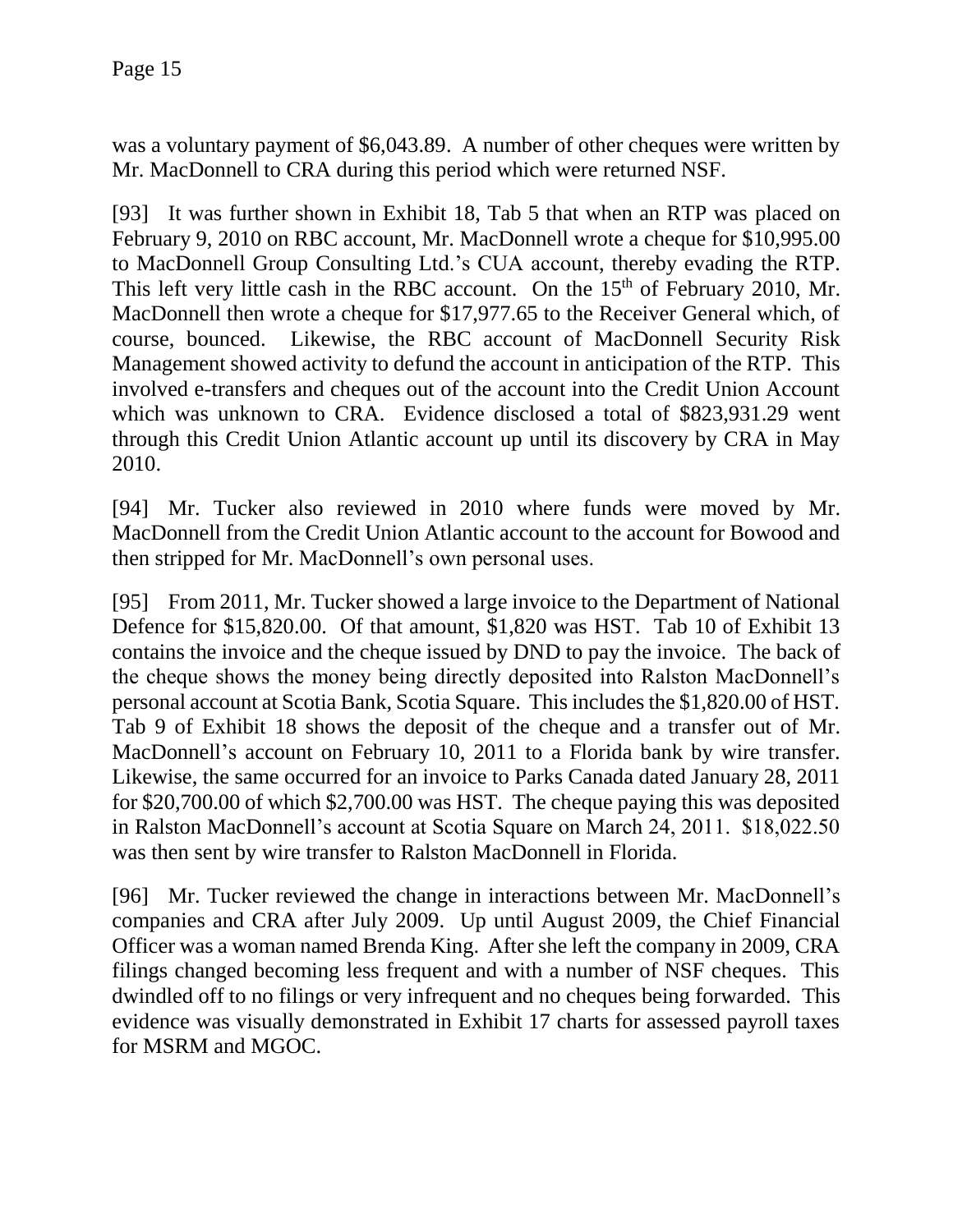[97] Steven Tucker also reviewed communications between Mr. MacDonnell and CRA of July 28, 2011 which set out a payment scheduled by Mr. MacDonnell to pay out arrears at CRA. This schedule was relied upon by CRA to cancel a RTP to CRA. Following that a further letter of August 12, 2011 to CRA, providing his banking information at CUA. That letter did not disclose the bank account at TD being utilized by Mr. MacDonnell and was unknown to CRA. The TD account was opened June 2, 2011.

[98] During the period from August to December 2011, significant sums were taken from the corporations and placed into Mr. MacDonnell's personal account for personal use.

[99] Mr. Tucker also reviewed the period that was previously covered by Robert Johnson. During that period, an agreement for payments being made had been reached by CRA and Mr. MacDonnell. Mr. Tucker showed where payments that were to be made pursuant to that agreement were subject to NSF cheques to CRA. This is where Mr. Johnson had pointed out to Mr. MacDonnell that there were insufficient funds to cover these cheques, but that Mr. MacDonnell said the money might be there and if not, it would buy some time. Again, during this period of time funds were syphoned off by Mr. MacDonnell to his personal accounts. During the period, \$33,000.00 went to his personal account, the timing of which, caused four cheques to CRA to bounce.

[100] Mr. Tucker discussed Mr. MacDonnell opening a Bank of Nova Scotia account which was unknown to CRA. While this account was unknown to CRA, \$842,516.46 was deposited to that Bank of Nova Scotia account. No voluntary payments to CRA were made through that account up to March 2013. From May 2011 to March 2013, the total deposits were \$852,155.25 of which there were expenditures of \$851,768.00. Of that, \$422,000.00 went to Mr. MacDonnell's personal account. \$45,059.59 was transferred back to the business.

[101] Mr. Tucker's evidence included a review of several letters from Mr. MacDonnell to CRA attempting to negotiate terms which would include removing RTPs on his RBC bank account and his Moneris credit card transaction company. These happened in late August and early September of 2013. Mr. MacDonnell had opened the account with TD Bank through which company transactions flowed through.

[102] With the RTP on the Moneris account, Mr. MacDonnell then opened a Pay-Pal account which would allow an end run around the Moneris account. He then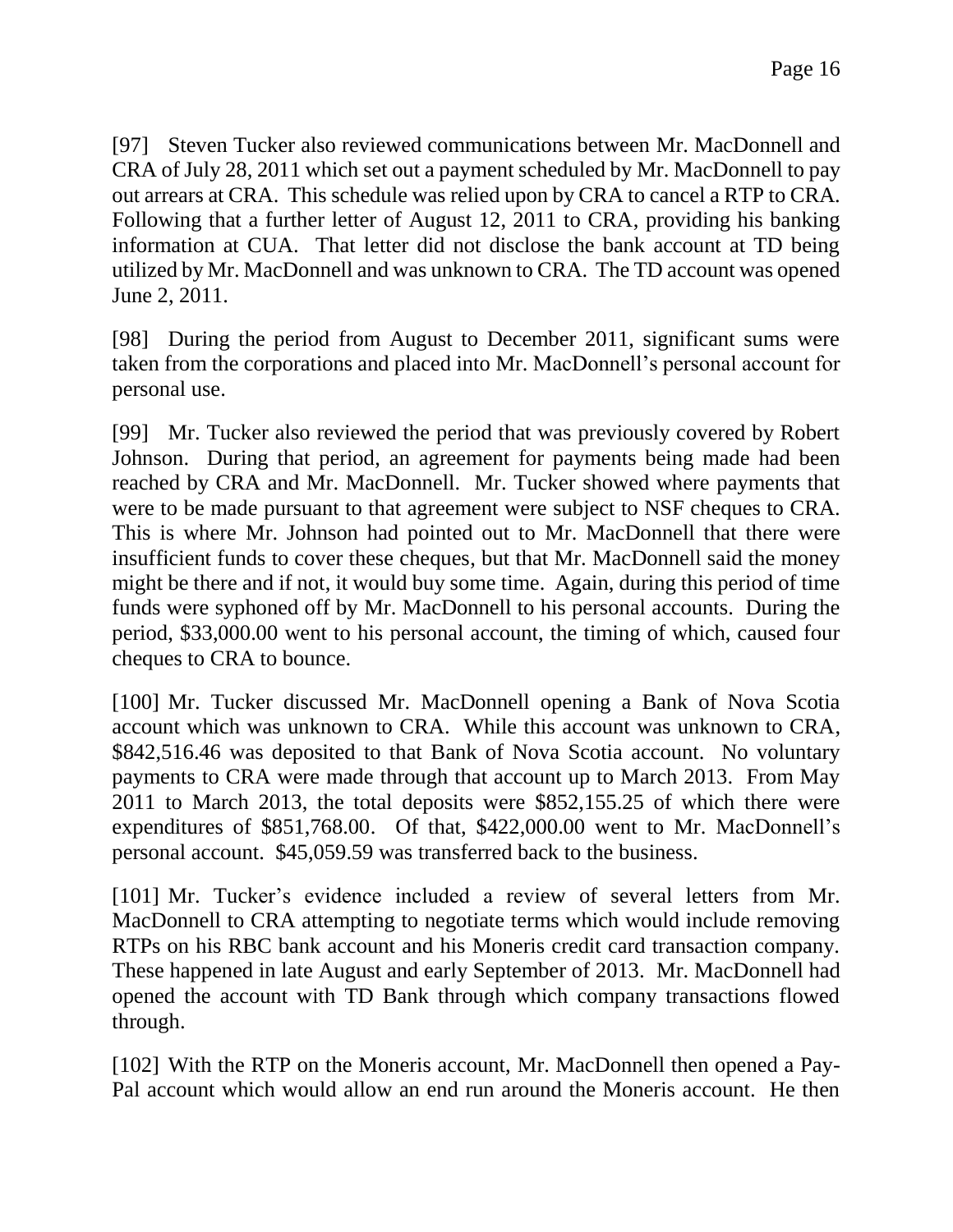shifted to TD merchant services. The Pay Pal account was linked to Mr. MacDonnell's personal bank account and those funds never appeared in company books.

[103] In cross-examination of Mr. Tucker, three perceived problems with Exhibits 16 and 15 were brought out. The first problem was with Exhibit 16 on page 1 in the first column as it shows total deposits for each month of 2009. These deposits include deposits made to MacDonnell Group of Canada Limited, who is not an accused company. The second issue was that for the same year in the section for Trust Funds, there was no provisions for voluntary payments to CRA that would have come from MacDonnell Group of Canada Limited. The third identified issue through cross-examination of Mr. Tucker was the failure to reflect inter-company transfer of money in Exhibit 15. This would lead to double counting and inflating the total deposits listed in the final column of Exhibit 15. Mr. Tucker agreed that would be the case.

[104] Mr. Tucker was cross-examined in relation to the conversation of ROCCO Walsh with Mr. MacDonnell on August 27, 2009 where Mr. MacDonnell advised her that all business was still flowing through the MacDonnell Group of Canada Ltd. bank account. Mr. Tucker was directed to a cheque contained in Tab 3 of Exhibit 18, dated August 17, 2009 to the Receiver General for \$3,024.56. Counsel pointed out that this cheque had the new bank account number and the new company name on it. The upshot of that portion of the cross-examination for the defence argument was that sending that cheque in, and that cheque alone would effectively cover the conversation that Mr. MacDonnell had with Ms. Walsh regarding running businesses through the one bank. In effect that, as counsel put it, it was not Mr. MacDonnell's fault that no one picked up on this and advised Ms. Walsh of the new account.

[105] It was pointed out by Mr. Tucker that the ROCCOs would not get to see those cheques.

## *Ralston MacDonnell*

[106] Ralston MacDonnell reviewed his resume and background leading up to that period covered by the charges in question. His engineering firm of MacDonnell Group of Canada Ltd. morphed in mid 2009 into two companies, MacDonnell Security Risk Management and MacDonnell Group of Canada. MacDonnell Security Risk Management was created to handle the business of port security training and MacDonnell Group of Canada would conduct the traditional engineering work.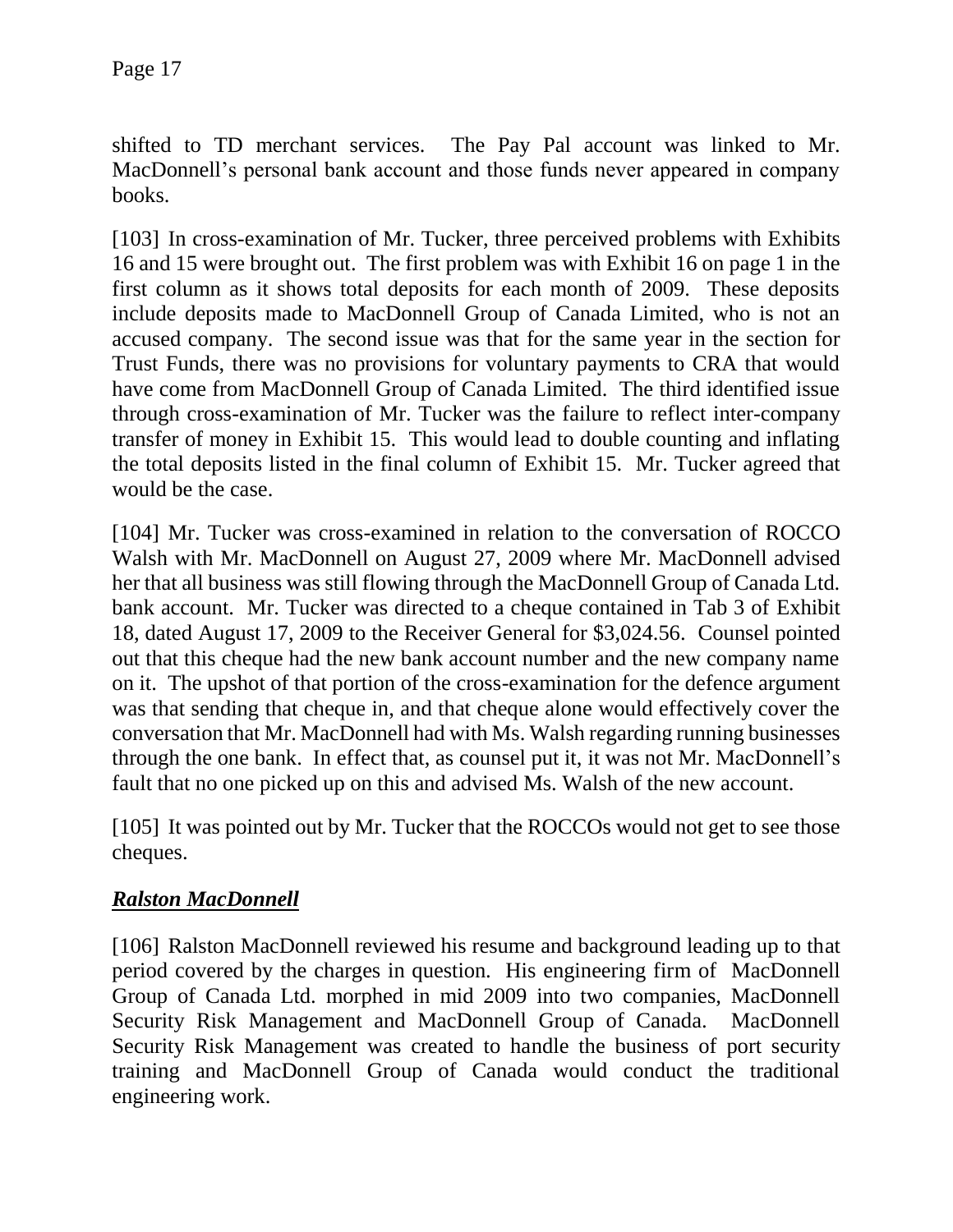[107] At that time Mr. MacDonnell also was attempting to bring NHL hockey training to Nova Scotia. He also purchased a property in Shelburne County with the company name of Bowood. That property was what was known locally as the "old boy's school", which was a provincial Youth Correctional facility for many years. The intention was to upgrade the facilities to create a campus for port security training.

[108] Mr. MacDonnell used an interesting vernacular regarding his testimony surrounding his business. Often, he talked in terms of, "we". An example is, "we considered Florida an important part of our business development" or words to that effect. The evidence through out the entire trial was that there was no "we" but only Mr. MacDonnell himself, who was the management of the company.

[109] Mr. MacDonnell testified that in relation to the economic health of his businesses, the economy's downturn in 2008 and 2009 effect upon his businesses was not known until 2012. He then immediately after saying that outlined how they had to deal with an absence of cash and further business losses in 2009. Further, that the 2009 tax return showed over a \$500.000.00 reduction of revenue from prior years.

[110] Counsel for Mr. MacDonnell spent some time throughout the trial on what appeared to be the contention that Mr. MacDonnell had no say over which arrears account with CRA would receive payments. The impression was that CRA arbitrarily assigned the accounts which would benefit on arrears payments. In his direct examination, Mr. MacDonnell testified that he never requested that arrears payment be directed to any specific company's account with CRA. His recollection was that on one occasion the collection officer that he was dealing with told him that payment would go to HST owing and not payroll source deduction.

[111] In relation to other evidence before the court, it showed in fact that there was ability for Mr. MacDonnell to direct what arrears payment went to. Automated Collections and Source Deductions Enforcement Systems (ACSES), being Exhibit 4 at Tab 2, page 76 has the entry that the CRA employee advised that Collection Officer Hubley would be in touch with Mr. MacDonnell to determine which account the first \$48,000.00 in payments would be applied to. Exhibit 4 at tab 1, page 107 shows where requests were made by Ms. Walsh to transfer \$13,245.60 from an arears payment of \$55,000.00 to an account as specified by Mr. MacDonnell. Further, at page 100 of the same tab Ms. Walsh indicated she had contacted Mr. MacDonnell to see if payments that had been made were to be directed to arrears accounts. Exhibit 4 at tab 2, page 116 shows on January 22, 2010 shows Mr.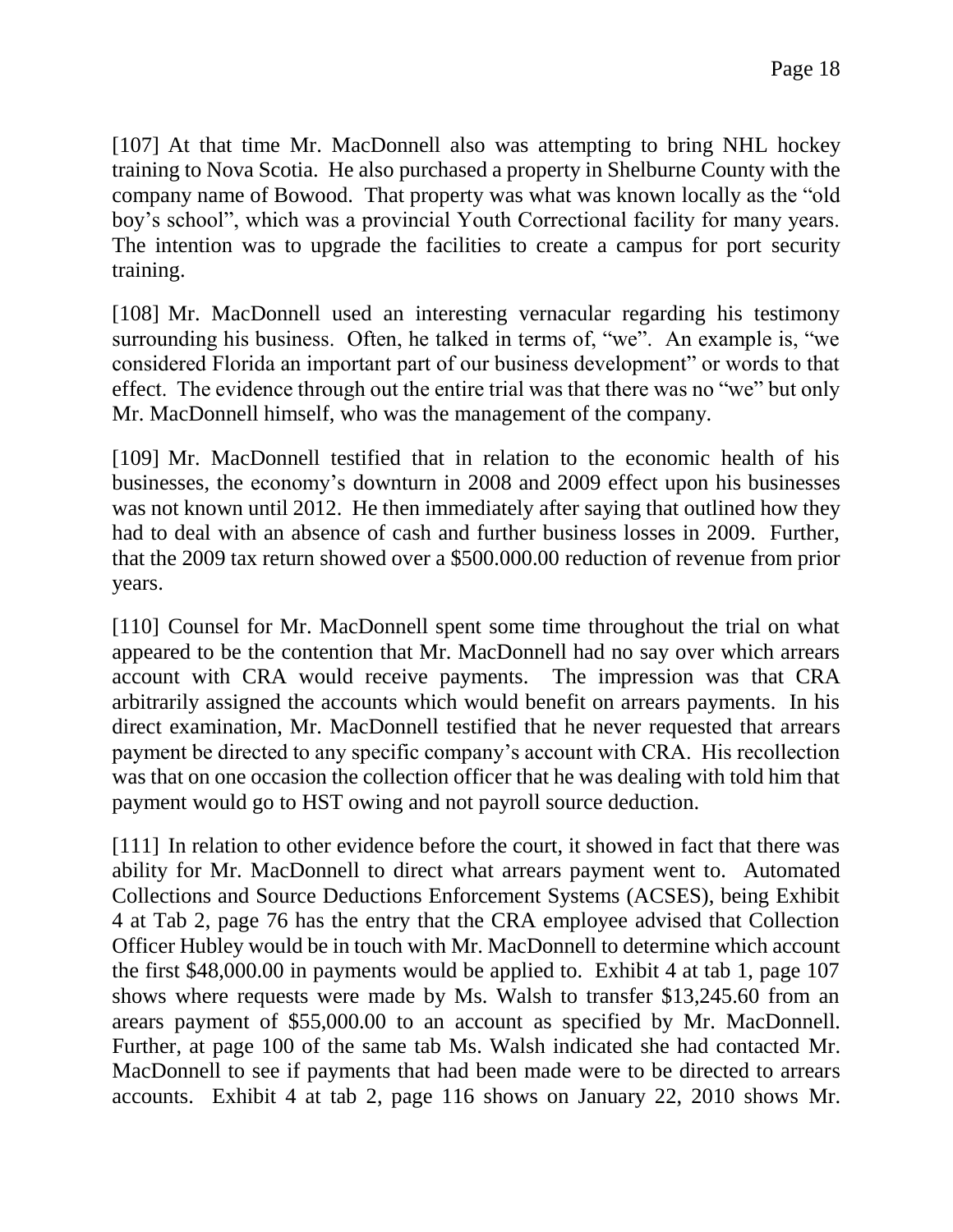MacDonnell again contacting CRA to direct where payments should be posted. This same action took place on January 6, 2020 as evidenced again in Exhibit 4 at tab 2, page 118. The facts contradict Mr. MacDonnell's testimony.

[112] Mr. MacDonnell was questioned in direct-examination, concerning his comments to Ms. Walsh on August 27, 2009 about banking arrangements for the two new companies. His indication to Ms. Walsh was that all banking was to be conducted at that time through MGCL's account. When asked in direct, Mr. MacDonnell said, "Well, yeah, you know a couple of things are, I'm not sure that's the way, I'd disagree but…maybe a misunderstanding."

[113] Mr. MacDonnell did not address the discrepancy between telling Ms. Walsh that MGCL's bank account would be used and the fact that he did not disclose that as of July he had three other operating bank accounts for the new companies. Rather, Mr. MacDonnell stated that collections officers often did not understand what his companies did. This was again contrary to the evidence.

[114] Mr. MacDonnell outlined some of his business challenges but stated that they were always able to work through them. This testimony of having worked through things greatly conflicts with the evidence that was before this court.

[115] In describing his, 'average work-day', he described every other day or at least every third day he would get an update from his financial officers. He and his financial officers would make decisions regarding finances. Yet within one or two sentences later he testified that he "was not really calculating financial things".

[116] Mr. MacDonnell, in his evidence, discussed what he felt was the intransigence of CRA to make arrangements with him. Mr. MacDonnell stated he could not make any payments into bank accounts that were subject to CRA's requirements to pay as it would then go directly to CRA. That would cause the account to go into overdraft and the account would be closed.

[117] These explanations by Mr. MacDonnell did nothing to explain his contention that he could not make payments to CRA because they would only accept complete payments. There was nothing in the evidence to suggest that partial payments on accounts would not have been taken by CRA.

[118] When asked how he decided who to pay, Mr. MacDonnell answered he did not always decide who to pay. It was, he said, "some kind of team effort". Further, that the biggest priority for him was payroll. In truth, the evidence shows that Mr. MacDonnell was the sole final arbiter of payments that were made, and that making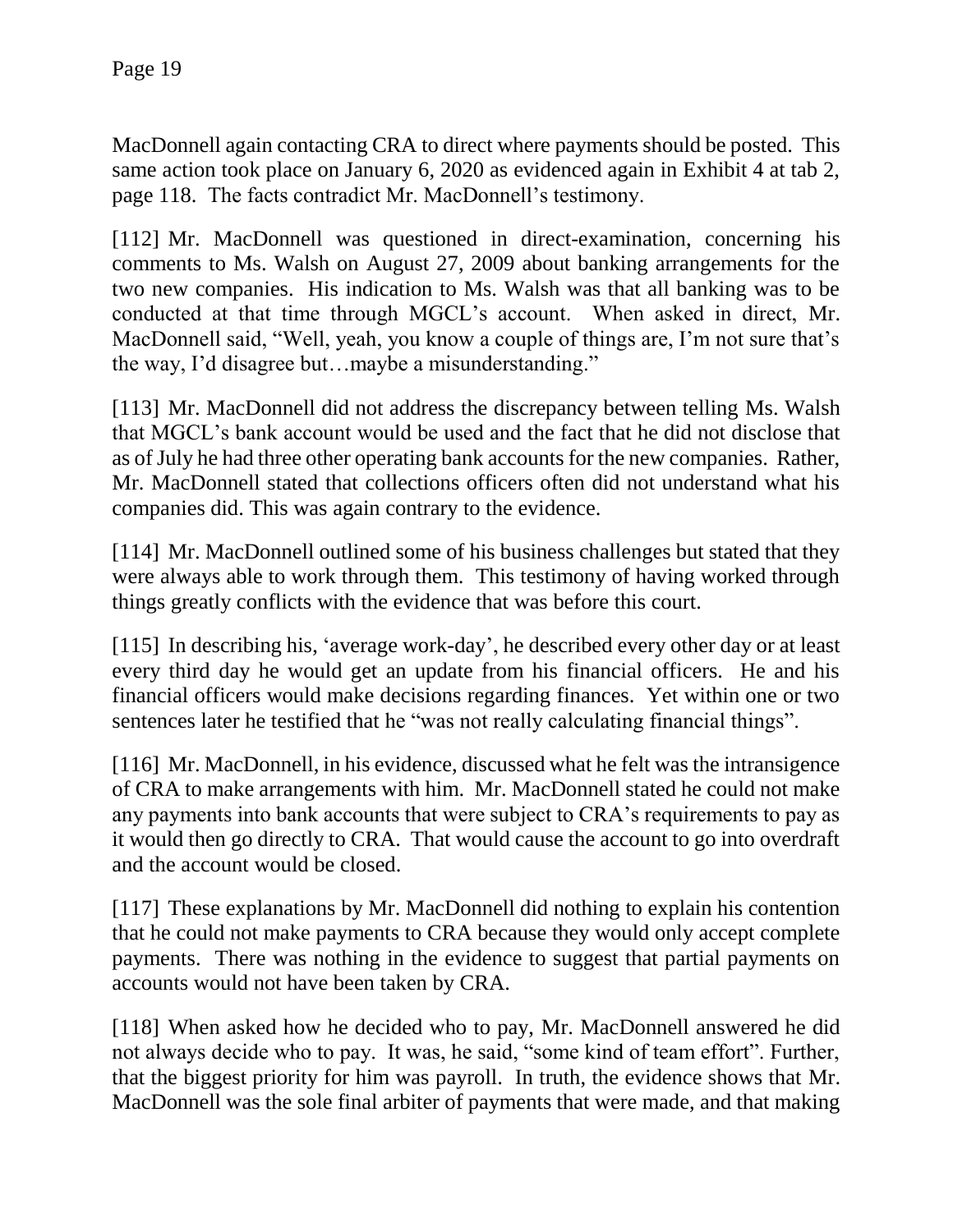sure payrolls were met was not, by far, his top priority. This despite him saying payroll was his number one priority.

[119] Mr. MacDonnell further stated if he did not have the ability to make a payroll his choice was to not write the cheques. Again, evidence suggested otherwise.

[120] When asked in direct-examination concerning his directions on Christmas Eve of 2010 to have his financial officer drain money from the business and forward it to him in Florida causing payroll cheques on Christmas Eve to bounce, Mr. MacDonnell stated it was necessary to pay the Florida mortgage and that it was made as he expected Credit Union Atlantic to honour the payroll cheques despite having no money in the account. This explanation simply has no credibility.

[121] Mr. MacDonnell was asked why his companies began using a Pay Pal account. He explained, "that something closed our merchant services account". He said, "with those closed you could not accept credit card payments". The evidence showed the merchant services accounts were at that time subject to RTP's. Mr. MacDonnell went on to say, "well, I think what happened there was we had a young person in accounting". Mr. MacDonnell said, "she said I can open up a Pay Pal account". The Pay Pal had to be tied to a personal account and a personal email account. Mr. MacDonnell said employee would track this method of payment and track them to the business. He stated the business records were very good.

[122] In relation to filings to be made to CRA, Mr. MacDonnell stated he was insistent that they be made on time. That would be the case even if the amounts owed would not be made. When things got behind, Mr. MacDonnell blamed it on staff. He stated, "we made CRA records a priority and Job 1".

[123] When asked if he knew that CRA was seeking payments from him, Mr. MacDonnell said he knew it from time to time. However, he said at any time he would not know the extent of it. Mr. MacDonnell also stated in his evidence that he was in contact with CRA fairly often and met with his financial officer every  $2<sup>nd</sup>$  to 3<sup>rd</sup> day. Not knowing the extent of his arrears to CRA would seem to be in direct opposition to the bulk of the evidence and Mr. MacDonnell's own testimony.

[124] Mr. MacDonnell testified about Exhibit 18, Tab 6 which contained communication of Moneris and Amex regarding changes in banking. Of interest, specifically were two bank cheques. One had the company name of MSRM Ltd., while the other had MGCL. Both were cheque #601072 with the same banking identifiers on it. These were copies of the same cheque with MSRM Ltd. Being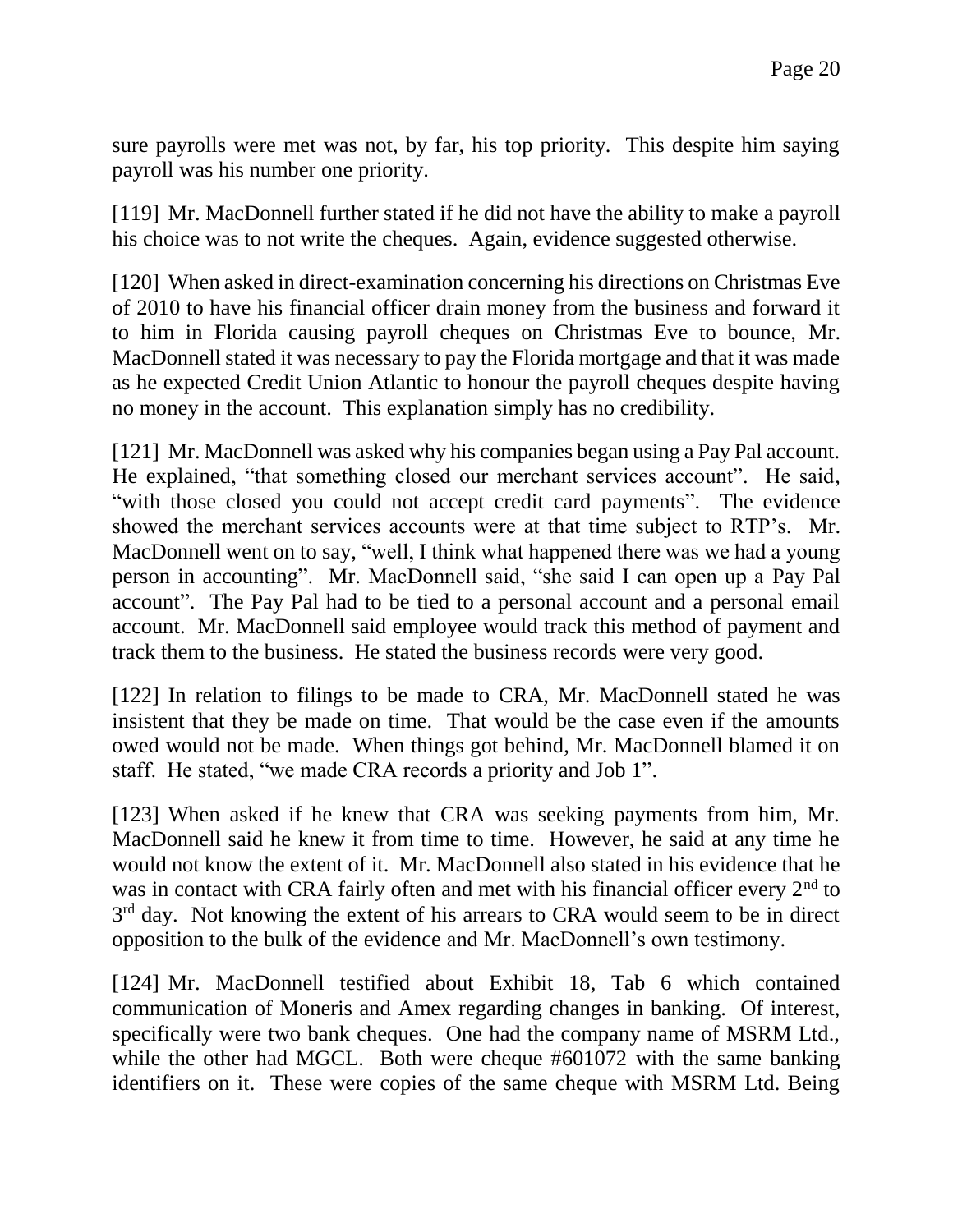overlayed in some fashion of MGC Ltd on one cheque and not the other. Mr. MacDonnell denied any knowledge of alteration being made.

[125] Mr. MacDonnell was asked about his conversation with Robert Johnson. Mr. Johnson reported that Mr. MacDonnell was advised there were insufficient funds to cover a cheque to CRA. MacDonnell replied, "the funds might be there but if they are not it will buy us some time". Mr. MacDonnell in his evidence said that Mr. Johnson was a young new employee. Mr. MacDonnell stated, "If one were to say that it would not be something you would say to a young employee". Mr. MacDonnell said Mr. Johnson may have thought he heard it, but it is not, " "something I re-collected", and "I would not imagine saying that". Further, "that we would never release cheques if they were not able to be covered. We would ask them to hold the cheque".

[126] Mr. MacDonnell was asked on the first question in cross-examination if his income up to 2009 came from MGCL, MGOC and MSRM. While the evidence of the trial, which was extensive, showed this clearly to be the case where reviewed, Mr. MacDonnell chose to respond that he could not say anything specific about that, "he would have to review the documents and that pretty much was the case". This type of answer that was vague, was typical of Mr. MacDonnell's evidence.

[127] Mr. MacDonnell was asked about MGCL's HST quarterly fillings for January and April of 2009 and that MGLC showed no HST received thereafter. This taken from the Agreed Statement of Facts. Mr. MacDonnell very quickly distanced himself of this fact by saying that he never personally filed HST as it was the companies responsibility. Further, that T2 returns for after 2009 showed no corporate activity after 2009. This would be in contradiction to his early statement in cross-examination that MGCL activity was potentially on going for a lengthy period after that creation of MGOC and MSRM.

[128] Mr. MacDonnell was reluctant to clearly answer the most basic of questions in his cross-examination. When Crown counsel asked about his growing frustration when dealing with ROCCO, Kristina Dobson, which was very clear from his direct examination and his evidence, Mr. MacDonnell stated that he would not call it "frustrated with Ms. Dobson".

[129] Mr. MacDonnell was cross-examined on whether he had the ability to contact CRA with requests on which account payments might be directed to. Crown counsel referred Mr. MacDonnell to the entry of Kristina Walsh in AECS diary of April 12, 2007 in which she stated that he had asked that \$13,245.00 of a \$55,000 payment be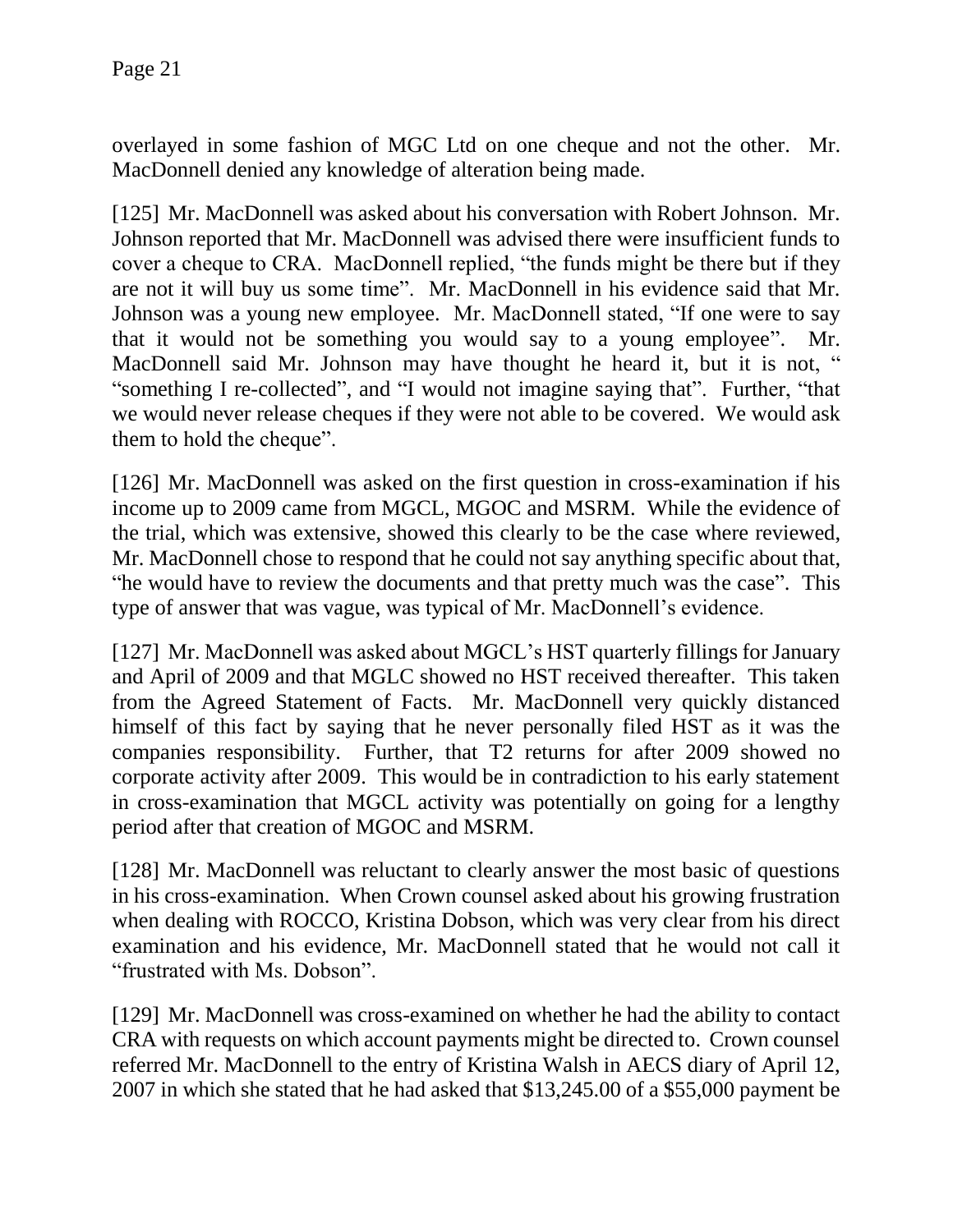directed to a T2 corporate tax account. This request was to be directed to the appropriate department of CRA. Mr. MacDonnell in cross categorically denied that was the case and that this was done at Ms. Walsh's request. His answers do not accord with the evidence. As with several aspects of his evidence, Mr. MacDonnell pushed back in his cross-examination by suggesting it was at CRA's request, not him.

[130] Mr. MacDonnell was cross-examined on his taking out a loan of \$220,000 on his Chester Basin property. In direct, he stated he needed that money to put into the business. Twelve days later he placed \$210,483 as a down payment for his Florida condominium. His answer was that it was unrelated. When asked why he bought a luxury condo if he needed \$200,000 due to a cash crunch for your business, his answer was that at the time it seemed reasonable. There was some back and forth between the Crown and Mr. MacDonnell as to whether it could be classified as a 'luxury condo". Nothing turns on that, although to this Court, anywhere where you do not need snow tires and a shovel, is a luxury.

[131] The Crown cross-examined Mr. MacDonnell regarding his letter to Kelly Walsh dated February 8, 2010 which gave a schedule of certified cheques that would be sent to CRA. These would commence on the  $12<sup>th</sup>$  of February 2010 with a cheque for \$21,325.00. Mr. MacDonnell was asked why some four days later that did not happen. Mr. MacDonnell replied because the funds were not available. He then qualified that in that by saying, "there was not enough funds to do all he wanted to do". The Crown then pointed out, through Exhibit 15, that in March of 2010 there was a total of \$228,827.48 deposited into the CUA account. His reply was, "it was due to inter-company transfers". MacDonnell also argued that the number in Exhibit 15 showing the deposits were incorrect. The Crown, of course, pointed out as an Agreed Statement of Fact that Exhibit 15 was correct. Again, when this period was canvassed by the Crown in Exhibit 16, Mr. MacDonnell stated that the figures were not accurate despite having the accuracy of Exhibit 16 being part of an Agreed Statement of Facts.

[132] The Crown went on to point out to Mr. MacDonnell that in March of 2010, \$3,298.36 was paid towards his Halifax home mortgage; \$3,191.88 towards the Chester cottage mortgage; \$2,300 on the CUA loan; \$8,058.38 towards the mortgage on the Florida condominium; \$4,020.35 on his BMW lease and \$3,591.41 on life insurance.

[133] In his evidence in cross, Mr. MacDonnell was asked about bank accounts not being revealed to trust examiners during trust examination. In three separate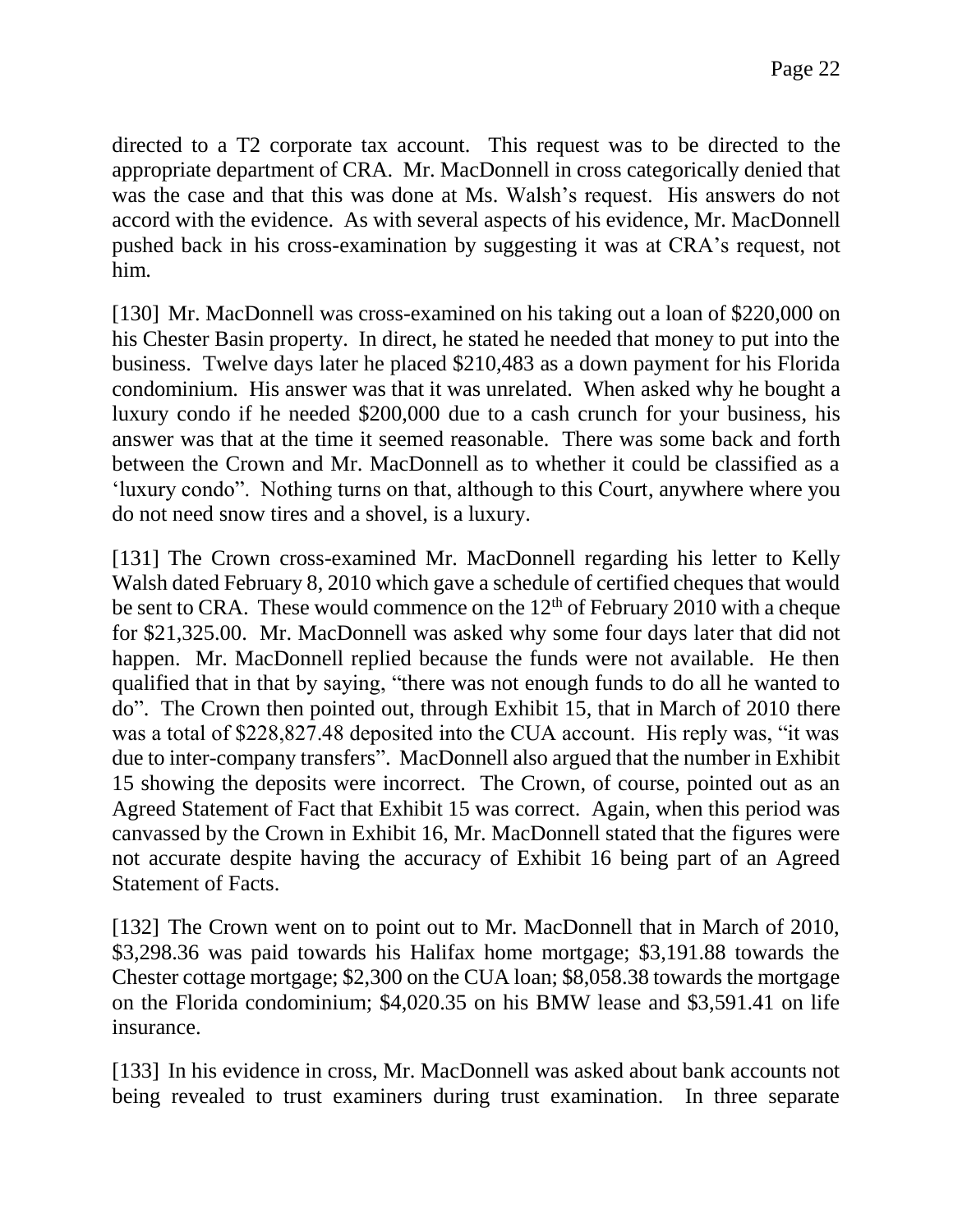occasions, trust exams were conducted with bank accounts being unknown to CRA, both before and after the trust exam. MacDonnell said that they were not produced to the trust examiner because the Examiner never asked for them. The evidence from the trust examiners was clear that they would ask for documentation from all corporate bank accounts.

# **LAW**

[134] The Crown's case against Ralston MacDonnell and the three accused corporate entities rests on a complex extensive amount of seized documents, CRA documentation, witness testimony and circumstantial evidence. What is abundantly clear here like all cases before courts, proof of guilt must be found to be beyond any reasonable doubt before conviction can take place.

[135] Section 11(d) of the **Canadian Charter of Rights and Freedoms** provides that a person charged with an offence has the right "to be presumed innocent until proven guilty according to law in a fair and public hearing by an independent and impartial tribunal". Ralston MacDonnell and the corporate accused are presumed innocent of the charges unless the Crown proves each element beyond a reasonable doubt.

[136] Justice Cory speaking for the majority in *R. v. Lifchus*, [1997] 3 S.C.R. 320, summarized the principles of reasonable doubt as follows:

**36** Perhaps a brief summary of what the definition should and should not contain may be helpful. It should be explained that:

- the standard of proof beyond a reasonable doubt is inextricably intertwined with that principle fundamental to all criminal trials, the presumption of innocence;
- the burden of proof rests on the prosecution throughout the trial and never shifts to the accused;
- a reasonable doubt is not a doubt based upon sympathy or prejudice;
- rather, it is based upon reason and common sense;
- it is logically connected to the evidence or absence of evidence;
- it does not involve proof to an absolute certainty; it is not proof beyond any doubt nor is it an imaginary or frivolous doubt; and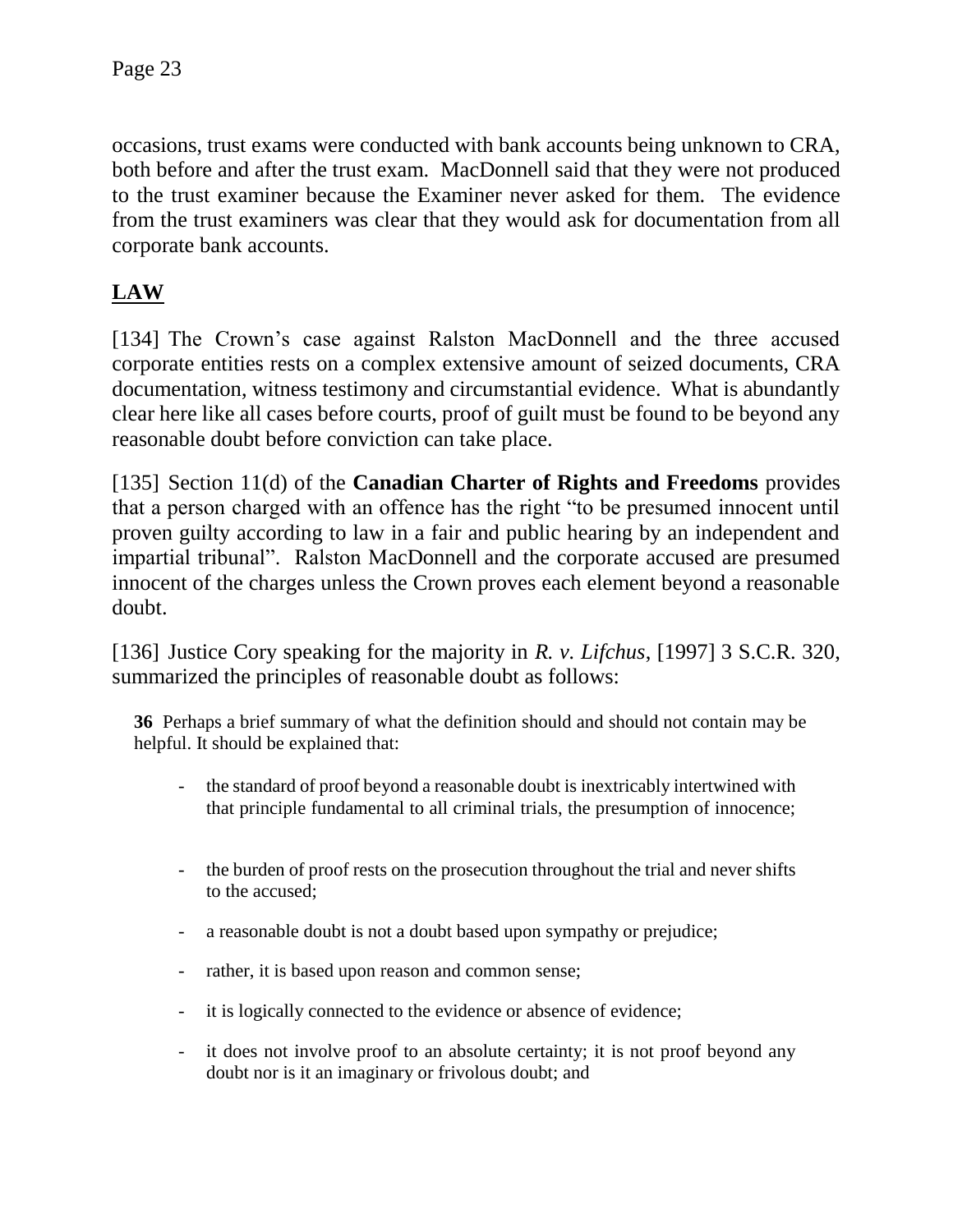- more is required than proof that the accused is probably guilty -- a jury which concludes only that the accused is probably guilty must acquit.

[137] Justice Iacobucci, of the **Supreme Court of Canada** for the majority, said in *R. v. Starr*, 2000 SCC 40 that "an effective way to define the reasonable doubt standard for a jury is to explain that it falls much closer to absolute certainty than to proof on a balance of probabilities". Mere probability of guilty is never enough in a criminal matter. The Crown must prove the guilty of an accused person beyond a reasonable doubt – which lies somewhere between probability and absolute certainty, but closer to absolute certainty.

[138] In this matter, given that the accused has testified, I must also apply the principles of *R. v. W.D.,* [1991] 1 S.C.R. If having heard all the evidence, I believe the accused, then I must acquit him. If I do not know whether to believe the accused and his testimony raises a reasonable doubt, I must acquit. If any of the evidence called by the accused raises a reasonable doubt on any of the elements of the offence, I must acquit. Even if I reject his evidence, before I can convict, I must ensure myself that on each and every element of the offence, there is proof beyond a reasonable doubt, if not then I must acquit.

[139] Credibility plays a crucial role in the matter before this court.

[140] While a trial judge must give reasons for how they resolved credibility issues the **Supreme Court of Canada** has recognized that it is difficult, "to articulate with precision the complex intermingling of the impressions that emerge after watching and listening to witnesses". It is not a "purely intellectual" exercise. See *R. v. R.E.M.,* [2008] 3 S.C.R. 3.

[141] Judges are entitled to accept all, some, or none of a witness's evidence.

[142] Trial judges must scrutinize and examine all of the evidence when considering the credibility of any single witness. In *R. v. D.D.S*., [2006] NSJ No. 103 (NSCA), Justice Saunders of our **Court of Appeal** stated as follows:

**77** Before leaving the subject and for the sake of future guidance it would be wise to consider what has been said about the trier's place and responsibility in the search for truth. Centuries of case law remind us that there is no formula with which to uncover deceit or rank credibility. There is no crucible for truth, as if pieces of evidence, a dash of procedure, and a measure of principle mixed together by seasoned judicial stirring will yield proof of veracity. Human nature, common sense and life's experience are indispensable when assessing creditworthiness, but they cannot be the only guide posts. Demeanour too can be a factor taken into account by the trier of fact when testing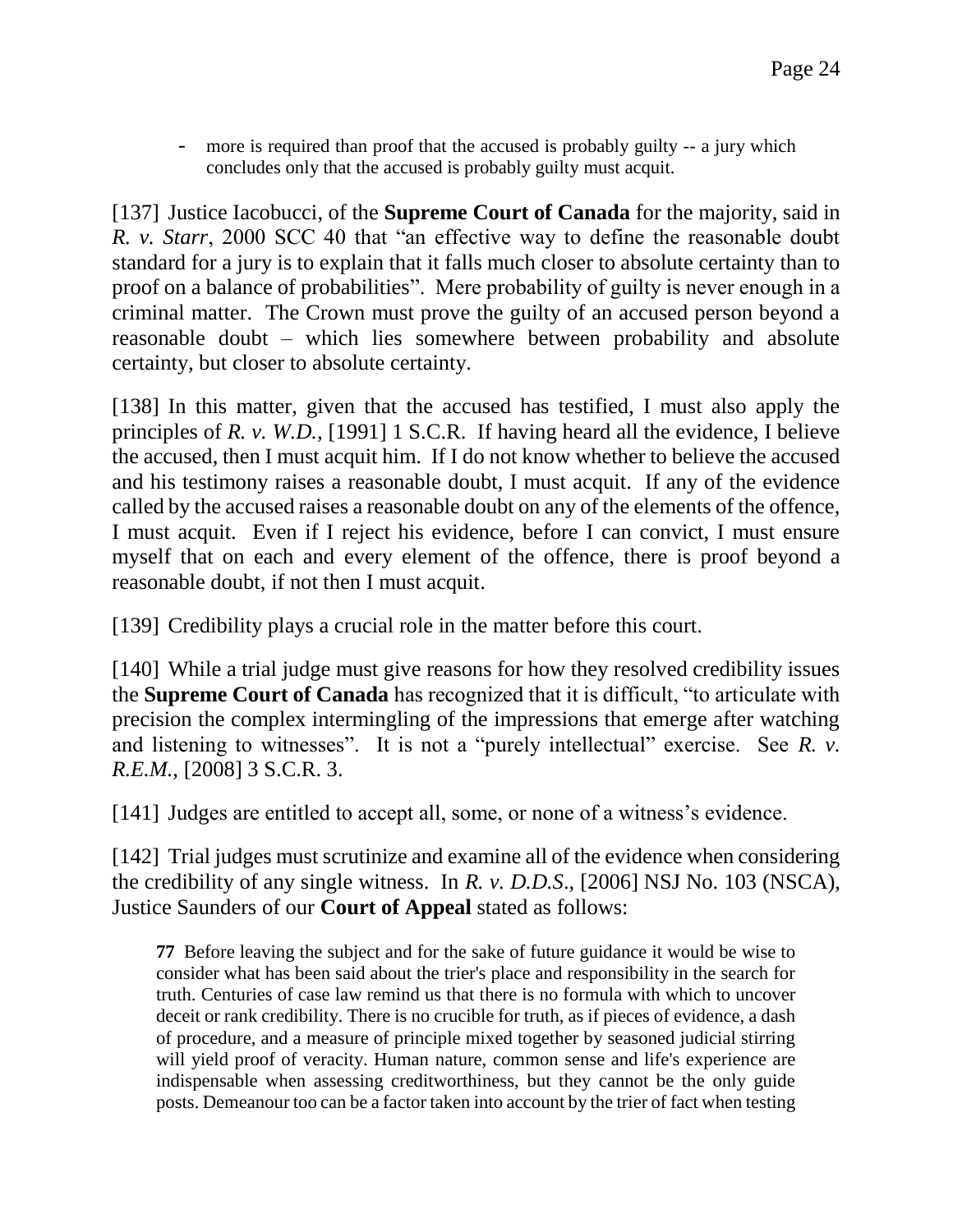the evidence, but standing alone it is hardly determinative. Experience tells us that one of the best tools to determine credibility and reliability is the painstaking, careful and repeated testing of the evidence to see how it stacks up. How does the witness's account stand in harmony with the other evidence pertaining to it, while applying the appropriate standard of proof in a civil or a criminal case?

[143] Credibility cannot be determined by following some prescribed set of rules. Having said that, trial judges can and have assessed credibility by using a number of guideposts. While not exhaustive, Justice Mossip in *R. v. Filion,* [2004] O.J. No. 3419 (Ont. SCJ) set out a series of factors which are instructive. He stated:

- o In assessing the reliability and credibility of witnesses testimony, I have considered factors that judges invite juries to consider such as:
- o does the witness seem honest? Is there any particular reason why the witness should not be telling the truth or that his/her evidence would not be reliable?
- o Does the witness have an interest in the outcome of the case, or any reason to give evidence that is more favourable to one side than to the other?
- o Does the witness seem to have a good memory? Does any inability or difficulty that the witness has and remembering events seem genuine, or does it seem made up as an excuse to avoid answering questions?
- o Does the witness's testimony seem reasonable and consistent as she/he gives it? Is it similar to or different from what other witnesses say about the same event? Did the witness say or do something different on an earlier occasion?
- o Do any inconsistencies in the witness's evidence make the main point of the testimony more or less believable and reliable? Is the inconsistency about something important, or minor detail? Does it seem like an honest mistake? Is it a deliberate lie? Is the inconsistency because the witness said something different, or because she/he failed to mention something? Is there any explanation for it? Does it make sense?
- o The manner in which a witness testifies may be a factor, and it may not, depending on other variables with respect to a particular witness.

## **Deemed Trust Provisions**

[144] This trial concerns two taxation aspects that all Canadians face under the tax provisions of our country. These are payroll source deductions for income tax and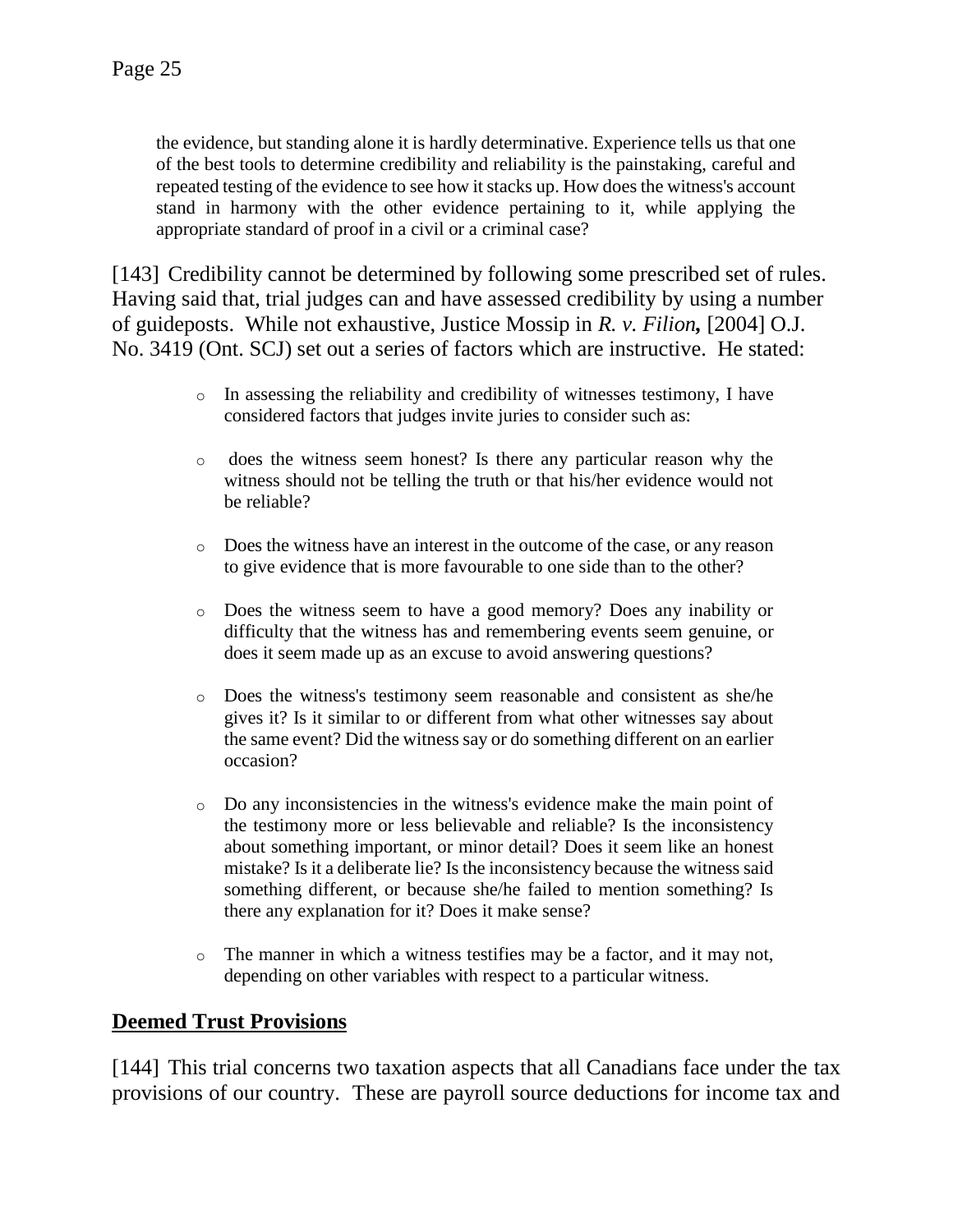a goods and services tax known as the Harmonized Sales Tax or HST, which applies to most goods and services transactions.

[145] The taxation scheme provides that HST is collected by the purveyor of the goods and services and then remitted to the government minus input tax credits for HST payed by that entity. Likewise, employers are obligated to collect income tax occurring on employee's income and then remit the same to the government. Payroll source deductions require the employer to file appropriate forms monthly by the  $15<sup>th</sup>$ of each month together with the amounts owed. HST is filed yearly.

[146] The nature of the above amounts were part of arguments by both the Crown and Mr. MacDonnell. Section 222(1) of the **Excise Tax Act of Canada** sets out the statutory nature of funds collected by employer and HST recipients as follows:

**222 (1)** Subject to subsection (1.1), every person who collects an amount as or on account of tax under Division II is deemed, for all purposes and despite any security interest in the amount, to hold the amount in trust for Her Majesty in right of Canada, separate and apart from the property of the person and from property held by any secured creditor of the person that, but for a security interest, would be property of the person, until the amount is remitted to the Receiver General or withdrawn under subsection (2).

#### **Amounts collected before bankruptcy**

**(1.1)** Subsection (1) does not apply, at or after the time a person becomes a bankrupt (within the meaning of the *Bankruptcy and Insolvency Act*), to any amounts that, before that time, were collected or became collectible by the person as or on account of tax under Division II.

#### **Withdrawal from trust**

**(2)** A person who holds tax or amounts in trust by reason of subsection (1) may withdraw from the aggregate of the moneys so held in trust

**(a)** the amount of any input tax credit claimed by the person in a return under this Division filed by the person in respect of a reporting period of the person, and

**(b)** any amount that may be deducted by the person in determining the net tax of the person for a reporting period of the person,

as and when the return under this Division for the reporting period in which the input tax credit is claimed or the deduction is made is filed with the Minister.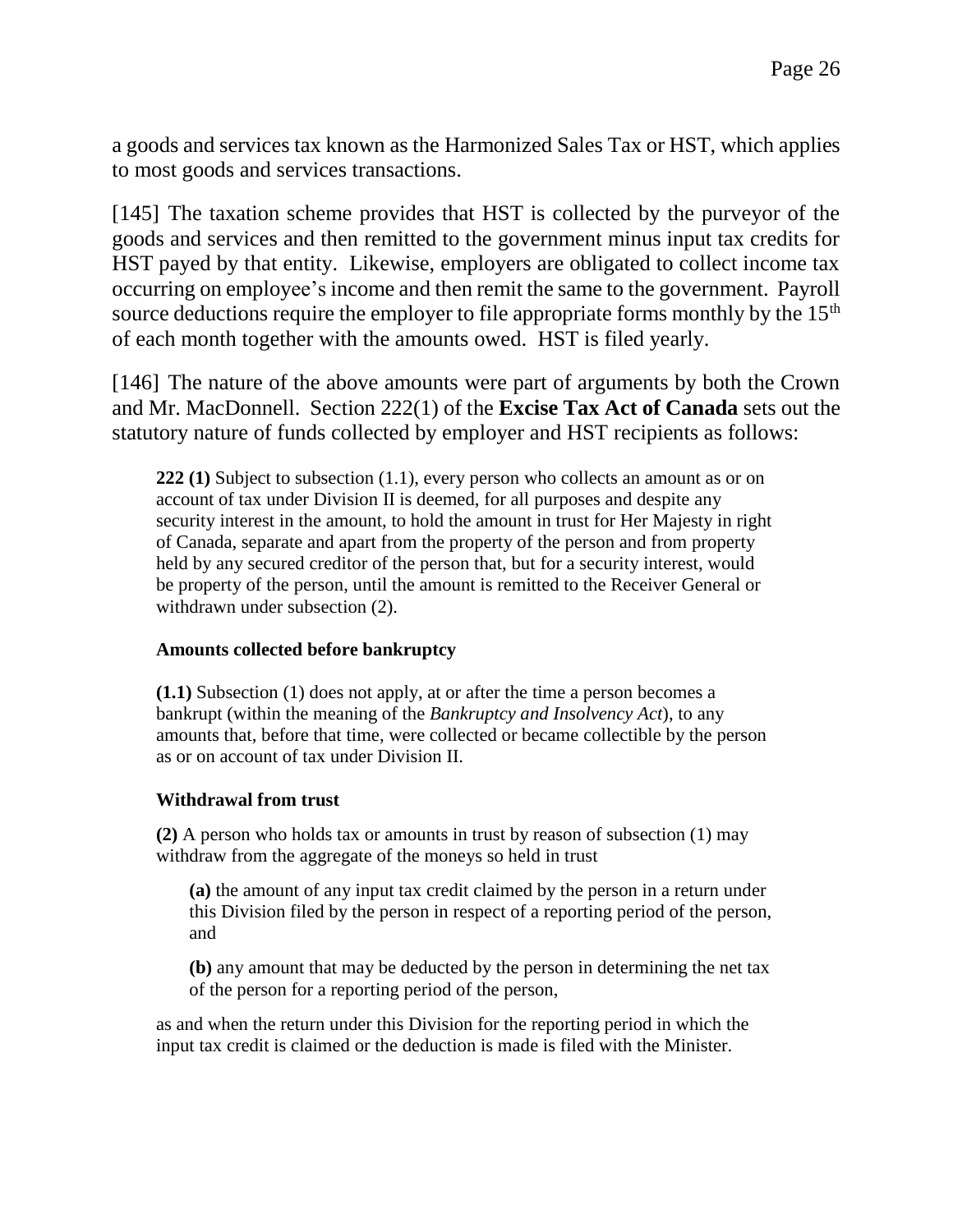#### **Extension of trust**

**(3)** Despite any other provision of this Act (except subsection (4)), any other enactment of Canada (except the *Bankruptcy and Insolvency Act*), any enactment of a province or any other law, if at any time an amount deemed by subsection (1) to be held by a person in trust for Her Majesty is not remitted to the Receiver General or withdrawn in the manner and at the time provided under this Part, property of the person and property held by any secured creditor of the person that, but for a security interest, would be property of the person, equal in value to the amount so deemed to be held in trust, is deemed

- **(a)** to be held, from the time the amount was collected by the person, in trust for Her Majesty, separate and apart from the property of the person, whether or not the property is subject to a security interest, and
- **(b)** to form no part of the estate or property of the person from the time the amount was collected, whether or not the property has in fact been kept separate and apart from the estate or property of the person and whether or not the property is subject to a security interest

and is property beneficially owned by Her Majesty in right of Canada despite any security interest in the property or in the proceeds thereof and the proceeds of the property shall be paid to the Receiver General in priority to all security interests.

#### **Meaning of security interest**

**(4)** For the purposes of subsections (1) and (3), a security interest does not include a prescribed security interest.

[147] Mr. MacDonnell argues that the case law regarding the deemed trust provisions deal primarily with situations of bankruptcy and receivership and the standing among creditors in those situations regarding HST and payroll deductions.

[148] This question was dealt with by Judge Derrick (as she then was) in *R. v. Spears*, 2017 *NSPC 53*, starting at paragraph 403 where she stated:

**403** In its "trust funds" submission, the Crown points to the language of "deemed trust" in section 227(4) of the *Income Tax Act* and section 222(1) of the *Excise Tax Act.*

**404** The *ITA* provides that,

**227 (4) Trust for moneys deducted** - Every person who deducts or withholds an amount under this Act is deemed, notwithstanding any security interest...in the amount so deducted or withheld, to hold the amount separate and apart from the property of the person and from property held by any secured creditor...of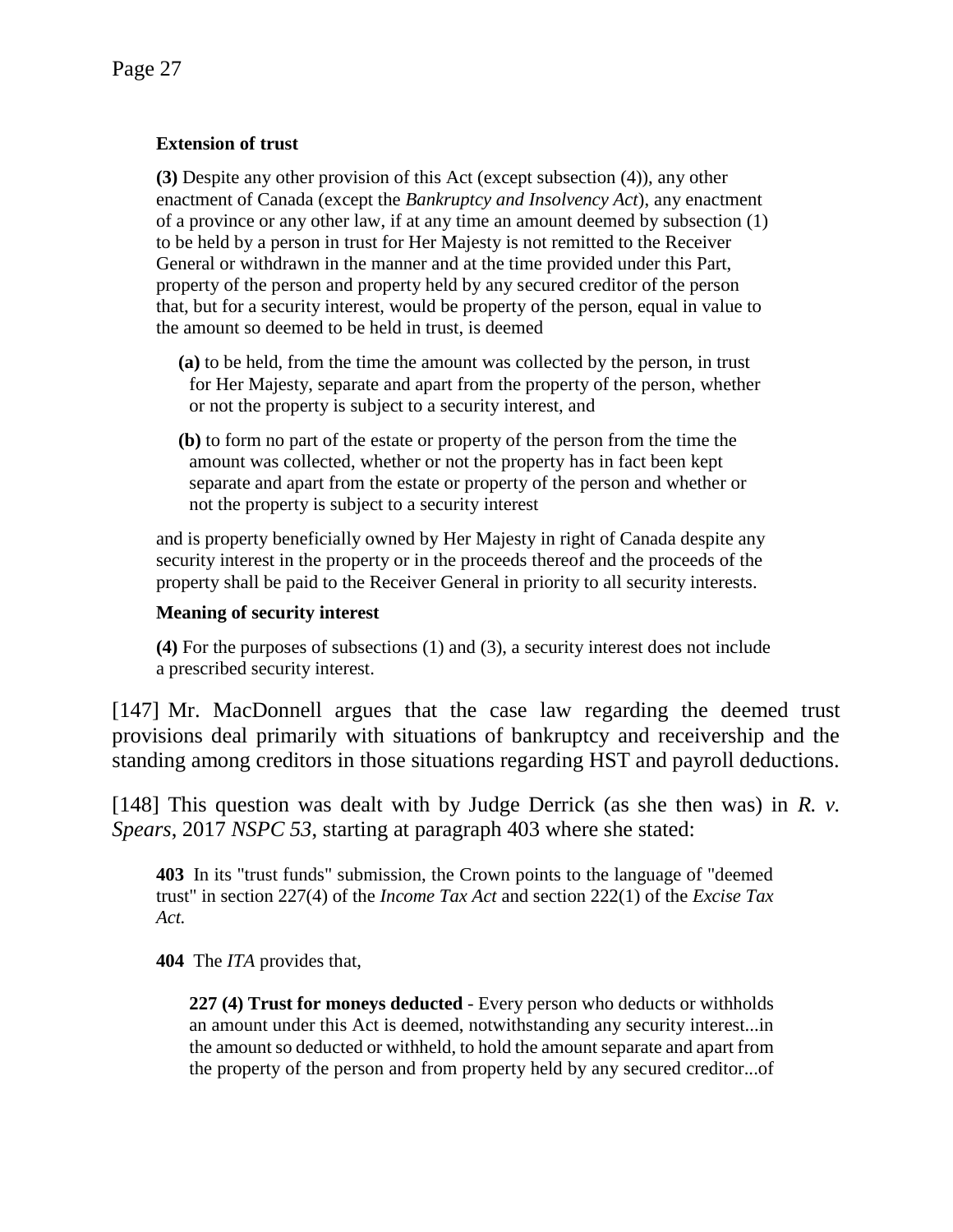that person...in trust for Her Majesty and for payment to Her Majesty in the manner and at the time provided under this Act.

**405** The *ETA* provides that:

**222.(1) Trust for amounts collected** - ...every person who collects an amount as or on account of tax...is deemed, for all purposes and despite any security interest in the amount, to hold the amount in trust for Her Majesty in right of Canada, separate and apart from the property of the person and from property held by any secured creditor of the person...until the amount is remitted to the Receiver General...

**406** The "in trust" language of these statutory provisions seems clear enough. Mr. Draghici-Vasilescu has described the source deductions obligations of employers as being governed by a "very tightly regulated system" under which the employer is collecting taxes from its employees on behalf of CRA and holding these funds in trust. Section 4.1 of the ETA extends the trust and creates a floating charge over the assets of the tax debtor.

**407** But as I stated earlier, the failure to remit source deductions and HST does not, by itself, amount to fraud. The Defence made submissions on the trust funds issue with reference to jurisprudence from the Supreme Court of Canada. I do not find it necessary to address the arguments around what significance these cases could have to a case like this one. What the cases broadly acknowledge is that the deemed trust funds referred to under the *ITA* and *ETA* are not always remitted as directed by the legislation. Delinquency does not automatically amount to fraud. Commentary from two of the three cases provided by Mr. Casey illustrates this point. In *First Vancouver Finance v. Canada (Minister of National Revenue)* 2002 SCC 49 the Court said the following:

**3** ... By virtue of s. 227(4), when source deductions are made, they are deemed to be held separate and apart from the property of the employer in trust for Her Majesty. If the source deductions are not remitted to the Receiver General by the due date, the deemed trust in s. 227(4.1) of the ITA becomes operative and attaches to property of the employer to the extent of the amount of the unremitted source deductions. As well, the trust is deemed to have existed from the moment the source deductions were made.

**4** For the reasons set forth below, I find that the s. 227(4.1) deemed trust is similar in principle to a floating charge over all the tax debtor's assets in favour of Her Majesty. The trust arises the moment the tax debtor fails to remit source deductions by the specified due date, but is deemed to have been in existence from the moment the deductions were made. As long as the tax debtor continues to be in default, the trust continues to float over the tax debtor's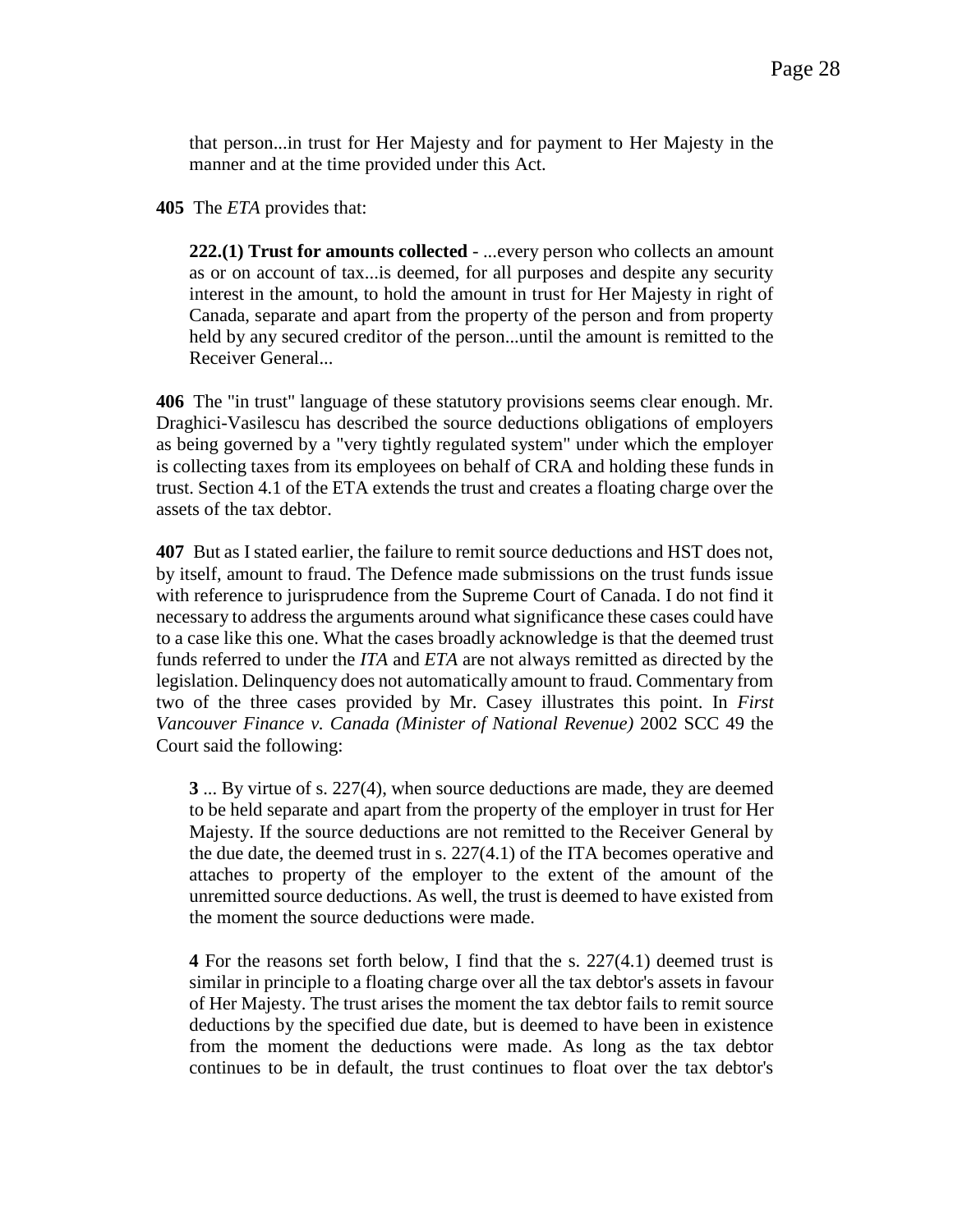property. Thus, at any given point in time, whatever property then belonging to the tax debtor is subject to the deemed trust.

**408** In *Royal Bank v. Sparrow Electric Corp*., [1997] S.C.J. No. 25, Gonthier, J., in a dissenting judgment, described the "unfortunate" reality of non-remittance:

**25** ...In a perfect world, these deductions would be made, a cash fund would be set aside by the employer, and the withheld amounts would be promptly remitted to the Receiver General when due. The deducted amounts, lawfully the property of the employee, would in this way be transferred to Her Majesty to be set against his overall tax payable.

**26** As a practical reality, however, these deductions are often not remitted as required under the ITA. Instead, the withholdings are commonly made solely as a book entry, and therefore the deduction of taxes from wages becomes merely a notional transaction; no cash is actually set aside for remittance and, often, the deductions are not transferred to the Receiver General: see, e.g., Re Deslauriers Construction Products Ltd., [1970] 3 O.R. 599 (C.A.), at p. 601. It is at this point which a business becomes indebted to Her Majesty for the amount of moneys only fictionally deducted. I hasten to add, however, that while it can be said Her Majesty at this point becomes de facto, if not de jure, a creditor of the non-remitting employer, the arrangement is dissimilar to an ordinary debtor-creditor situation in two fundamental respects. First, in contrast to usual negotiated credit arrangements, this transaction is of manifestly a nonconsensual nature. Second, by virtue of s. 153(3), the debtor can in law be considered to be utilizing an asset which is the property of its employees. In this sense, it is not inaccurate to characterize the non-remittance of payroll deductions as a "misappropriation" of the property of another. Indeed, the authorities, correctly in my view, commonly refer to the conduct of the tax debtor in this manner: Roynat, supra, at p. 646, per Twaddle J.A.; and Pembina on the Red Development Corp. Ltd. v. Triman Industries Ltd. (1991), 85 D.L.R. (4th) 29 (Man. C.A.), at p. 48, per Lyon J.A. dissenting.

**27** The economic reality of this sort of misappropriation of statutory deductions is artificially to increase the working capital of the tax debtor. By foregoing a cash payment to Her Majesty in the amount of the payroll deductions, the tax debtor is able to utilize the freed resources elsewhere in its business...

**409** My point in mentioning these cases is this: failure to remit to CRA and utilization of those funds in a taxpayer's business is not uncommon and, by itself, is not fraud.

**410** The Crown has made the point that a taxpayer cannot simply decide to repurpose monies owing for source deductions and HST and utilize them for other priorities. That appears to be what happened in *Dieckmann.* Here, Mr. Spears has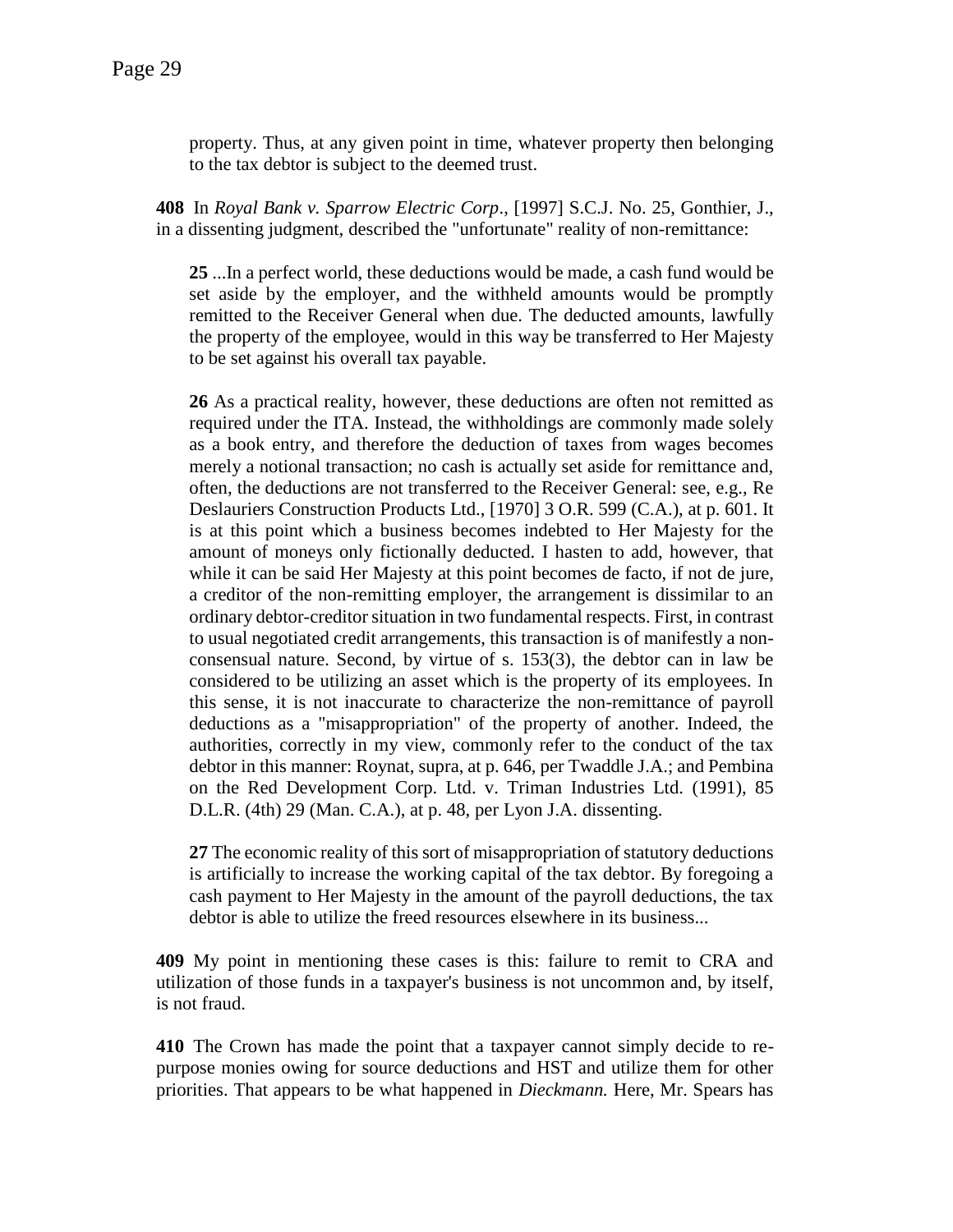said he would have paid what he owed if he could have but because his business was in difficult financial straits he worked at keeping his head above water with the expectation that he could turn the situation around. It was Mr. Spears' evidence that "there was always an attempt to make payments to CRA, not successfully maybe, but the intention was always to make it work."

[149] Mr. MacDonnell uses the above to argue that at no time were the funds collected for HST and payroll source deduction the property of CRA while the funds were in the hands of the MacDonnell companies. Mr. MacDonnell argues that therefore, he was simply in debt to the CRA for the amounts and failure to pay a debt is not in and of itself a criminal matter.

[150] The Crown argues that the sections of Federal Statues setting up the deemed trust regime and the requirements of taxes to be paid to the Government of Canada are fundamental and integral to the ongoing operation of our country.

[151] The Crown in its brief, stated the following:

In *Canada Trustco Mortgage Corp. v. Port O'Call Hotel Inc.,* [1996] 1 S.C.R 963, the Supreme Court of Canada demonstrated just how important the garnishment powers is to the integrity of our system:

There can be no doubt of the importance of levying taxation. The ITA entrusts to employers the duty of deducting income tax from the wages of employees and remitting it on their behalf. Similarly the ETA imposes on those who provide goods and services to others the duty to collect and remit the GST which is payable. In essence, companies collect taxes which they hold in trust for the government.

Citing an earlier decision of the Manitoba Court of Appeal, Justice Cory agreed with the following:

To determine the dominant characteristic of the legislation, it is important to know the governmental policy behind the section. The tax debtor's bank is in the best position to know its customer and to structure its business arrangements accordingly. Revenue Canada, on the other hand, does not have the same opportunity to become acquainted with the affairs of the tax debtor or its creditors. It must therefore rely solely on the provisions of the legislation to mandate the employer to remit the employee income tax deductions as required by the [Income Tax] Act . .

One must always remember that the withholding tax or source deduction to which s. 224 applies is at the heart of the collection procedures for personal income taxation in Canada. Indeed, if one makes a calculation from the statistics reported in "Taxation Statistics, 1987," a publication of Revenue Canada Taxation, catalogue No. RV-1987, one finds that 87 per cent of all personal income taxes paid in Canada are collected by source deductions. It can thus be seen that Parliament in passing s. 224(1.2) made it as all-encompassing as it is in order to ensure its continued viability. No other system is so crucial to the overall collection procedure adopted by the Crown. Parliament clearly meant to protect this system. Using the employer as a tax collector requires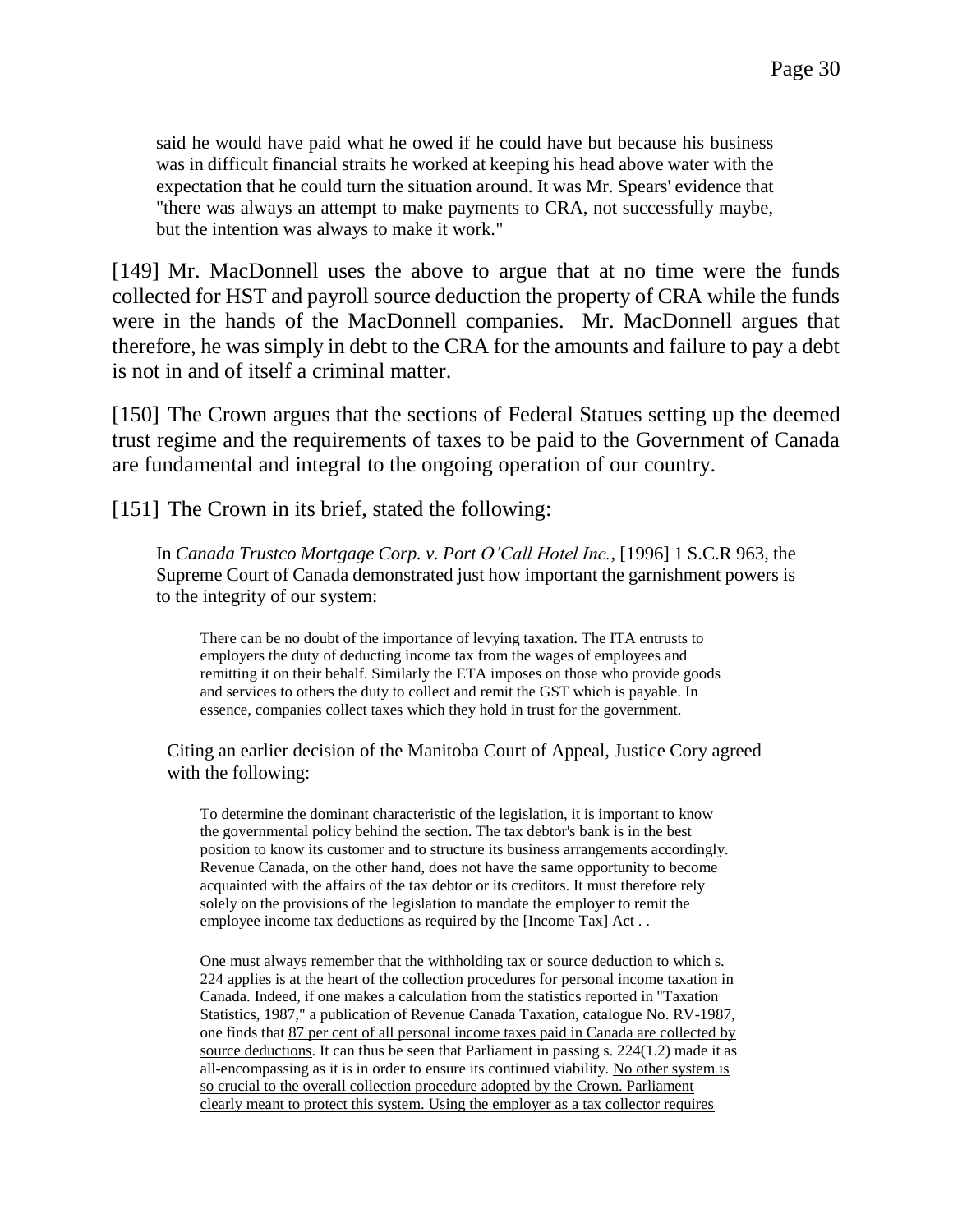such extra protection in cases such as the one at bar where the employer converts the withheld tax money to its own purposes. Understandably, that conversion cannot be countenanced if the integrity of that system is to be preserved. Parliament, therefore, acting within its constitutional authority, has taken this extraordinary remedy to protect a major collection source.

This last sentence highlights an important distinction: the regime created by sections 224 and 231 of the *ITA* (and their sister sections in the *ETA*) is a regulatory regime, in place to "protect a major collection source" and ensure that taxpayer money gets where it belongs. But these sections are separate and distinct from the criminal law powers engaged by section 327 of the *ETA* and section 380 of the *Criminal Code*, which are enacted to sanction criminal wrongdoing.

[152] At the end of the day the deemed trust provisions make it quite clear that the money an entity receives through HST, charged and collected, and payroll tax deduction must be accounted for and must be paid to the government. To suggest that such funds in the hands of a business are able to be dealt with anyway that business want and then turn to CRA and say that the only interest you have in the accounting process is a debt that has to be payed could result in business delaying tax payment until collection action occurs.

[153] As was stated in *Sparrow*, this tax arrangement is dissimilar to ordinary debtor-creditor situations as it is a non-consensual and secondly, it is not inaccurate to characterize the non-remittance of HST and payroll deduction as a misappropriation of the property of another.

[154] The bottom line here is that this Court must look to whether Mr. MacDonnell and his companies committed fraud and tax evasion in dealing with CRA.

## **Fraud**

[155] S. 380 (1) of the **Criminal Code** set out the offence of fraud as follows:

**380 (1)** Every one who, by deceit, falsehood or other fraudulent means, whether or not it is a false pretense within the meaning of this Act, defrauds the public or any person, whether ascertained or not, of any property, money or valuable security or any service,

> **(a)** is guilty of an indictable offence and liable to a term of imprisonment not exceeding fourteen years, where the subject-matter of the offence is a testamentary instrument or the value of the subject-matter of the offence exceeds five thousand dollars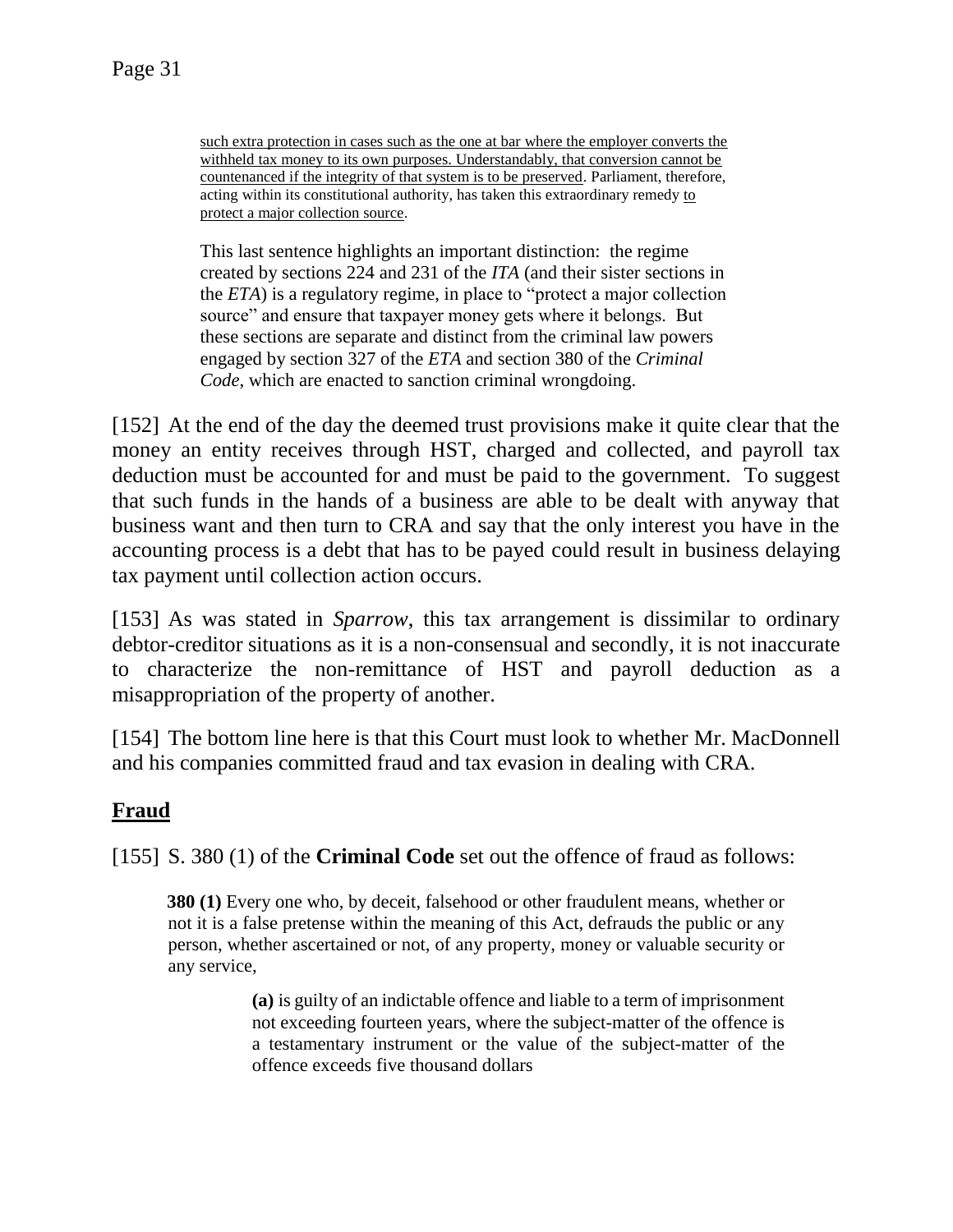[156] Fraud, not unlike almost all offences consists of two main components, the prohibited act or actus reus and the required state of mind, mens rea.

[157] Proof of fraud requires an act of deceit, a falsehood or some other fraudulent means and a deprivation caused by the prohibited act. That deprivation may consist in actual loss or placing of the victim's pecuniary interests at risk. (See *R. v. Riesberry*, [2015] 3 S.C.R. 1167*, R. v. Theroux*, [1993] 2 S.C.R, 5 and *R. v. Zlatic* [1993] 2 S.C.R.29)

[158] In *Riesberry*, Justice Cromwell stated at p. 23-24:

23 . . . Fraudulent conduct for the purposes of a fraud prosecution is not limited to deception, such as deception by misrepresentations of fact. Rather, fraud requires proof of "deceit, falsehood or *other fraudulent means*": s. 380(1). The term "other fraudulent means" encompasses "all other means which can properly be stigmatized as dishonest": R. v. Olan, [1978] 2 S.C.R. 1175, at p. 1180. The House of Lords [page1176] made the same point in Scott v. Metropolitan Police Commissioner, [1975] A.C. 819, a case approved by the Court in Olan (p. 1181). Fraud, according to Viscount Dilhorne in Scott, may consist of depriving "a person dishonestly of something which is his or of something to which he is or would or might but for the perpetration of the fraud be entitled": p. 839. And as Lord Diplock said, the fraudulent means "need not involve fraudulent misrepresentation such as is needed to constitute the civil tort of deceit": ibid., at p. 841.

24 It follows that where the alleged fraudulent act is not in the nature of deceit or falsehood, such as a misrepresentation of fact, the causal link between the dishonest conduct and the deprivation may not depend on showing that the victim relied on or was induced to act by the fraudulent act. This is such a case.

[159] The actus reus of the offence of fraud was examined in *R. v. Olam,* [1978] 2 S.C.R. 1178. The elements needed to prove the offence are dishonesty and deprivation. The wording in s. 380 of "other fraudulent means" include means which may not be in the nature of deceit or a falsehood and encompass all other means which can properly be stigmatized as dishonest. The element of deprivation can be satisfied on proof of detriment, prejudice, or risk of prejudice to the economic interests of the victim.

[160] In *Theroux*, Justice McLachlin stated:

**24** Having ventured these general comments on mens rea, I return to the offence of fraud. The prohibited act is deceit, falsehood, or some other dishonest act. The prohibited consequence is depriving another of what is or should be his, which may, as we have seen, consist in merely placing another's property at risk. The mens rea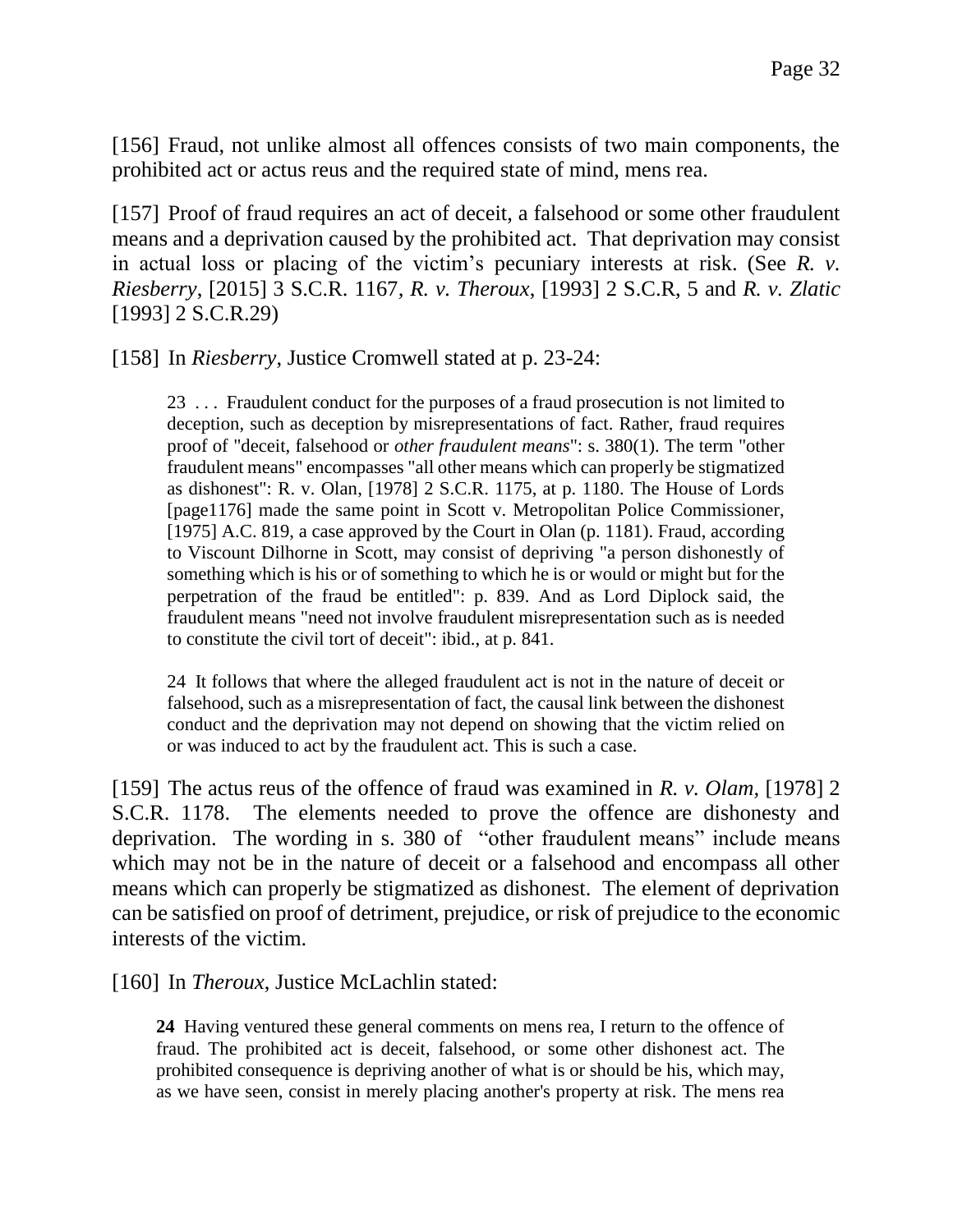would then consist in the subjective awareness that one was undertaking a prohibited act (the deceit, falsehood or other dishonest act) which could cause deprivation in the sense of depriving another of property or putting that property at risk. If this is shown, the crime is complete. The fact that the accused may have hoped the deprivation would not take place, or may have felt there was nothing wrong with what he or she was doing, provides no defence. To put it another way, following the traditional criminal law principle that the mental state necessary to the offence must be determined by reference to the external acts which constitute the actus of the offence (see Williams, supra, c. 3), the proper focus in determining the mens rea of fraud is to ask whether the accused intentionally committed the prohibited acts (deceit, falsehood, or other dishonest act) knowing or desiring the consequences proscribed by the offence (deprivation, including the risk of deprivation). The personal feeling of the accused about the morality or honesty of the act or its consequences is no more relevant to the analysis than is the accused's awareness that the particular acts undertaken constitute a criminal offence.

**25** This applies as much to the third head of fraud, "other fraudulent means", as to lies and acts of deceit. Although other fraudulent means have been broadly defined as means which are "dishonest", it is not necessary that an accused personally consider these means to be dishonest in order that he or she be convicted of fraud for having undertaken them. The "dishonesty" of the means is relevant to the determination whether the conduct falls within the type of conduct caught by the offence of fraud; what reasonable people consider dishonest assists in the determination whether the actus reus of the offence can be made out on particular facts. That established, it need only be determined that an [page20] accused knowingly undertook the acts in question, aware that deprivation, or risk of deprivation, could follow as a likely consequence.

**26** I have spoken of knowledge of the consequences of the fraudulent act. There appears to be no reason, however, why recklessness as to consequences might not also attract criminal responsibility. Recklessness presupposes knowledge of the likelihood of the prohibited consequences. It is established when it is shown that the accused, with such knowledge, commits acts which may bring about these prohibited consequences, while being reckless as to whether or not they ensue.

#### **Tax Evasion**

[161] The accused entities are charged each with one count under s. 327(1) of the **Excise Tax Act**. That section states:

**327 (1)** Every person who has

**(a)** made, or participated in, assented to or acquiesced in the making of, false or deceptive statements in a return, application, certificate, statement, document or answer filed or made as required by or under this Part or the regulations made under this Part . .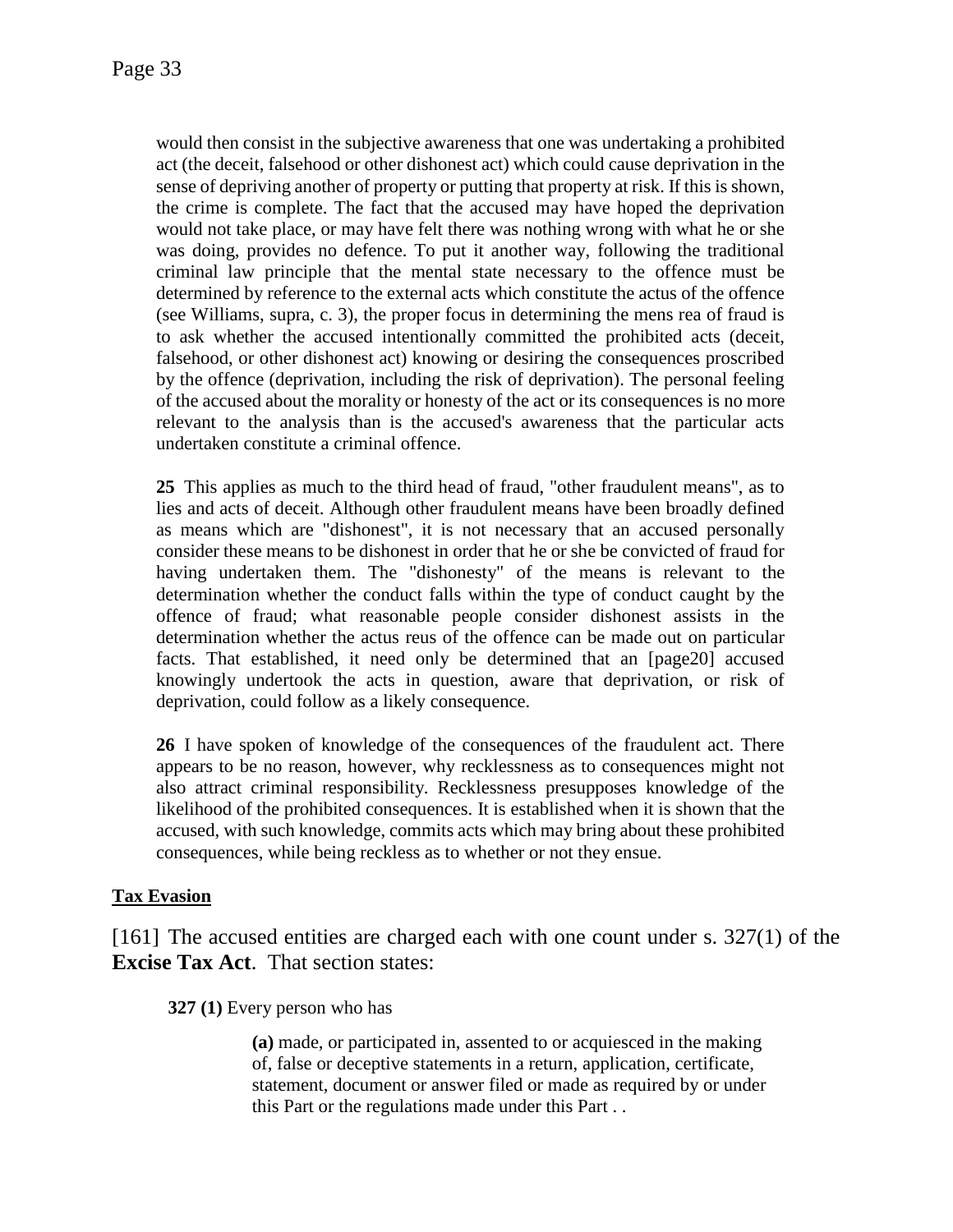**(c)** willfully, in any manner, evaded or attempted to evade compliance with this Part or payment or remittance of tax or net tax imposed under this Part. .

[162] **The British Columbia Court of Appeal** in a recent matter dealt with the elements of this offence in *R. v. Schouw*, 2020 BCCA 232 at paragraph 22:

**22** As the judge correctly noted, the essential elements of the offence of tax evasion are outlined in *Klundert*. To establish liability under s. 327(1)(c) of the *ETA*, the Crown was required to prove beyond a reasonable doubt that Mr. Schouw: i) did something or engaged in a course of conduct that avoided or attempted to avoid the payment of tax imposed by the *ETA*; ii) knew there was tax imposed by the *ETA*; and iii) engaged in the conduct for the purpose of avoiding or attempting to avoid the payment of tax imposed by the *ETA* or knowing that avoiding payment of tax imposed by the *Act* was a virtually certain consequence of his actions. The only live issue at trial was whether the third element of the offence was established beyond a reasonable doubt.

(Also, see *R. V. Klundert* [2004] O.J. No. 3515 (Ont. C.A.) and *Samaroev v. Canada Revenue Agency*, 2019 BCCA 113)

[163] Circumstantial evidence, unlike direct evidence, requires a Court to consider a number of pieces of evidence, which in and themselves do not prove guilt but when viewed together and as a whole, moves the factfinder to the conclusion of guilt beyond a reasonable doubt.

[164] In *R. v. Villaroman*, 2016 SCC 33, Justice Cromwell, for the Court, noted that "in a case in which proof of one or more elements of the offence depends exclusively or largely on circumstantial evidence, it will generally be helpful to the jury to be cautioned about too readily drawing inferences of guilty" (para.30). He went on to explain that the modern state of the law is that inferences consistent with innocence do no require proven facts:

35 At one time, it was said that in circumstantial cases, "conclusions alternative to the guilt of the accused must be rational conclusions based on inferences drawn from proven facts": see *R. v. McIver*, [1965] 2 O.R. 475 (C.A.), at p. 479, aff'd without discussion of this point [1966] S.C.R. 254. However, that view is no longer accepted. In assessing circumstantial evidence, inferences consistent with innocence do not have to arise from proven facts: *R. v. Khela*, 2009 SCC 4, [2009] 1 S.C.R. 104, at para. 58; see also *R. v. Defaveri*, 2014 BCCA 370, 361 B.C.A.C. 301, at para. 10; *R. v. Bui*, 2014 ONCA 614, 14 C.R. (7th) 149, at para. 28. Requiring proven facts to support explanations other than guilt wrongly puts an obligation on an accused to prove facts and is contrary to the rule that whether there is a reasonable doubt is assessed by considering all of the evidence. The issue with respect to circumstantial evidence is the range of reasonable inferences that can be drawn from it. If there are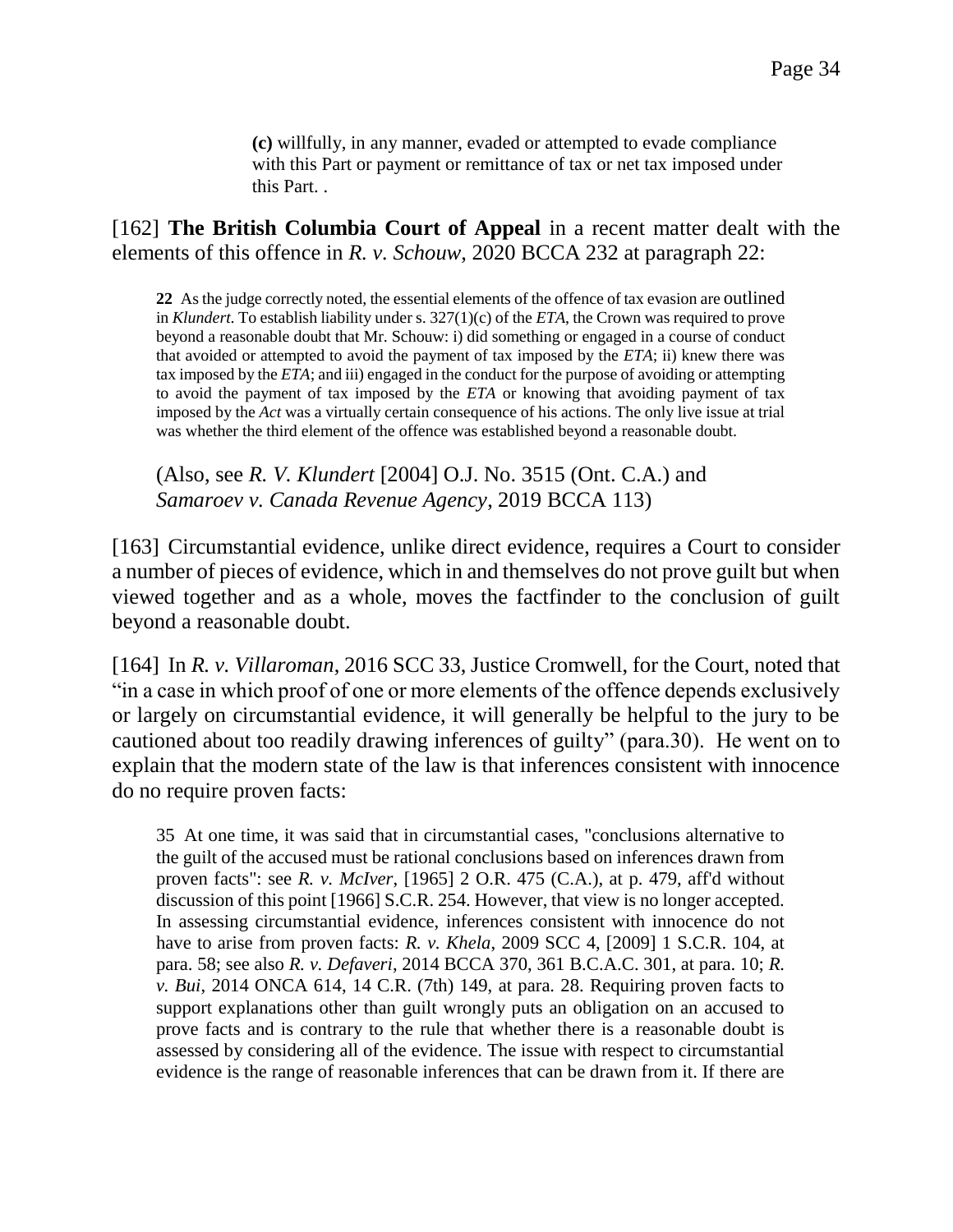reasonable inferences other than guilt, the Crown's evidence does not meet the standard of proof beyond a reasonable doubt.

36 I agree with the respondent's position that a reasonable doubt, or theory alternative to guilt, is not rendered "speculative" by the mere fact that it arises from a lack of evidence. As stated by this Court in *Lifchus*, a reasonable doubt "is a doubt based on reason and common sense which must be logically based upon the evidence or lack of evidence": para. 30 (emphasis added). A certain gap in the evidence may result in inferences other than guilt. But those inferences must be reasonable given the evidence and the absence of evidence, assessed logically, and in light of human experience and common sense.

37 When assessing circumstantial evidence, the trier of fact should consider "other plausible [page1020] theor[ies]" and "other reasonable possibilities" which are inconsistent with guilt: *R. v. Comba*, [1938] O.R. 200 (C.A.), at pp. 205 and 211, per Middleton J.A., aff'd [1938] S.C.R. 396; *R. v. Baigent*, 2013 BCCA 28, 335 B.C.A.C. 11, at para. 20; *R. v. Mitchell*, [2008] QCA 394 (AustLII), at para. 35. I agree with the appellant that the Crown thus may need to negative these *reasonable* possibilities, but certainly does not need to "negative every possible conjecture, no matter how irrational or fanciful, which might be consistent with the innocence of the accused": *R. v. Bagshaw*, [1972] S.C.R. 2, at p. 8. "Other plausible theories" or "other reasonable possibilities" must be based on logic and experience applied to the evidence or the absence of evidence, not on speculation.

[165] Justice Cromwell went on to contrast the approach to exculpatory circumstantial evidence to that governing inculpatory evidence, citing *Martin v. Osborne* (1936), 55 C.L.R. 367 (H.C.), at p. 375, where the court stated that "[i] in the inculpation of an accused person the evidentiary circumstances must bear no other reasonable explanation" (emphasis in original). The Court explained that "according to the common course of human affairs, the degree of probability that the occurrence of the facts proved would be accompanied by the occurrence of the fact to be proved is so high that the contrary cannot reasonably be supposed" (emphasis omitted). Justice Cromwell commented that this "idea –"that to justify a conviction, the circumstantial evidence, assessed in light of human experience, should be such that it excludes any other reasonable alternative" – was a helpful way of describing the line between plausible theories and speculation" (para.41).

#### **Defence Submissions:**

[166] Mr. MacDonnell's defence position was broken down into three components. Mr. MacDonnell was honest in his dealings with CRA, that failure to pay CRA, HST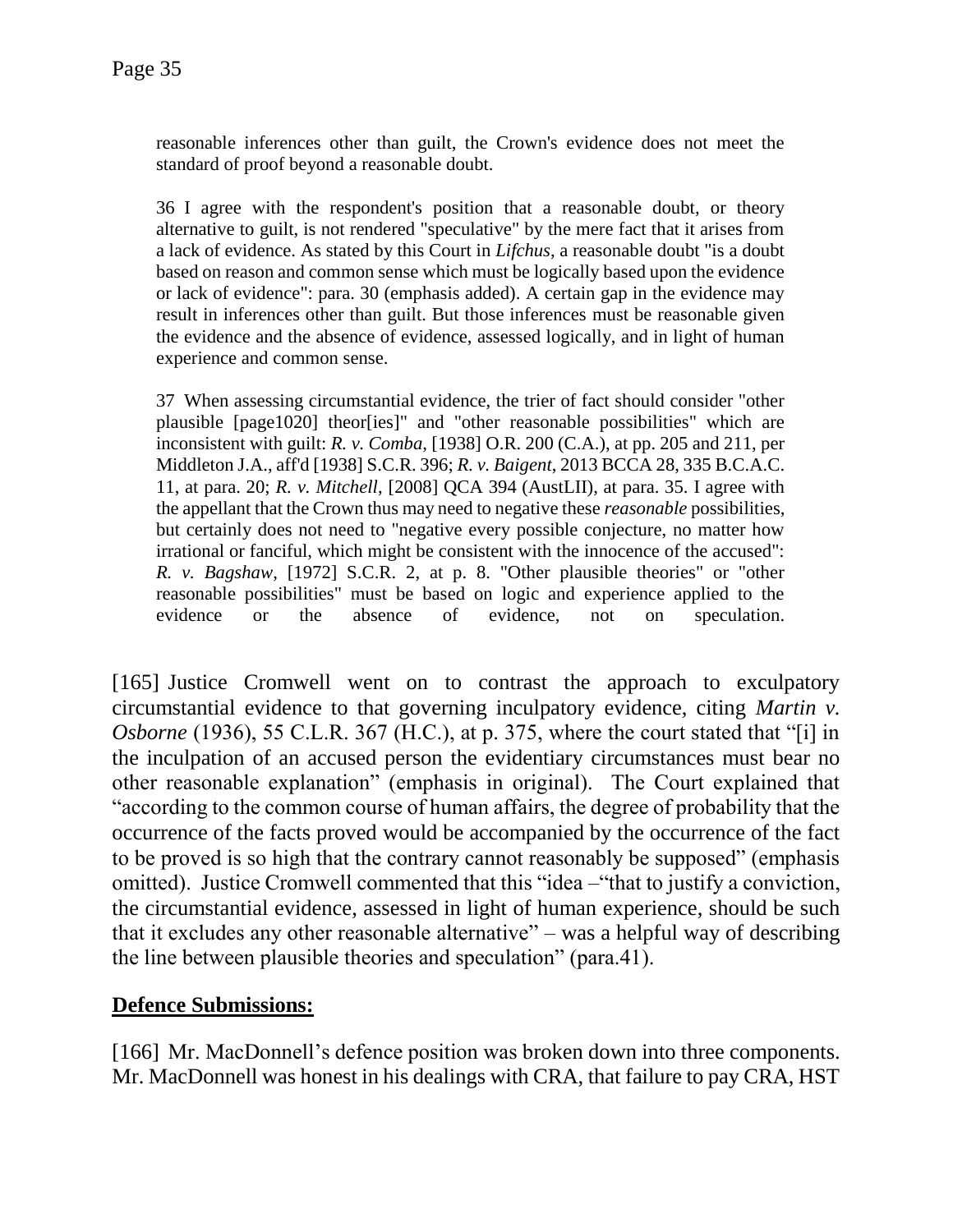and payroll deductions was not a crime and that he had the ability to deal with revenues that flowed into his companies as he saw fit.

[167] In relation to Mr. MacDonnell's honesty, the defence pointed to the evidence of Allison Brown where in her evidence and diary extracts where indicated the records were all complete and correct. Mr. MacDonnell pointed out several ways that he could have cheated CRA. Examples include under reporting sales and other methods of hiding HST receipts.

[168] Mr. MacDonnell further argued his honesty based on his letter to Ms. Dobson of August 13, 2013 in which he set out the past five years income accurately and that he could have exaggerated the same. Mr. MacDonnell said that he could not have foreseen a CRA audit but was upfront with his reporting just the same.

[169] Mr. MacDonnell pointed out dramatic income loss over the period in question. During that period, he paid over \$616,000.00 to CRA.

[170] Mr. MacDonnell claimed that because MGCL payed \$324,701.91 in voluntary payments, showing that his honesty as paying the debt as he said he would.

[171] Mr. MacDonnell argued that the Crown was wrong in identifying that he had made lavish lifestyle expenditures, given that he paid \$312,000 to CRA.

[172] It was argued that CRA had no understanding that in order to make good his debt to CRA Mr. MacDonnell had to keep his companies going. Further, that because in his conversation with Jennifer Hubley of February 16, 2012, Mr. Hubley suggested he use Bowood's bank account when he asked that they release his other banks so that he could continue to operate he was showing forthrightness and honesty.

[173] Mr. MacDonnell argued that the big hallmarks of fraud are under-reporting income and/or over-reporting expenses and that these are not present here.

[174] It was further put to the Court that Mr. MacDonnell's offer to CRA to give personal guaranties as well as assignment of life insurance policies were further evidence of his action being inconsistent with dishonesty. This is so given that it would take away corporate liability as a shield against Mr. MacDonnell being personally liable. He argued that his life insurance was worth at least a million dollars which would flow to CRA if he died and that showed honesty.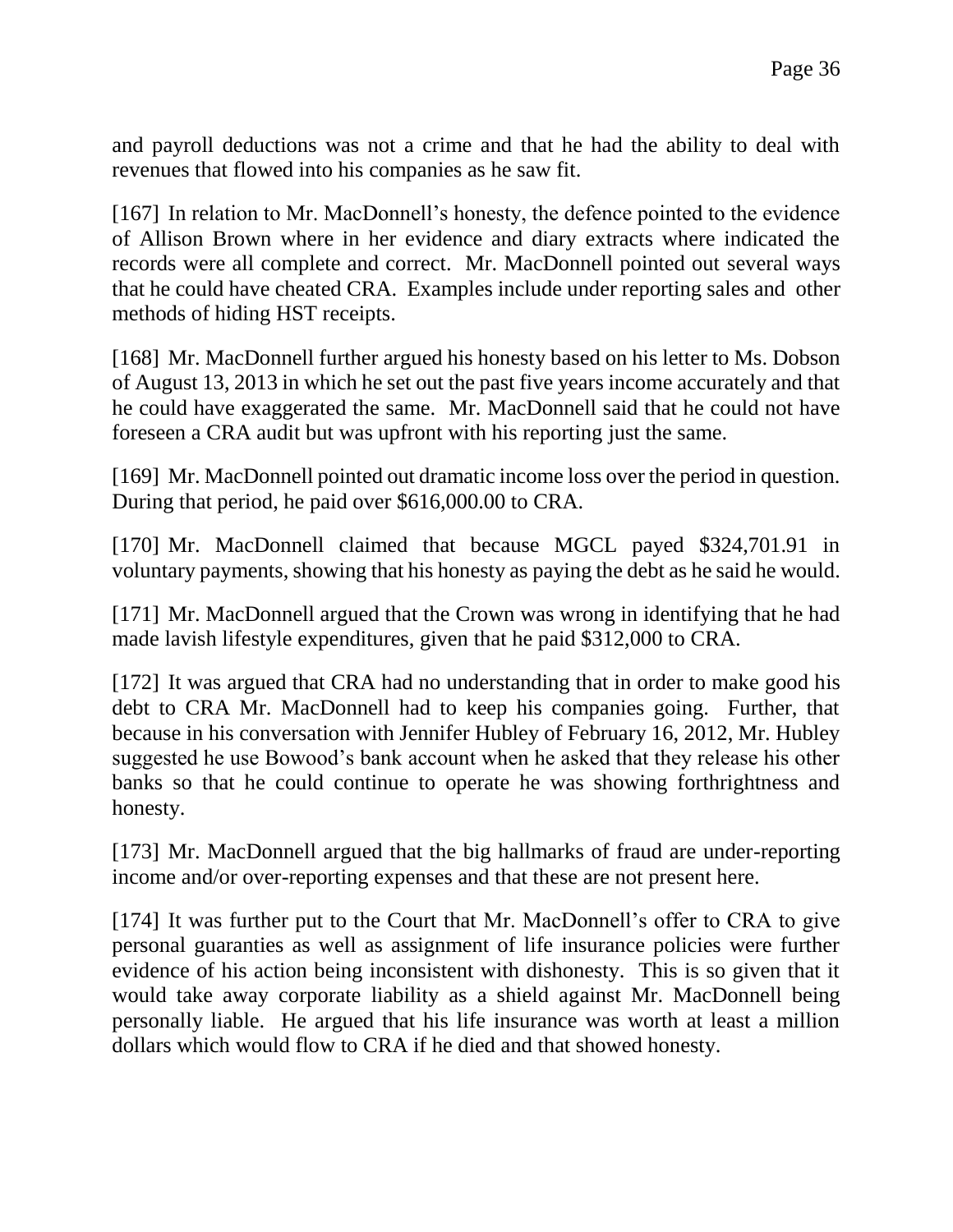[175] Mr. MacDonnell questioned the accuracy of the ACSES diary entry of August 27, 2008 because he had given CRA a cheque with new bank account details a week before their meeting.

[176] Mr. MacDonnell pointed out that while the Crown suggested in relation to Mr. MacDonnell's ability to get the Labour Standards Board to release a cheque for \$3332.84 the same was never paid as it was not sent and that is not true. The cheque number identified to the Labour Standards Board was number 0423. Mr. MacDonnell points to proof it was paid by examining MSRG's CUA statement for July 2011 which shows cheque 0423 being processed on September 27, 2011. The cheque bounced but Mr. MacDonnell argues there is no evidence to suggest that it was either Mr. MacDonnell who waited to send the cheque with insufficient funds in his account to cover it or if CRA simply waited a full month with the cheque in their hands before cashing it. Mr. MacDonnell says this is the evidence of his honesty.

[177] In his argument, Mr. MacDonnell took issue with the Crown's characterization of the use of the Pay Pal account as blatant tax evasion. Mr. MacDonnell's evidence was that his bookkeeper told him Pay Pal accounts had to be linked to a personal bank account and at the end of May 2011 it was switched to a business account. The amount which flowed through the Pay Pal account between February 8 and May 20, 2011 was a total of \$80,196.14 of which \$9,285.33 was HST. Mr. MacDonnell argues that it is not HST fraud as it was discoverable in the company books and reported in Allison Brown's assessment. Presumably therefore it is only fraud if the bookkeeping or lack thereof is undiscoverable.

[178] In countering the Crown's position that Mr. MacDonnell sat on filings for payroll returns for the period of April until December 2011 until September of that year, Mr. MacDonnell said this is false. Mr. MacDonnell had the returns provided to him by Ms. Green to file on time each month. The returns were faxed to Mr. MacDonnell by Ms. Green on November 21, 2011. The ACSES diary entry shows they were received on November 22, 2011.

[179] Mr. MacDonnell argued that his position vis-a-vie the deemed trust provision of the **Excise Tax Act** and CRA was that he could deal with HST monies received as he wished. Mr. MacDonnell pointed to *First Vancouver Finance v. Minister of National Revenue*, 2002 SCC 49.

[180] Mr. MacDonnell further argued that because CRA asked him which account he wished arrears to be payed on or to which account he wanted money payed proves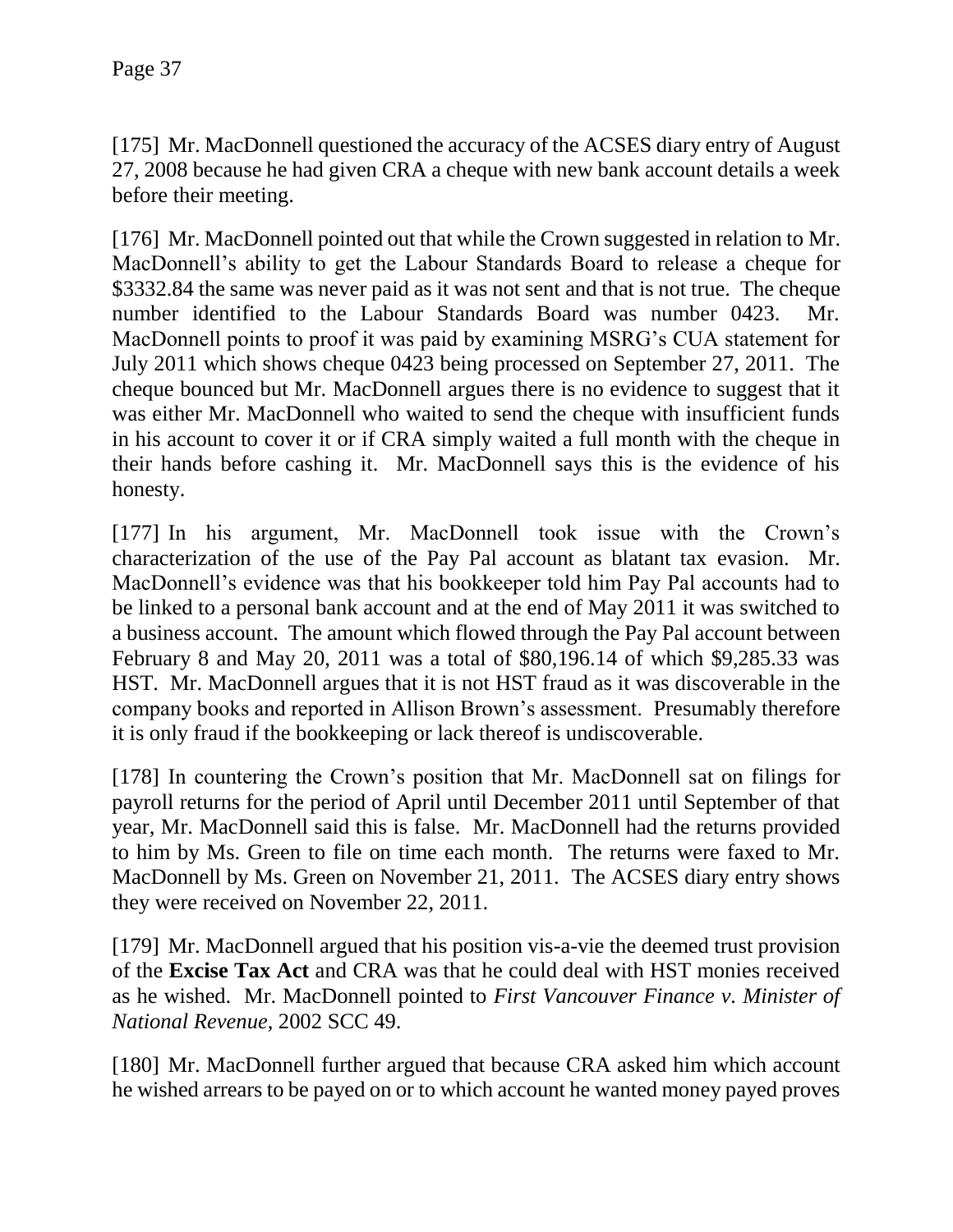CRA recognized they had no authority over HST and payroll monies and therefore MacDonnell could use those funds anyway he wanted.

[181] Mr. MacDonnell also points to *R. v. Ming*, [1996] S.J. No. 418 (Sask. Q.B.) to argue that simply non-payment of HST to CRA is not wilful evasion as contemplated by the charges under s. 327(1)(c) of the **Excise Tax Act**.

[182] Mr. MacDonnell finally argued the HST charges are subject to the principle in *R. v. Keinapple* [1975] 1 S.C.R. 729.

## **Crown Position**

[183] The Crown submits that at the core of this case is the simple fact that Mr. MacDonnell diverted funds that otherwise could have been used to pay CRA to pay for his own lifestyle that he could not otherwise afford.

[184] His conduct of misappropriation, lying, withholding from CRA relevant information, the evasion of requirements to pay, the hiding of HST payments, the number of intentionally bounced cheques shows a pattern of fraudulent conduct. That conduct was taken over the period of time set out in the information.

[185] The Crown put forward how it urged the court to deal with the law. First in relation to *First Vancouver* and accompanying cases that those are cases dealing with prioritizing involving HST and this case is a fraud case. That is an important distinguishing factor as to how those decision should be viewed in this matter.

[186] Emphasis, by the Crown, was placed on *R. v. Zlantic,* [1993] 2 S.C.R. 29. At issue there was a wholesaler who obtained T-shirts and sweatshirts for re-sale. These were payed for by either credit or postdated cheques. When Mr. Zlantic re-sold the goods, he gambled away the proceeds and was left unable to satisfy what he owed on the original purchase. **The Supreme Court** held that Mr. Zlantic did not have an unrestricted right to use these funds as he pleased and that by diverting these funds to a risky venture such as gambling it was a wrongful use. The same applies here and that Mr. MacDonnell nor his companies had unrestricted use of HST and Payroll source funds.

[187] The Crown further quoted from *Sparrow Electric* at paragraphs 25 and 26 where **The Supreme Court of Canada** stated that it is not inaccurate to characterize the non-remittance of payroll deductions as misappropriation of the property of another. On the reading of *Sparrow Electric*, *Zlantic* and others, the Crown submitted that is can not be argued that the Crown does not have a pecuniary interest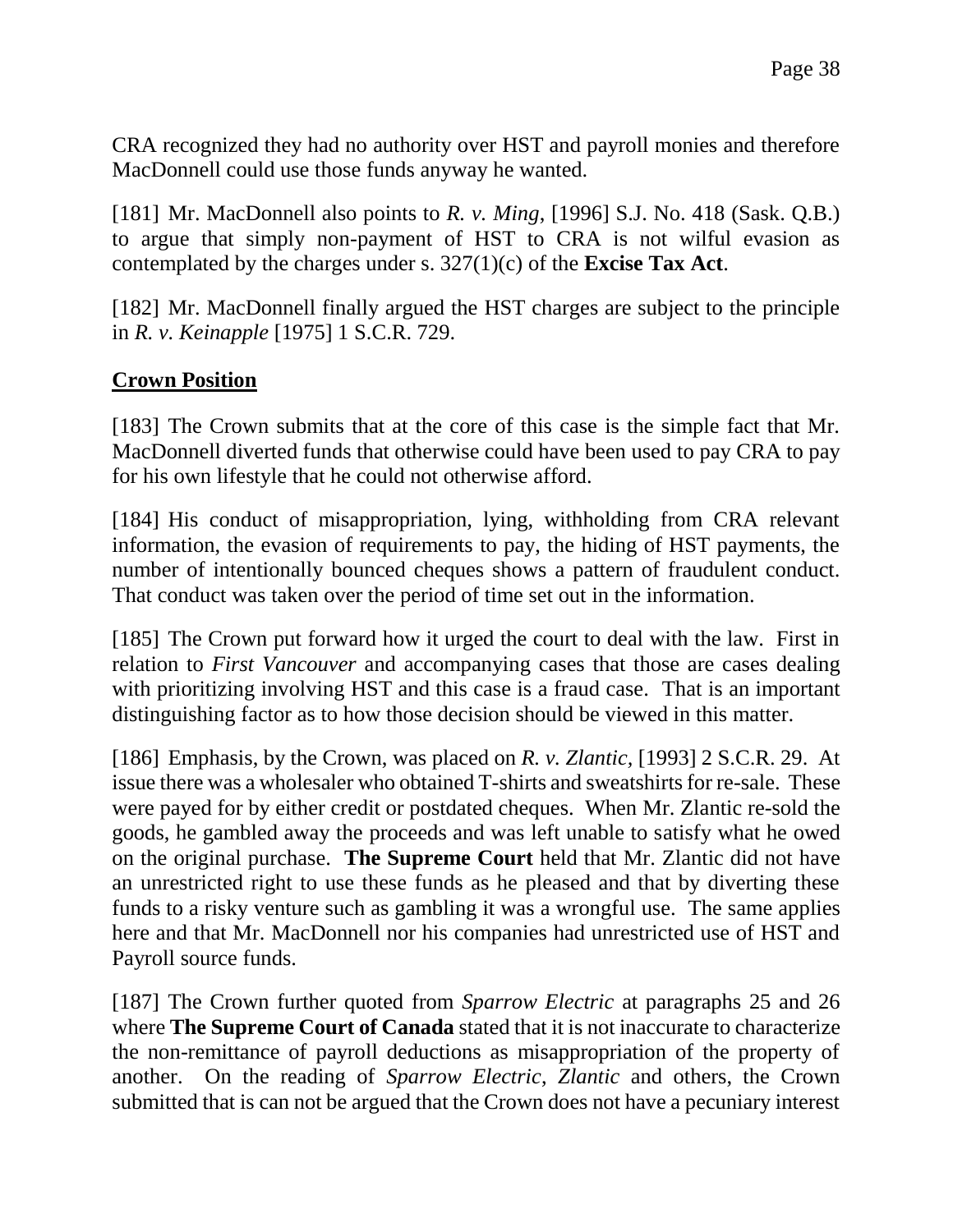in both the HST and payroll deductions held by the accused. Further, that it can not be argued that the conduct of the accused in this case did not extinguish that interest or at least put it at risk.

[188] The Crown argues that *First Vancouver* is not a fraud case or a tax case but rather a civil case dealing with debtor/creditor priorities. That case has no relevance as to whether fraud was committed in this case. Here, the question is, was there a pecuniary interest in funds held by Mr. MacDonnell and were they extinguished or put at risk. Funds were clearly diverted from the company by MacDonnell for an improper purpose.

[189] The Crown argued that Mr. MacDonnell's use through company loans of monies that were impressed with a trust by virtue of statute to use for his own lifestyle expenditures is a clear indication of fraudulent activity. He could not treat taxpayer's money as a line of income which is what he did for five years. This is set out in Exhibit 16.

[190] In reviewing its case against Mr. MacDonnell, the Crown submitted that it had to prove that tax was owed, that the accused knew tax was owed and that they evaded that tax. Further, that conduct before, during and after non-filing may be relevant to determining of whether or not that conduct was wilful.

[191] In looking to *R. v. DeWolf*, [1982] B.C.J. No. 10 (BCCA) the Crown argued that when the accused was in funds sufficient to meet his liability and then made a choice to put those funds elsewhere he was were evading taxes.

[192] In relation to HST obligation, these remained consistent for the years in question. The accused knowing his obligation to pay this, diverted funds to Mr. MacDonnell's personal expenses. While Mr. MacDonnell may have occasionally missed payments on his home, cottage, condo, and automobile he would make them up while at the same time paying nothing on his CRA accounts.

[193] As to Mr. MacDonnell's pattern of conduct the Crown pointed to the depositing of company cheques into Mr. MacDonnell's personal account, these included Pay Pal and cheques that were made out to the company but were directly deposed into Mr. MacDonnell's personal account without them going through the company books. This the Crown submitted was clearly fraudulent activity.

[194] When a RTP was placed on Mr. MacDonnell's bank account it sealed the pecuniary interest of CRA. These RTPs were intentionally evaded by Mr. MacDonnell except for when RBC refused to take deposits.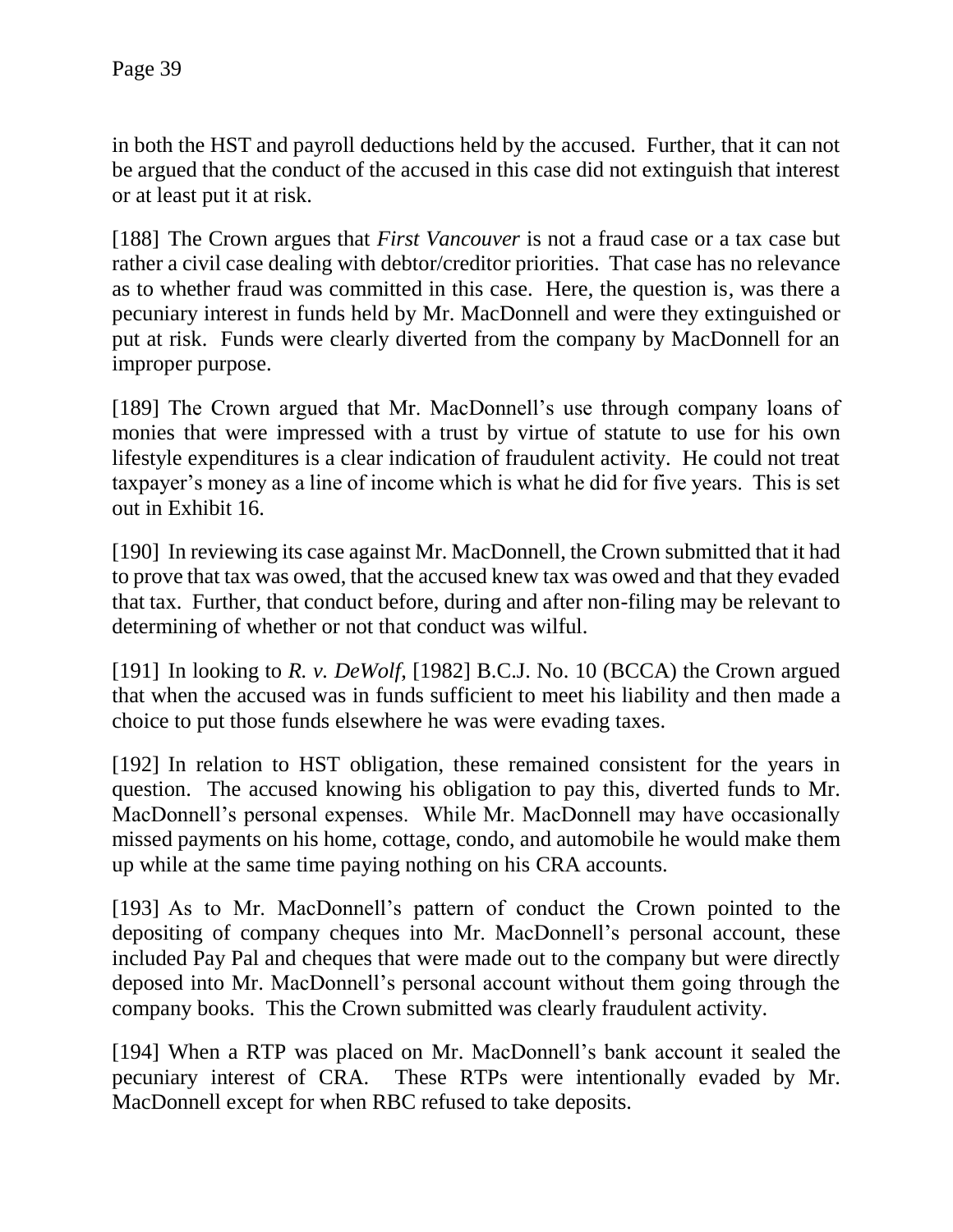[195] Mr. MacDonnell intentionally kept funds from flowing into bank accounts unknown to CRA which were not the subject of RTPs. In this regard, Exhibit 15 lays Mr. MacDonnell's intentions bare the occasioning of a Trust Exam or an RTP would trigger Mr. MacDonnell's opening of a bank account for which CRA had no knowledge. Further, in a number of letters negotiating a payment schedule and lifting of RTP's, Mr. MacDonnell gave number only from accounts which were known to CRA and withholding the information from those banks' unknown to CRA. This withholding of the information is a dishonest act.

[196] A number of times CRA lifted RTP's relying on Mr. MacDonnell's representation and thereby put their pecuniary interests at risk. Upon this happening, none or very little was paid by Mr. MacDonnell after this.

[197] The Crown also pointed to the more that 20 bounced cheques made out to CRA as fraudulent. This is so when examined in the light of Mr. MacDonnell's comment to Robert Johnson that while there were insufficient funds to cover the cheque the money might come in and, in any case, a bounced cheque will buy us time.

[198] According to the Crown, this pattern was also affirmed by Paula Walker whose evidence showed that Mr. MacDonnell would write or approve cheques and that after they were sent, would remove money for his own use leaving those cheques to bounce.

## **Analysis**

## *R. v. W.D.* **and Credibility**

[199] As indicated earlier, if I accept the evidence of the accused, I must acquit him. If I reject the evidence of the accused, I must still determine if it raises a reasonable doubt.

[200] In relation to the evidence presented to this Court by Ralston MacDonnell, where it conflicts with that evidence given by other witnesses and the Agreed Statement of Facts, I reject it. The Court also finds that evidence given by Ralston MacDonnell does not raise any reasonable doubt. As indicated by *R. v. W.D.*, this Court will conduct a review of the entire evidence to determine if the Crown has met its obligation to prove the charges before me beyond a reasonable doubt.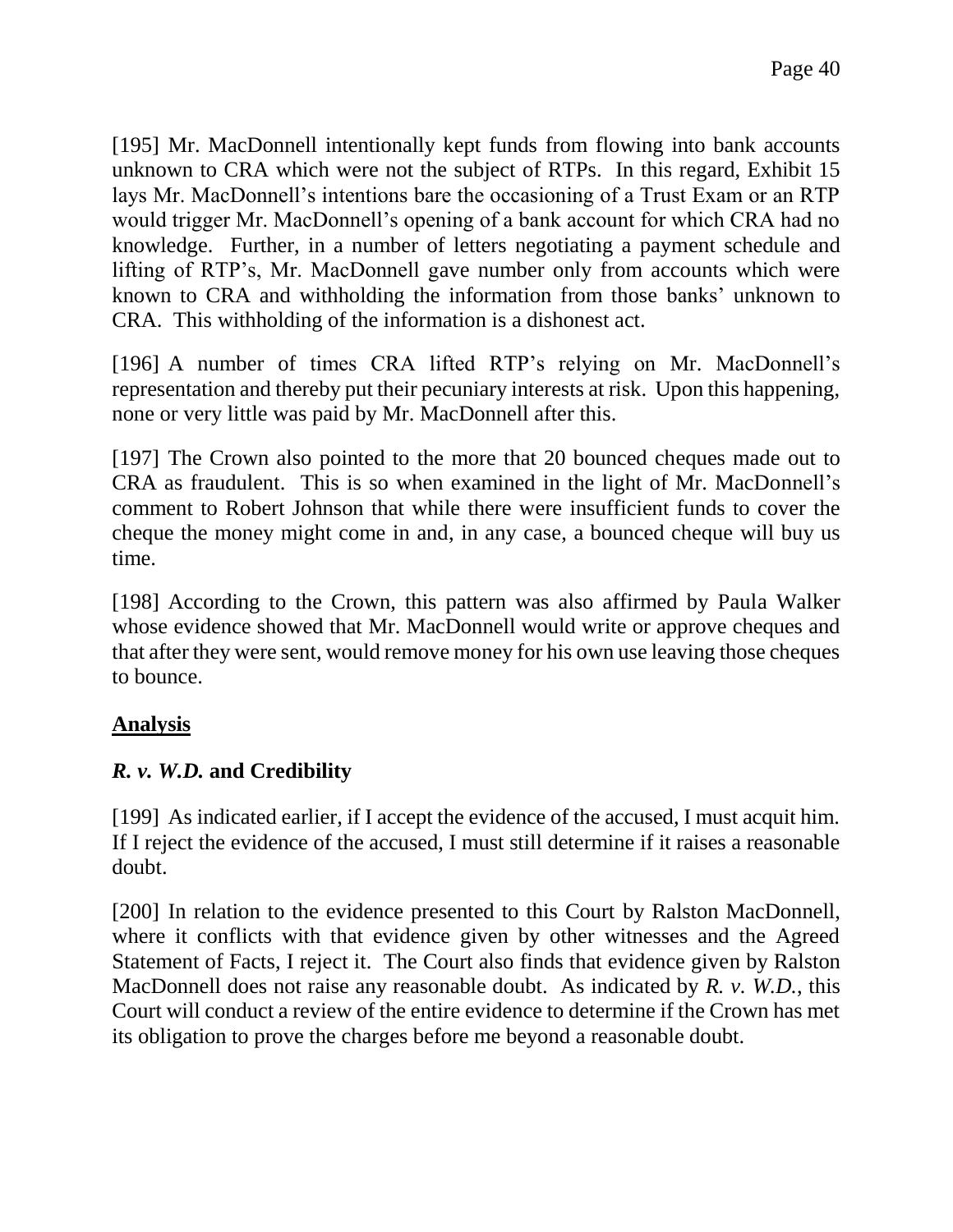[201] A number of times during the course of the trial answers given by Mr. MacDonnell were at best troubling in relation to his honesty in testifying and at worst, outright variances with the truth.

[202] When confronted regarding the comments he made to Robert Johnson when he expressed concerns that there were insufficient funds to cover a cheque to CRA that "the funds might be there but if they are not, it will buy us some time". MacDonnell testified he could not imagine saying that. To be clear, I accept that Robert Johnson was forthright and accurate as the gist of the conversation. His demeaner before and his evidence showed he was surprised by Mr. MacDonnell's response.

[203] Mr. MacDonnell framed this as an issue with Mr. Johnson's memory of the event. Mr. Johnson, he said was a young employee and new to the business. The implication being as he was young you can not rely on that person's recollection. Mr. MacDonnell denied he would even say that.

[204] In this Court's opinion, Mr. Johnson's youth and inexperience was exactly why the comments made left such an impression on him. I find as a fact that those comments were made to Mr. Johnson by Mr. MacDonnell.

[205] Mr. MacDonnell went on to say in his evidence, that they would never release cheques if they were not able to be covered and that he would rather have held the cheques back. The evidence shows nothing could be further from the truth. Over the course of the period covered by the information, numerous cheques were provided to CRA which were returned for insufficient funds. The practise of bouncing cheques was not singular to CRA but extended to many other areas including payroll.

[206] More will be said about this later, but Ralston MacDonnell was the operating mind of all his companies without question. He testified that he met every second or third day with financial personnel and the evidence is clear that he would not hesitate to redirect funds and leave an insufficient balance in the bank to cover cheques.

[207] Mr. MacDonnell, in his evidence, said he knew from time to time that monies were owed to CRA but that he did not know the extent of it. Having said that, he almost immediately said he was in contact with CRA often and met with his financial officer every second to third day. Clearly the second part of that shows the first to be utterly false.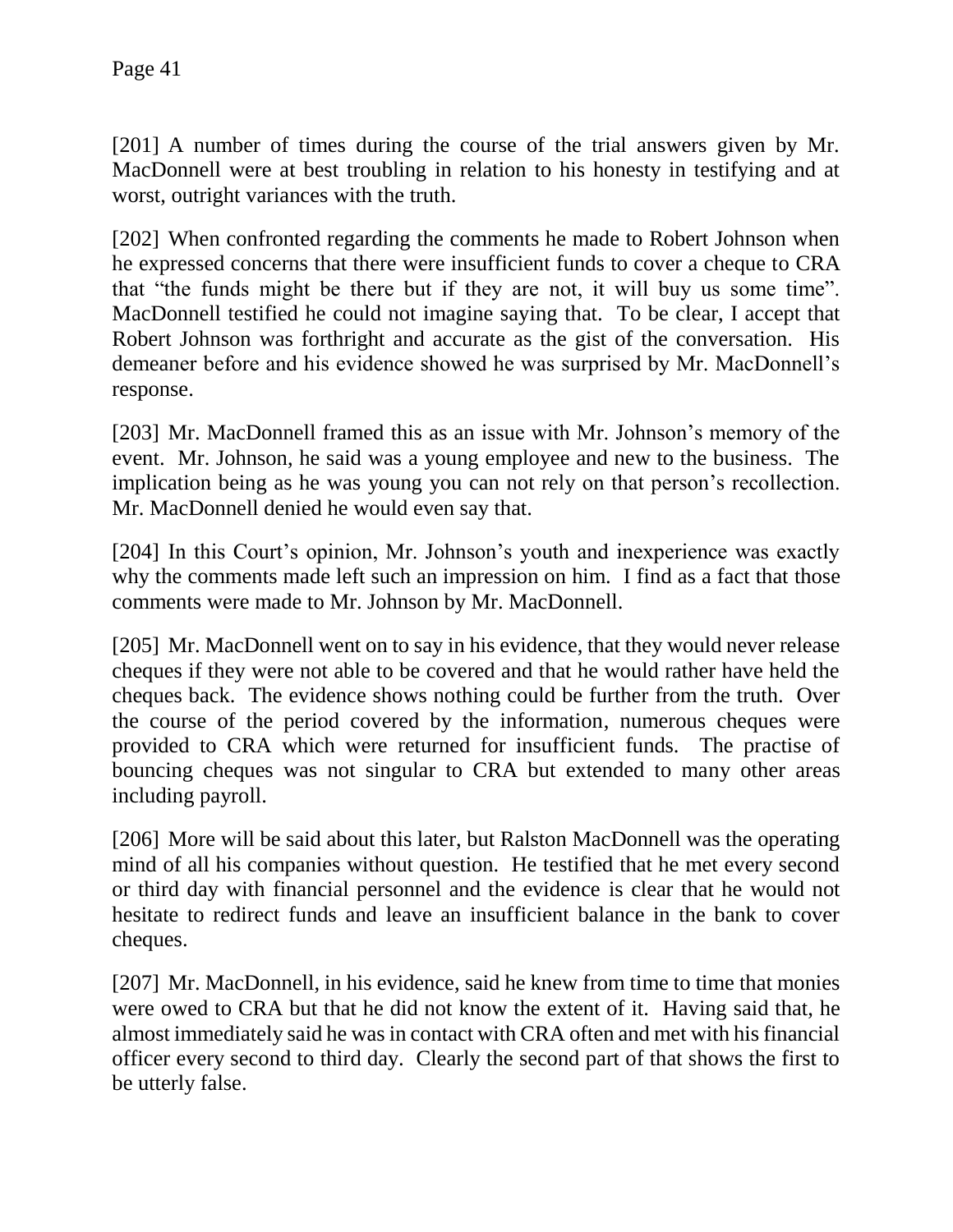[208] Mr. MacDonnell referred at several points of either it being a team decision as to where monies went or that it was staff, and that he was not involved. This is contrary to the truth. Mr. MacDonnell was the arbiter and director of where money went.

[209] Mr. MacDonnell's hiding of a bank account when asked by CRA where his banking was being conducted, is another reason to not accept his evidence. Mr. MacDonnell advised the CRA collection officer, that all money was flowing through MGCL's RBC bank account when in truth he was utilizing a CUA bank account which was unknown to CRA. He intentionally misled the ROCCO. His attempt to say he had given them the new bank information which was imprinted on a cheque several days prior does not save his credibility but rather negatively impacts it. He had an opportunity to point out that information when he clearly would have known the collection's officer had no knowledge of the cheque.

[210] In short, Mr. MacDonnell's evidence lacks credibility.

# **Fraud**

## **Did Mr. MacDonnell and his corporate entities engage in fraudulent behaviour?**

[211] As had been said several times in this decision, Mr. MacDonnell was the operating mind in his companies and clearly made all major decision.

[212] Throughout the period covered by the informations before the Court, Mr. MacDonnell wove a fabric of false and deceptive dealings with CRA. This pattern of fraudulent behavior is outlined in the facts above.

[213] Mr. MacDonnell made numerous overtures to CRA to have them lift or not place RTPs. On August 13 of 2013 he offered Ms. Dobson security by giving a mortgage over his home when he would have known that there was no equity in the home. Further, Mr. MacDonnell made a proposal on August 13, 2013 (See Tab 13, Exhibit 5) to pay 30% of his gross income to repay his debt and faxed the same. No efforts were made to follow this up regardless of whether the proposal was accepted. If he could pay the monies promised one expects at least some payment to come forward. His lack of intention to do so shows the proposal to be fraudulent.

[214] Again, on August 16, 2017, Mr. MacDonnell wrote asking CRA to release the RBC and Monaris Accounts as he needed them to operate. At the same time he told CRA how much he needed these accounts he had opened a business account at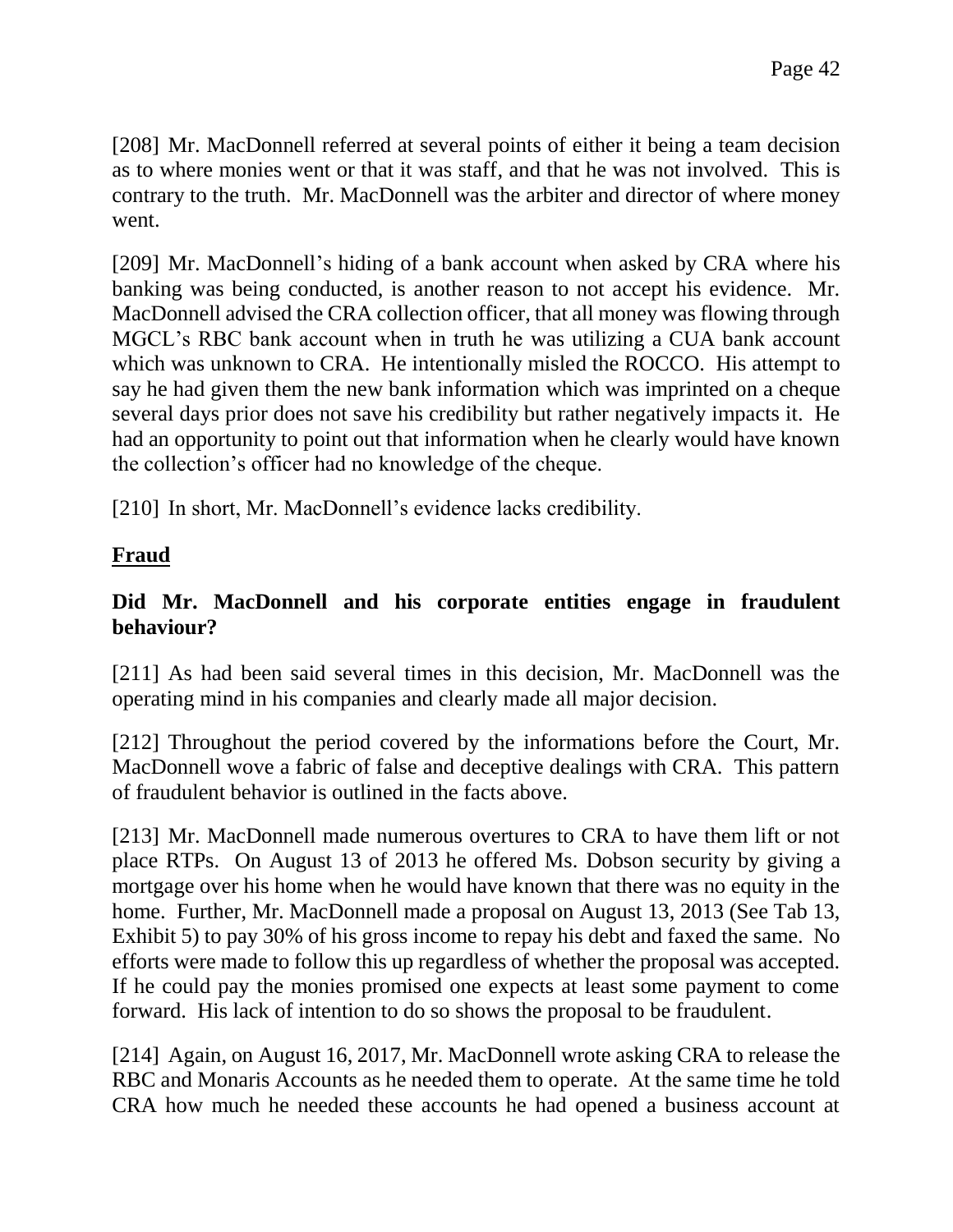Toronto Dominion and was flowing business through that account depriving CRA of the ability to retrieve funds owed through a RTP. Again, this is fraudulent behaviour.

[215] It is important to examine the incident where Mr. MacDonnell had created MSRM and MGOC to take on the business that was formerly conducted through MGCL. ROCCO Dobson specifically asked where the bank accounts existed for the two new companies. I accept that Mr. MacDonnell represented to ROCCO Dobson that monies would flow through the account for MGLC. Mr. MacDonnell knew that he had opened a business account with CUA and was running business accounts for MGCL and MGOC through it. He misled Dobson for the purpose, of protecting the CUA account from attachment by CRA. This is fraud.

[216] Throughout the evidence, there was a clear pattern of Mr. MacDonnell and his failure to provide trust examiners crucial information which with the backdrop of a pattern of dishonesty makes out the offence of fraud.

[217] The above is demonstrated during the Trust Exam by Mr. McDonah. Mr. McDonah was only provided the information of the RBC account, which significant business activity was being conducted through the CUA account.

[218] Robert Johnson's reporting that he advised Mr. MacDonnell that the cheque to CRA was going to bounce and Mr. MacDonnell simply hoping money might appear but relying on the cheque to buy him time if it bounced, is again fraudulent behavior.

[219] Importantly, the creation of the Pay Pal account which flowed directly into Mr. MacDonnell's personal account by passing the company books removed money and records from the company with a direct deprivation to CRA regarding HST. The same can be said for other cheques which were deposited directly into Mr. MacDonall's personal account. This is another example of Mr. MacDonnell committing fraud.

[220] Mr. MacDonnell wrote to ROCCO, Kelly Walsh on July 28, 2011 with a payment forecast. Based on that, Ms. Walsh agreed to release the RTP on the CUA account. Further, the letter of August 21,2011 to Jennifer Hubley set out banking information for the companies. These did not disclose the existence of the TD account.

[221] Looking at Exhibit 15, there is a clear pattern of withholding banking information to CRA and creating new bank accounts to counter RPTs and also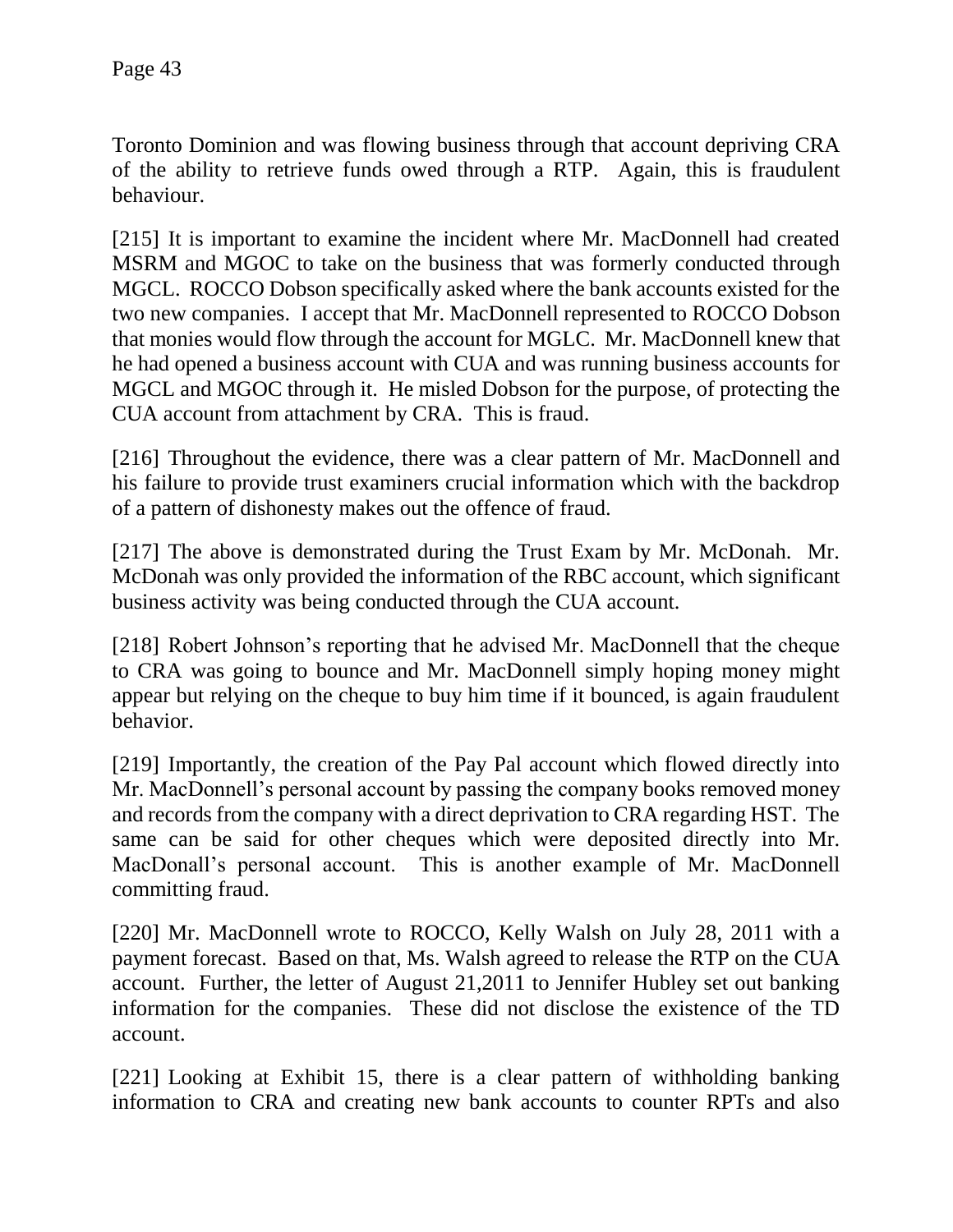responding to the completion of Trust Exams. These actions, I find, were to deprive CRA of the ability to attach funds.

[222] Through the period covered by the indictment, the accused at times wrote NSF cheques to the CRA and also failed to file required documentations. These are all facts which go to ground these fraud charges.

[223] Throughout the period, the company's arrears for HST and payroll source deductions continued to balloon. At the same time, there was a conscious and systematic draining of corporate funds to pay for personal mortgages on Mr. MacDonnell's home and two other residences, vehicle lease, personal life insurance and other personal lifestyle expenditures. Together, these deprived CRA and Canadian taxpayers of funds due and owing.

[224] There is no other rational conclusion at the end of this evidence that the accused before me conducted fraud as charged.

## **Tax Evasion**

[225] As set out earlier, s. 327(1)(c) of the **Excise Tax Act** makes it an offence to wilfully evade or attempt to evade remittance of HST. The question here is did the accused engage in conduct that avoided or attempted to avoid payment of HST knowing the same was payable.

[226] Between February 8 and May 2017, Mr. MacDonnell diverted \$80,196.14 into his personal accounts from payments received for his companies, of this \$9,285.33 were HST payments. These payments were never recorded in the company accounts nor accounted to CRA. This was tax evasion.

[227] Throughout the periods in question, there was a systematic diversion of corporate funds to Mr. MacDonnell's personal accounts for his own lifestyle expenses. As well, the continued pattern of maintaining bank accounts, which were never made known to CRA allowed the accused to evade and avoid the actual payment of amounts owed to CRA.

[228] Again, looking at the evidence over the entire period, there is no other rational conclusion other than the accused committed the offences under s.  $327(1)(c)$ .

## **Distinguishing** *R. v. Spears*